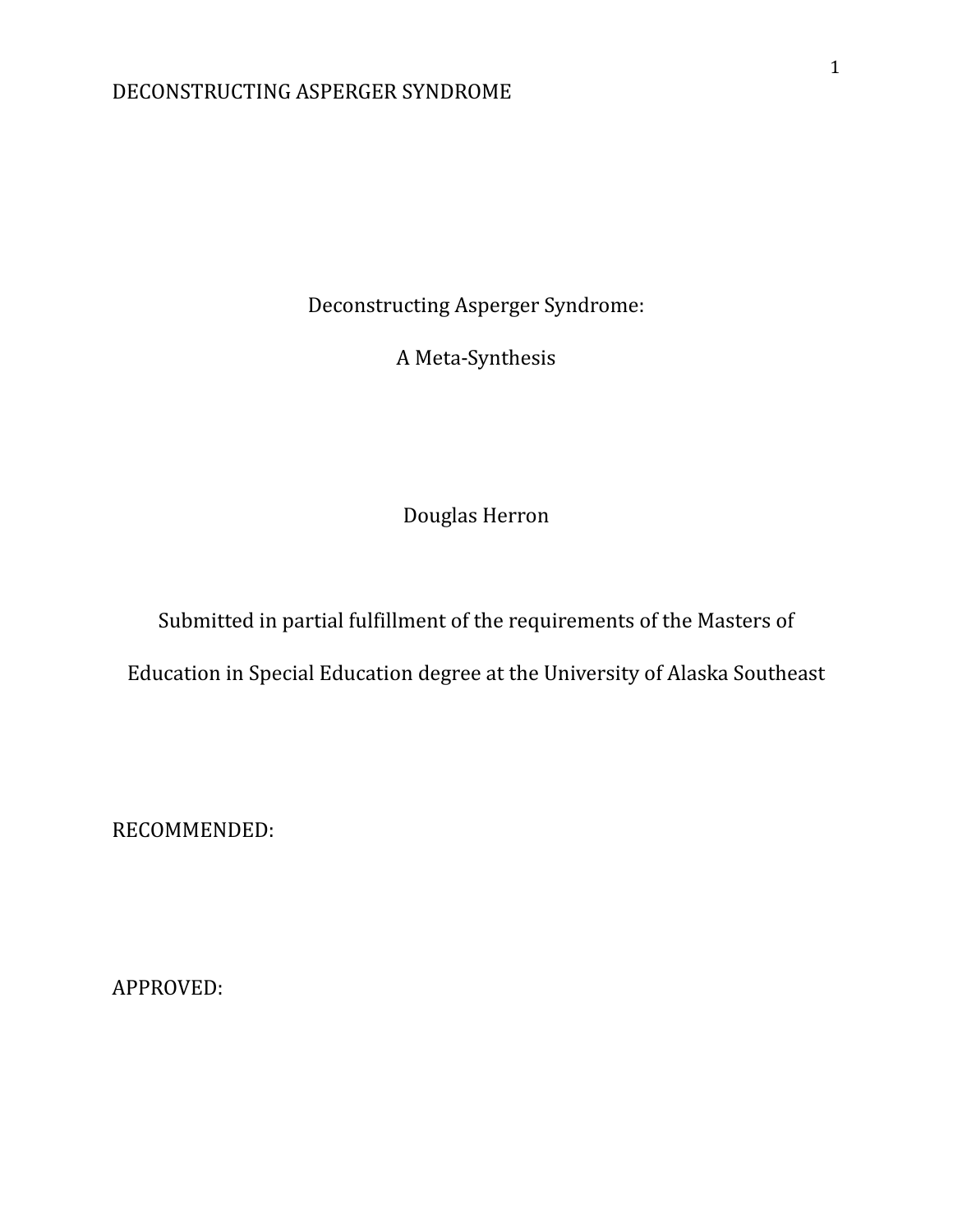#### Abstract

This meta-analysis of the literature examines the unique attributes of Asperger's syndrome (AS), the uncertainty that has been created with the newly revised Diagnostic Statistical Manual (DSM-5), and what these changes mean. The purpose of this meta-analysis is to use the analysis as a platform to question and "deconstruct" the pre-conceived notions and beliefs about the disorder. Asperger's syndrome is conceptualized as a disability. This way of thinking can cause one to miss the hidden strengths or abilities that those with Asperger's syndrome possess. What is often considered a disability may in fact be viewed as ability.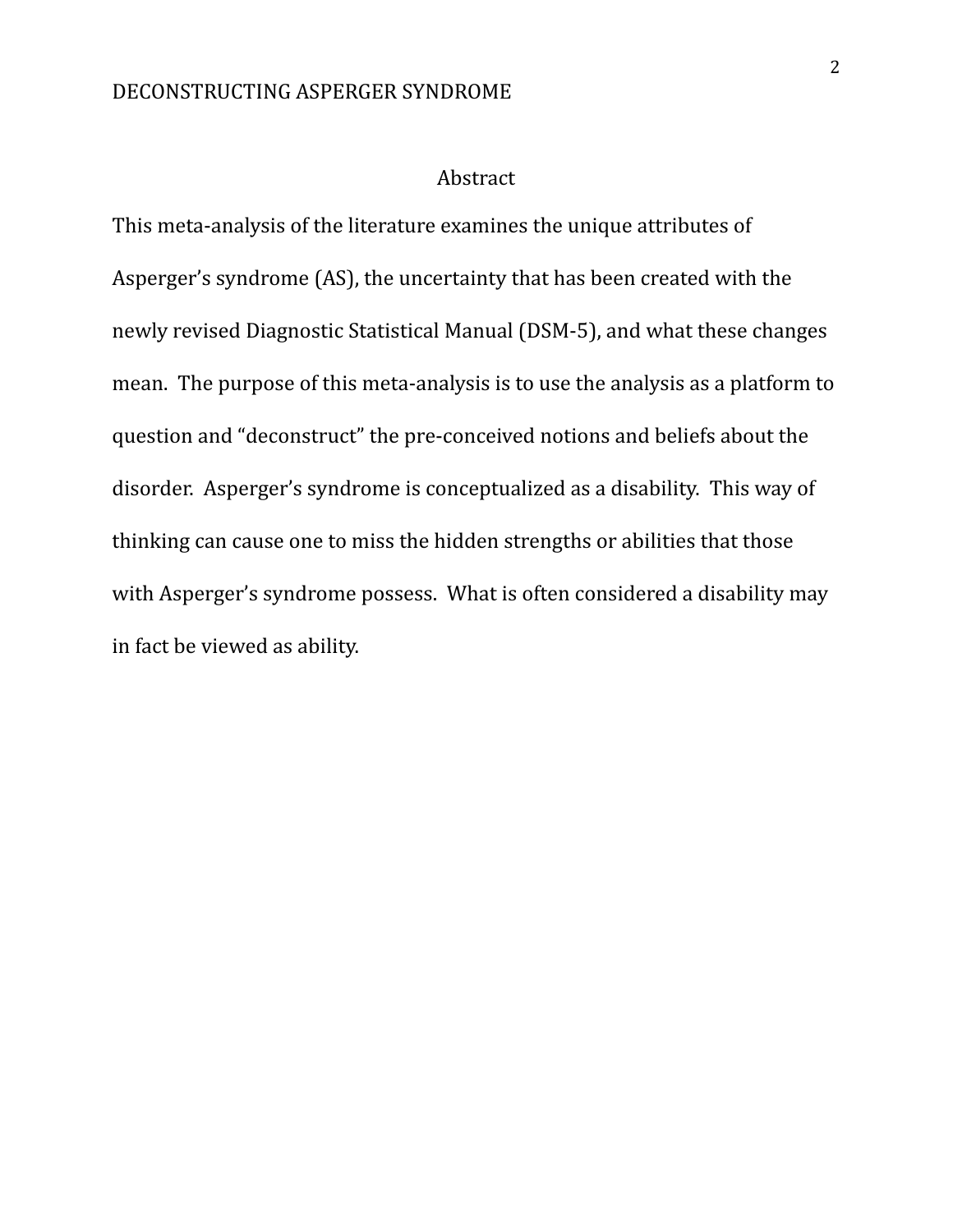### **Introduction**

### *1.1Background*

Asperger's syndrome is a relatively new diagnosis in the field of autism. The research on the subject over the past two decades has had a significant impact on how we diagnose, view and accept the disorder. To many, Asperger syndrome is considered to be a form of "high functioning" autism. The syndrome was named after the Austrian pediatrician Hans Asperger, who in 1944, studied and described children in his practice who lacked nonverbal communication skills, demonstrated limited empathy with their peers and were physically clumsy (Asperger H; tr. and annot. Frith U, 1991). Asperger called the condition "autistic psychopathy" and described it as primarily marked by social isolation (National Institute of Neurological Disorders and Stroke, 2007). Since then several standardizations of Asperger's syndrome as a diagnosis have been proposed.

In 1981 Lorna Wing made the words Asperger syndrome to the forefront when she published a paper on a series of case studies about children with similar characteristics. In 1991, Uta Frith translated Asperger's study in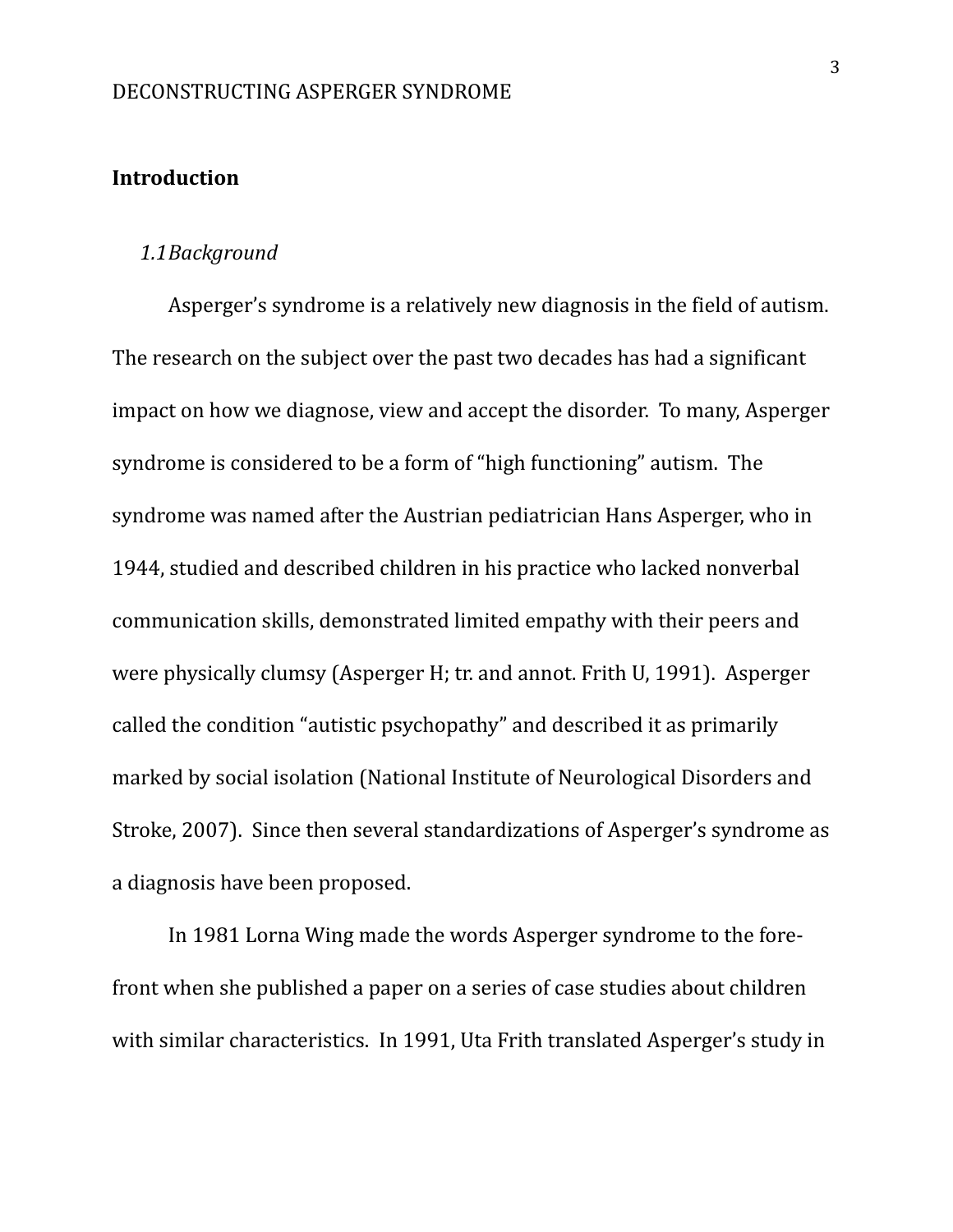to English. In 1992, Asperger syndrome was recognized as a standard diagnosis and was included in the  $10^{th}$  edition of the World Health Organization's diagnostic manual (ICD-10). It wasn't until 1994 that the diagnosis was added to the fourth edition of the Diagnostic and Statistical Manual of Mental Disorders (DSM-IV). Numerous studies have been conducted on the topic. Most if not all, have not been successful in differentiating Asperger's syndrome from high functioning Autism. In 2013, the diagnosis of Asperger's syndrome was eliminated in the fifth edition (DSM-V) and replaced by a diagnosis of autism spectrum disorder.

The labels themselves are confusing and not very useful. Some studies have hinted that Asperger's syndrome could be viewed as a different cognitive style and not necessarily as a disorder. There are two emerging perspectives. On one side there are those who are at peace with the diagnosis, whether self-identified or not and there are parents of children with Asperger's syndrome who want help and a cure (Clarke, J. & van Amerom G., 2008). The idea that Asperger's syndrome may be a style rather than a disorder has conflicted with the idea that others have where they want it recognized and treated as a disability. The two views are inherently different, especially in how the term Asperger syndrome is conceptualized. However the term is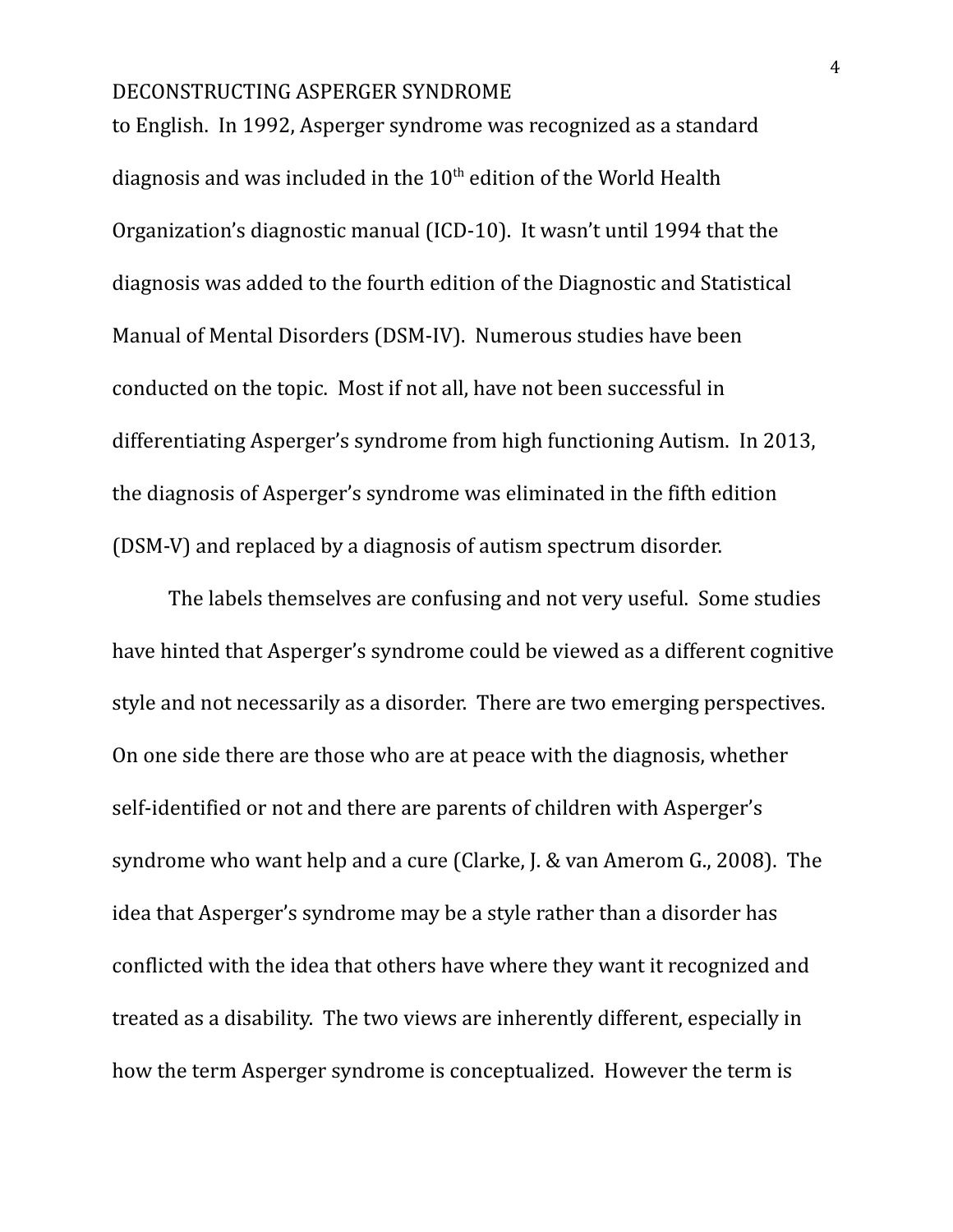viewed, there is some common ground and that is the continued need for support.

The research in this area has been popularized over the last two decades due to the prevalence of individuals being diagnosed with autism spectrum disorders. Research suggests that ASD has become the fastest growing disability in the United States, with current prevalence rates estimated as 1 in 88 (CDC, 2012) children with three to four times as many males are affected than females.

Individuals who are diagnosed with Asperger Syndrome experience difficulty in their ability to understand nonverbal communication or the pragmatics of language. A result of these difficulties is that these individuals may function at a high level cognitively, but is not uncommon for them to experience significant delays in social skill development.

It is common for children diagnosed with Asperger Syndrome (AS) to be viewed as peculiar and even eccentric. Individuals with Asperger syndrome (AS) often experience difficulties in understanding human relationships and the rules of social conventions. They are often naïve in their interpretations and lack what we consider to be common sense. Another difficulty is their inability to cope with change and as a result, experience anxiety and often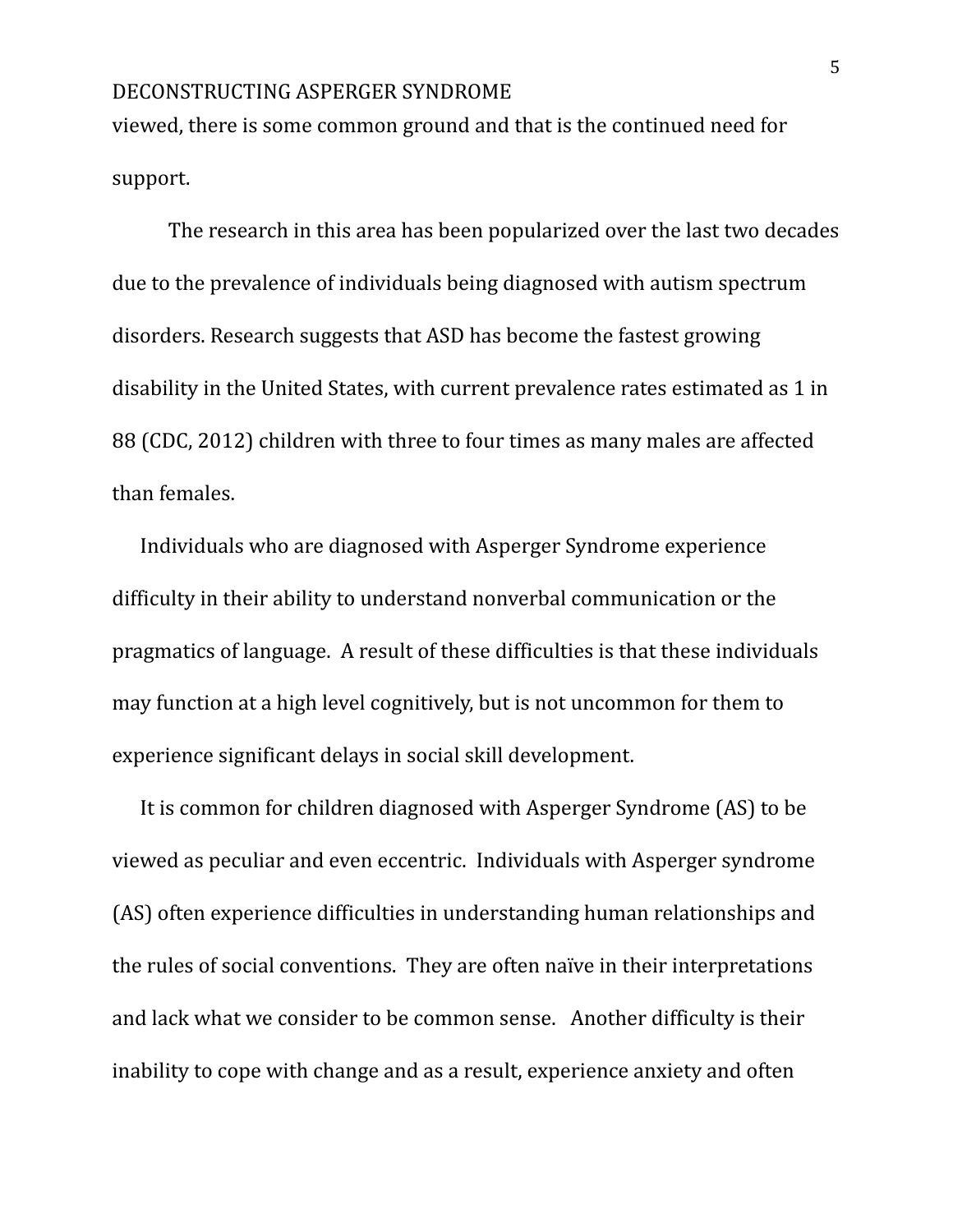become targets of people who exploit these differences. At the same time, children with AS are often of average to above-average intelligence and have superior rote memories or memorization based on repetition (Williams, 2001). Their single-minded pursuit of their interests can lead to great achievements later in life. In fact, some researchers and people with Asperger's have advocated for a shift in attitudes toward the view that it is a difference, rather than a disease that must be treated and cured (Clarke J, van Amerom G, 2007).

How we conceptualize Asperger's syndrome is a key component in the debate over disability versus ability. There are numerous examples of people who have had Asperger's syndrome, Asperger himself, who went on to accomplish great things. Vernon L. Smith went on to win the Nobel Prize in Economic Sciences, world renowned author, Temple Grandin who herself suggested that Steve Jobs, the man behind Apple, Inc. had Asperger's syndrome and if Einstein himself were alive today, he would have been diagnosed. The point of all of this is that just because it is a label and viewed as a disability, it does not imply that it is necessarily a handicap, but quite conceivably, a gift.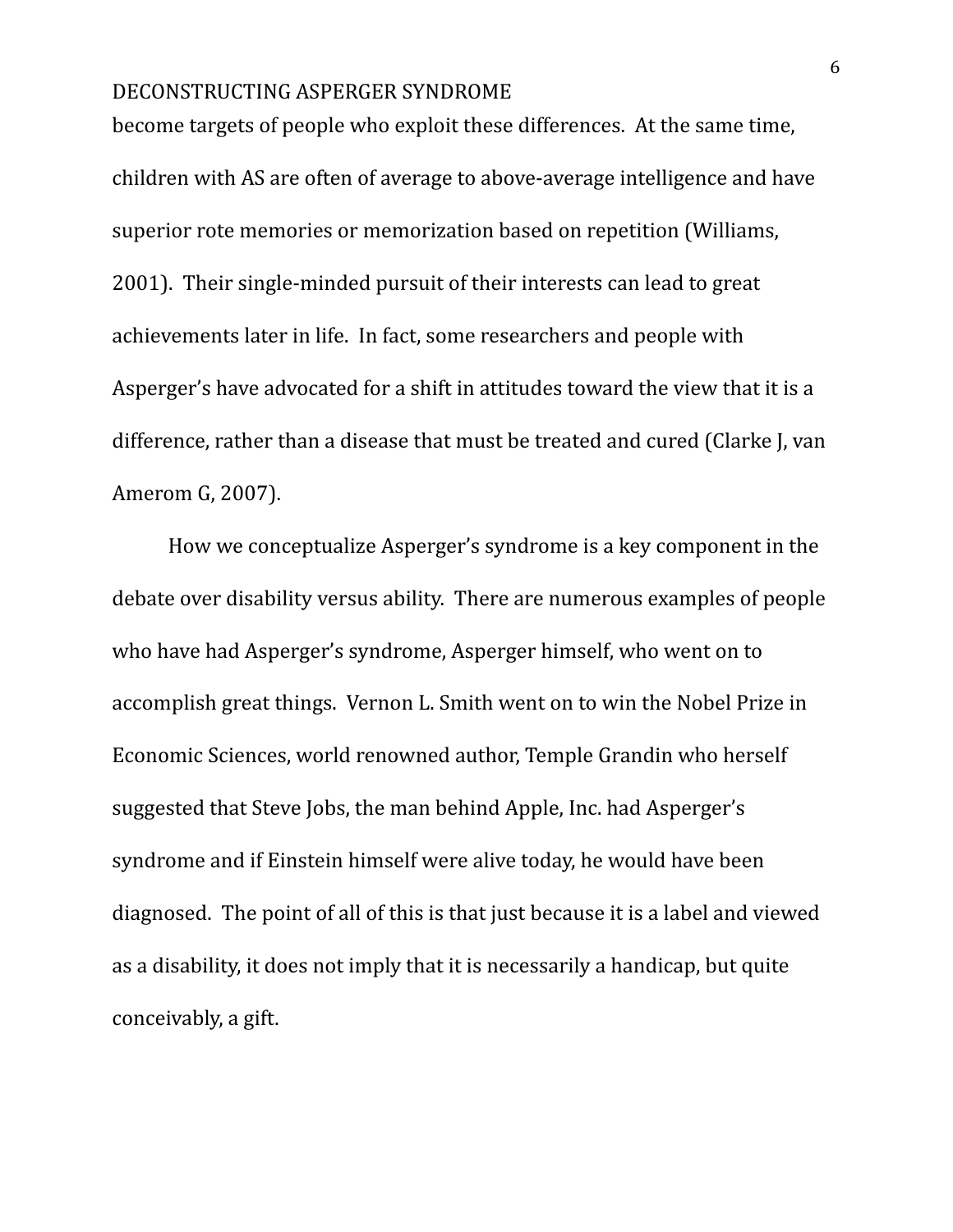Asperger Syndrome (AS) is considered a form of high functioning autism or a degree of function much greater than that of true autism. Not all children with AS are alike. Each child has his or her own personality and the challenges are just as varied.

The research suggests that there are specific characteristics of Asperger Syndrome (AS), which may include but not limited to; resistance to change, social awkwardness, specific and very defined range of interests (SIA's), poor fine-motor coordination, and difficulties with academic areas. These are common threads that help to shed light on the difficulties that these individuals may face on a daily basis. Although they may appear to be disadvantaged, individuals with AS can often experience great success given the appropriate interventions. Understanding these challenges and making accommodations within the traditional framework allow for maximal performance. The bottom line is that although Asperger's syndrome is a disability, we shouldn't focus on what they cannot do, but rather, focus on their strengths and what they CAN do.

### 1.2. *Author's beliefs and experiences*

Perceptions, preconceived notions, and beliefs about individuals with disabilities truly limit what these individuals can and will accomplish. Temple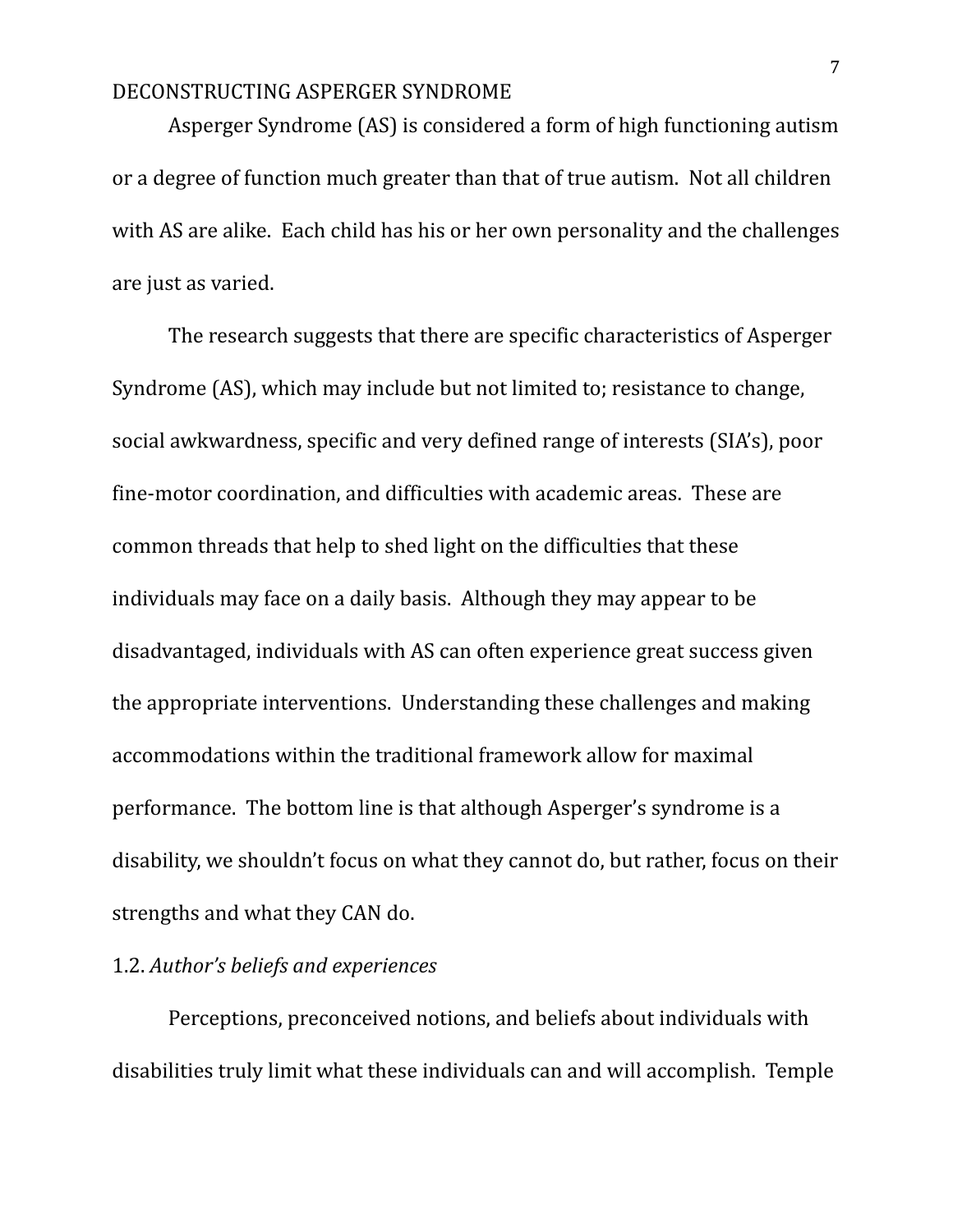Grandin, who has been recognized as the most highly functioning person with autism today, wrote in her an article about labels that many kids today are becoming their label. The label in itself limits what these individuals should and could be focusing on and how these individuals are perceived. It is the basis for which the preamble to the The Americans with Disabilities Act of 1990 (ADA) was created. Its purpose is "to provide a clear and comprehensive mandate for the elimination of discrimination against individuals with disabilities." ADA states that "…individuals with disabilities are a discrete and insular minority who have been faced with restrictions and limitations, subjected to a history of purposeful unequal treatment, and relegated to a position of powerlessness in our society, based on characteristics that are beyond the control of such individuals and resulting in stereotypic assumptions not truly indicative of the individual ability of such individuals to participate in, and contribute to, society."

Much of the literature focuses on the disabilities and very little on the capabilities. There is little doubt that perceptions and bias against individuals with disabilities has profound impacts on how these individuals are treated, but more importantly, how these individuals may be expected to under-perform, especially when compared to those who do not have a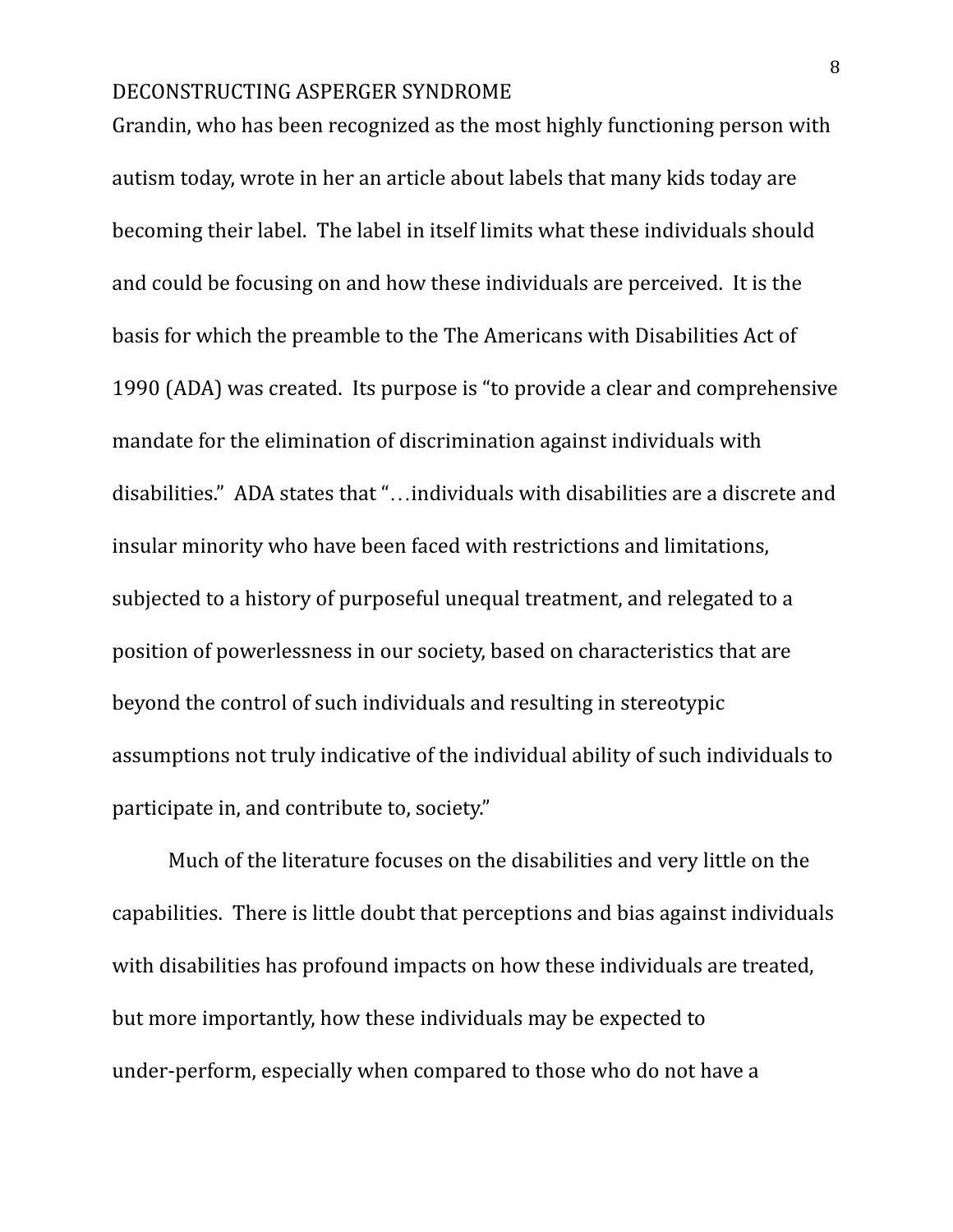disability. Expectations and performance are interrelated. As the author of this meta-analysis I couldn't agree more. I will attempt to share my experiences as an educator and as a coach as they pertain to this topic.

Like many educators and coaches, my journey has been interesting and full of many experiences along the way. I learned early on that I wanted to coach and that led to my pursuit of a teaching career. I was a track and field coach. I coached a sport, which is often considered to be a team sport, but in fact, it is a sport in which we coach individuals.

Early in my career I realized that each individual was unique and not all methods worked the same for each individual involved. In a sense, I discovered that each required an individualized approach much like an individual education plan used in schools today. I experienced great success in that methodology. From there I was convinced that I could take that same approach to the classroom. That proved to be true, despite the generalized curriculum that I faced. Each individual has a unique set of attributes, both strengths and weaknesses that require an appropriate, individualized approach to teaching. During my years of coaching and teaching I have experienced much success with this ideology.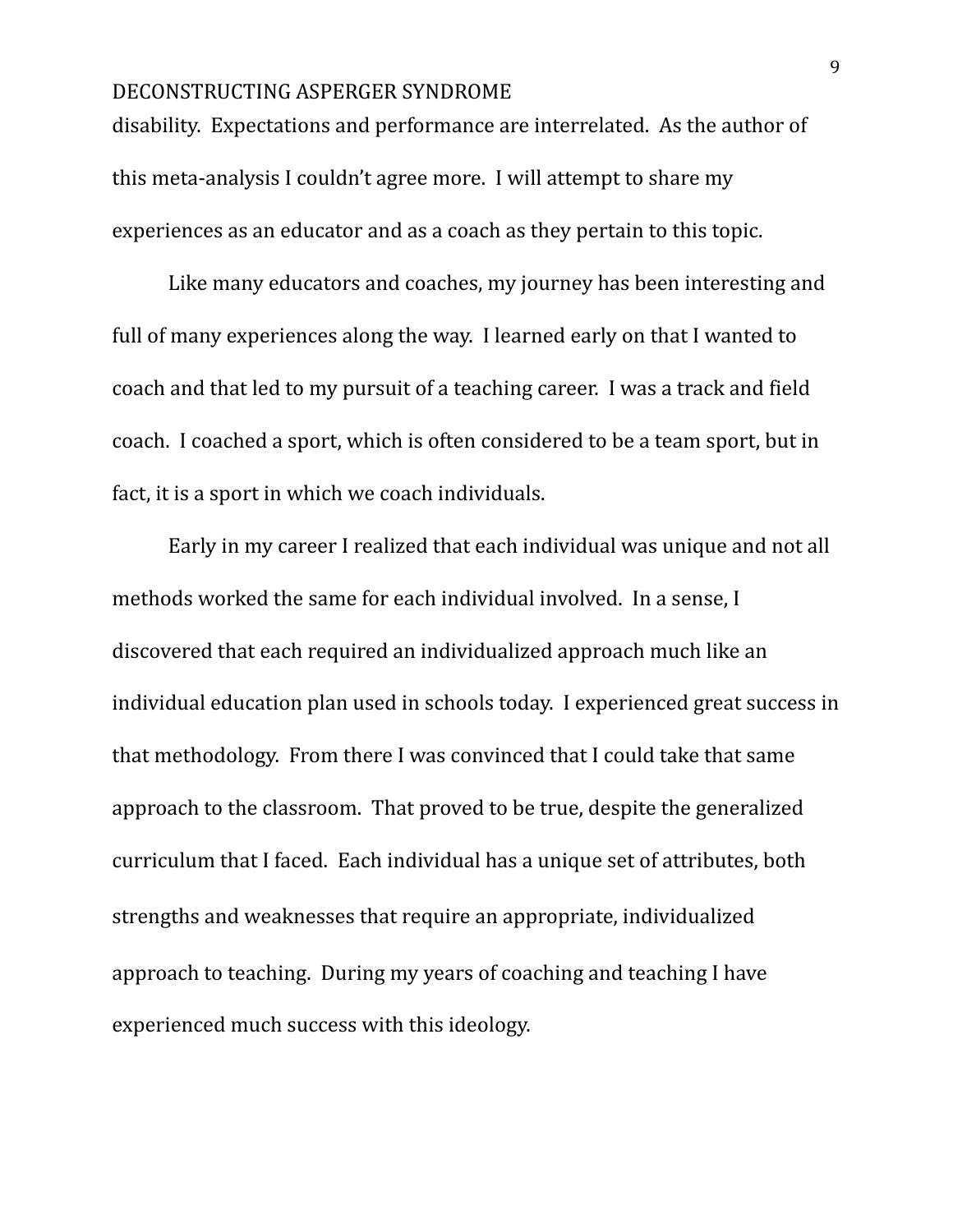What has stood out most of all in my journey has been related to my coaching experiences, because it has been there, where due to the parameters of the sport, I have truly experienced the freedom to address the individual attributes of my athletes and thus realizing their inherent strengths and addressing their weaknesses in an attempt to foster their growth and success. Throughout my twenty-five year career in coaching I can recall numerous successful athletic achievements. With many of those accomplishments, common denominators or themes have exposed themselves.

Many of my past athletes had inherent attributes that made them very unique and exceptional. I'm not going to go as far as to suggest that they all had pervasive developmental disorders or that they probably could have found a home somewhere on the "high functioning" end of the autism spectrum, but they truly were exceptional. It would not surprise me if some did in fact have some sort of exceptional attribute similar to those who are on the spectrum. Perhaps because of this ability, they were able to take their strengths like being able to hyper-focus or finding comfort in a clearly defined system and combine this with their unique athletic attributes that ultimately led to huge successes, and in many cases, successes far beyond expectations.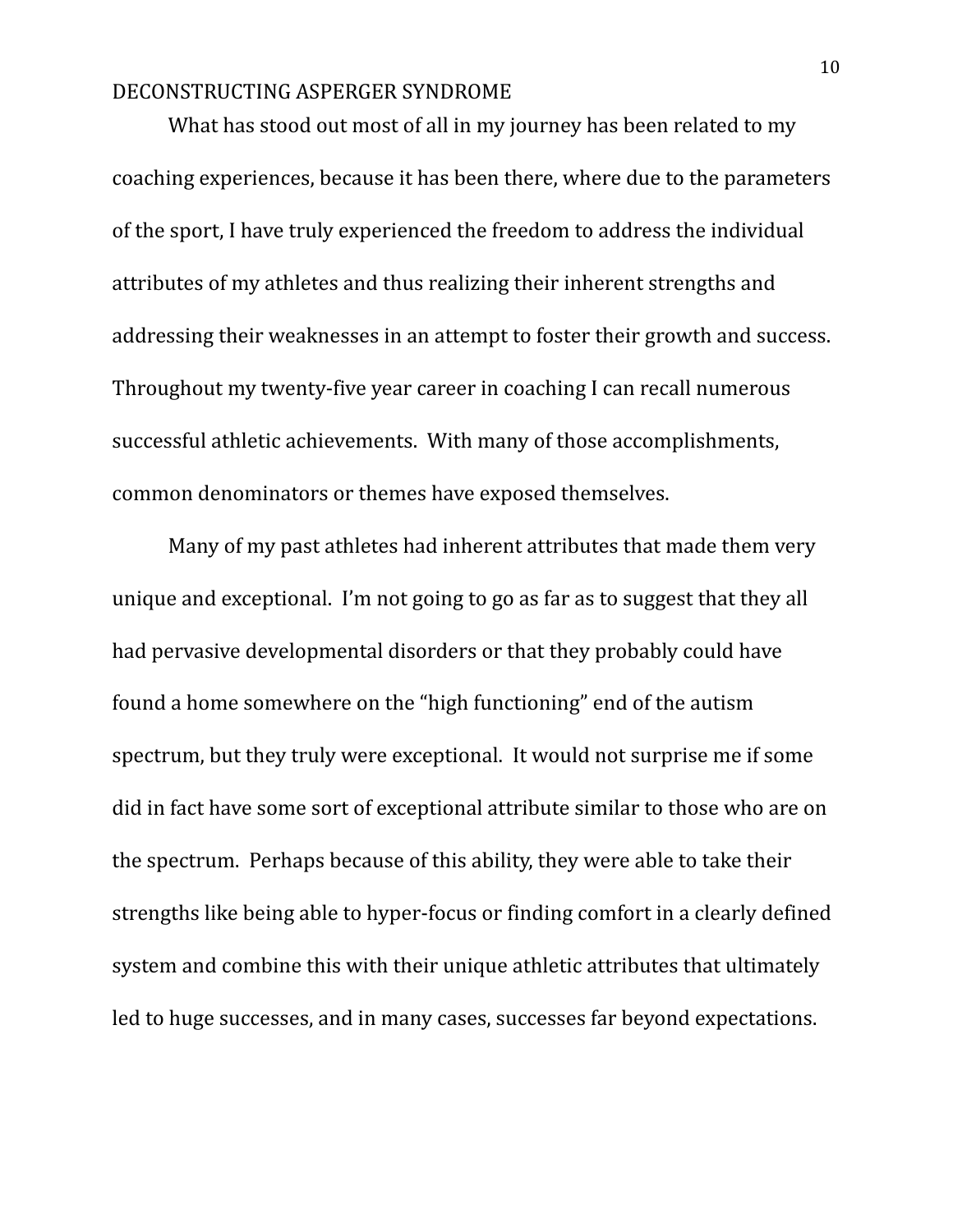My journey to where I am at today has been a long one. I began my career as an educator in Fairbanks, Alaska in the fall of 1997. I was offered a job teaching for the North Star Borough School District as a sixth grade general education classroom teacher. I taught for 11 years there, before moving back to Anchorage to pursue other ventures. In 2008, I began working for Cook Inlet Tribal Council where I taught Alaska Native children Physical Education in a high school setting. Again, I worked with students who many thought were limited or in many cases, deemed incapable. This was not due to a disability per se, but more related to a cultural bias. Nevertheless, what I discovered was that these students who had been failing PE in the past, were now excelling because I focused on their "gifts" and strengths. I essentially threw the labels to the side and in doing so, I was able to focus their inherent strengths. It ultimately led to my students sharing their abilities with the general student population. Our lunch periods became demonstrations and celebrations of the students strengths. The focus was not on what they could not do, but rather on what they could. Many were skilled at Native games and shared their cultural pride and skills and brought this to the demonstrations and began teaching others how to do it as well.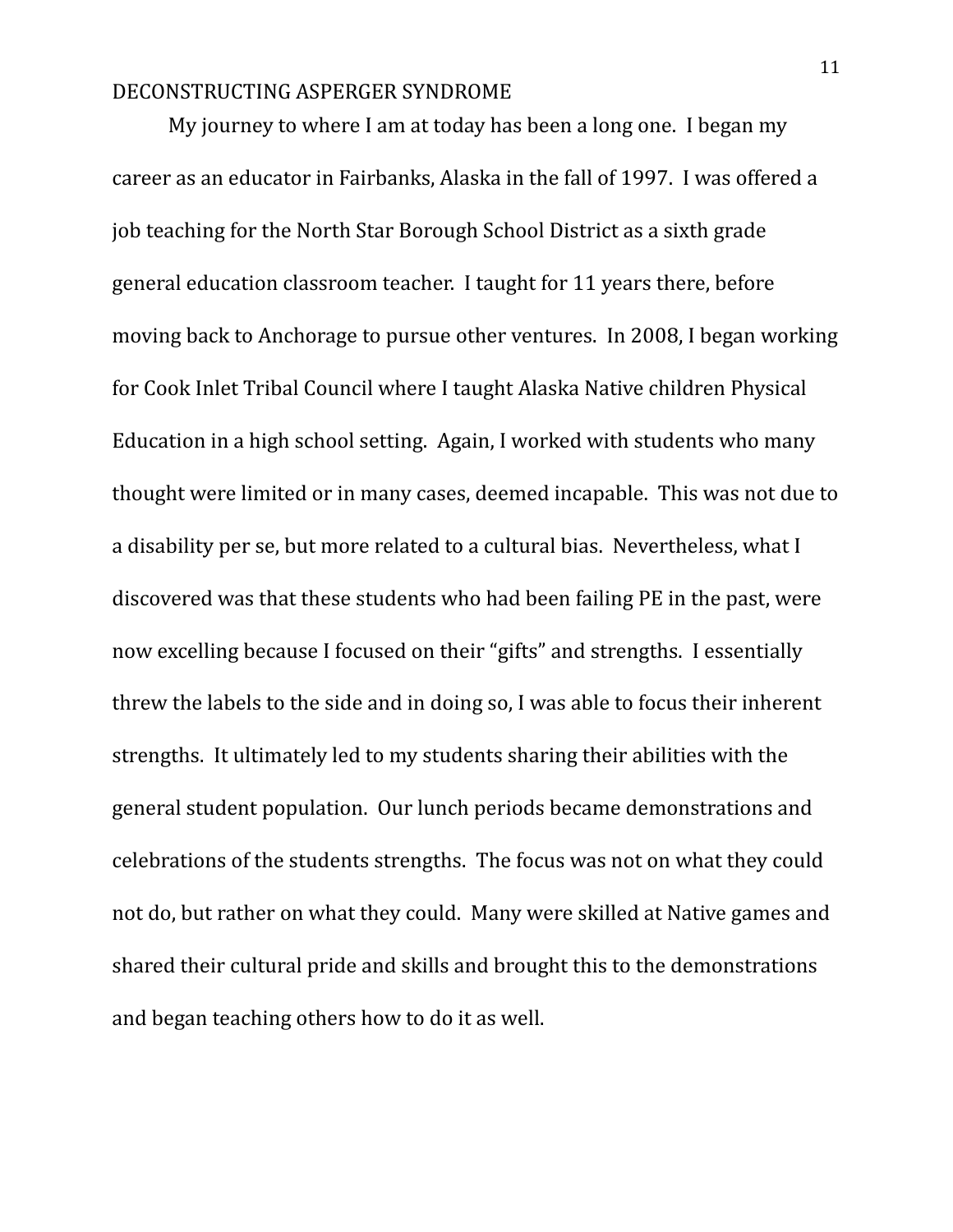After two years, I was offered a special education position for the Anchorage School District, where I would be teaching in the Life Skills program at Bartlett High School. My position was contingent on the premise that I would enroll in the Gen Ed to Sped graduate certification program. I completed that program and now I am pursuing a Master's degree in the field of Special Education.

My journey took me to an entirely new area of focus. Four years ago, I reluctantly accepted a position teaching Cognitively Impaired individuals at the high school level. Honestly, I was scared that I wouldn't have the expertise or the ability to teach such a unique student population even though I have been working with diverse populations throughout my career. More so however, was my fear and the uncertainty of what would lie ahead. My administration somehow knew that I would enjoy the change in direction and thankfully, they were correct. I have thoroughly enjoyed it and it has taken me down a path I never thought I would ever explore.

My education didn't just take place in the classroom. I grew up in the outdoors. I followed my father in his construction business. He taught me how to hunt and fish. We lived in several small communities when I was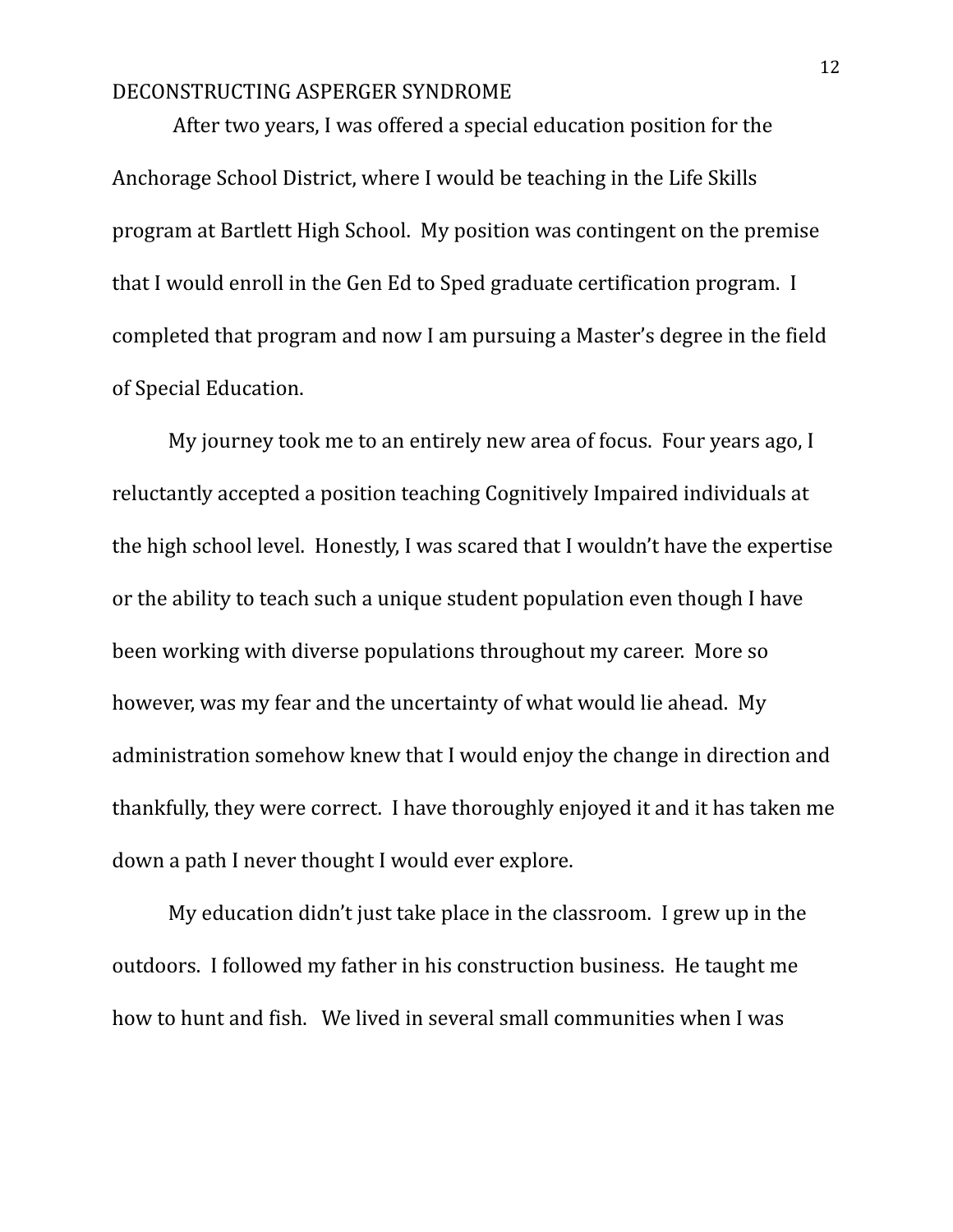young that allowed me to experience different cultures and various ways of life.

In 2003, I started a king salmon charter in the Copper River Valley and most recently in 2010, I started a training academy called the Alaska Running Academy with a client base of fifty local athletes and runners. There are several parallels between all that I do. The common ground is that I am teaching about the things I am passionate about, and I am teaching diverse populations.

I have always wanted to work with athletes who were driven, but more importantly, those who possessed the unique attributes that I call the "It", that I have discovered in my athletes throughout my years of coaching. The factor I am referring to can be conceptualized as an inherent gift. It is an inherent attribute that cannot be coached. Internal drive for example or the desire to win is part of what I consider to be the "It" factor. When reviewing the literature many of these things that I view as the "It" factor are outlined in the positive attributes of people with Asperger syndrome (AS) or autism spectrum disorders (ASD).

Just as the individuals I teach now, they all possess these attributes that separate them from most. They are all exceptional learners, in a sense. I have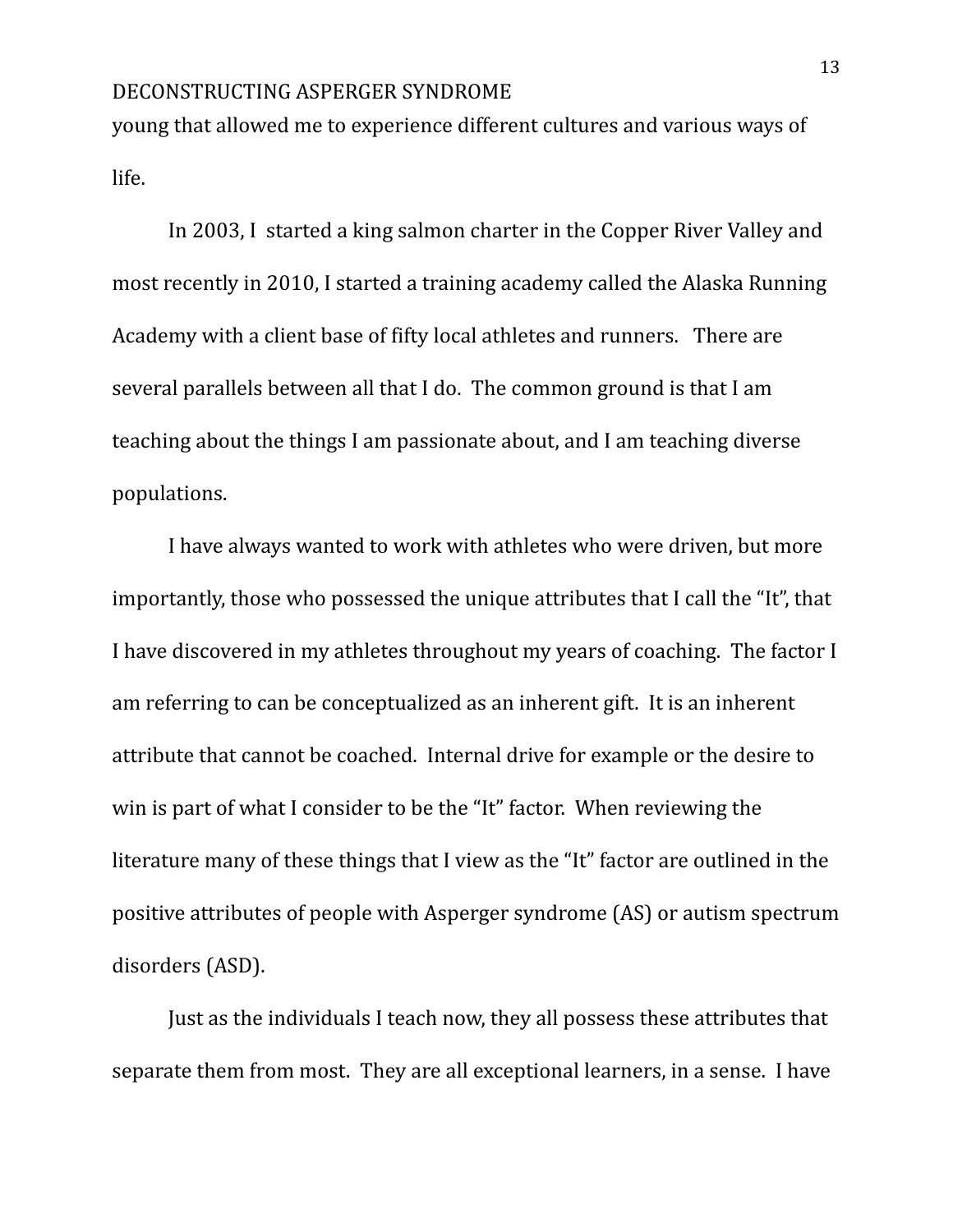suspected all along that there was something truly special about these individuals that allowed them to excel far beyond expectations. My own son, who has struggled throughout his school years with academics, social dynamics, fine motor control, anxiety and life in general has been a huge inspiration to me to find the hidden message in my journey. He has been fairly successful in high school, despite these challenges and his ability to adapt and because of this, we have been to a certain extent, negligent in how we have dealt with his challenges. Only now are we taking it seriously and the more that I read, the more I realize that he is another in a long list of exceptional learners that I have had the honor to know and work with.

He loves sports, but struggled in the team aspect. When we introduced him to running, he excelled and it was in large part, due to the way that he processed information or in how he accessed his executive functions. He is very linear in his thinking. Team dynamics are very variable and very dynamic by nature. Not only are you responsible for your own actions, but it is assumed that you know your role relative to the others on the team. I truly believe that his ability to process information in his way has attributed to his success in an individual sport. It is truly an ability, not a disability. Whether or not we find a clinical diagnosis, is not as important as how we address his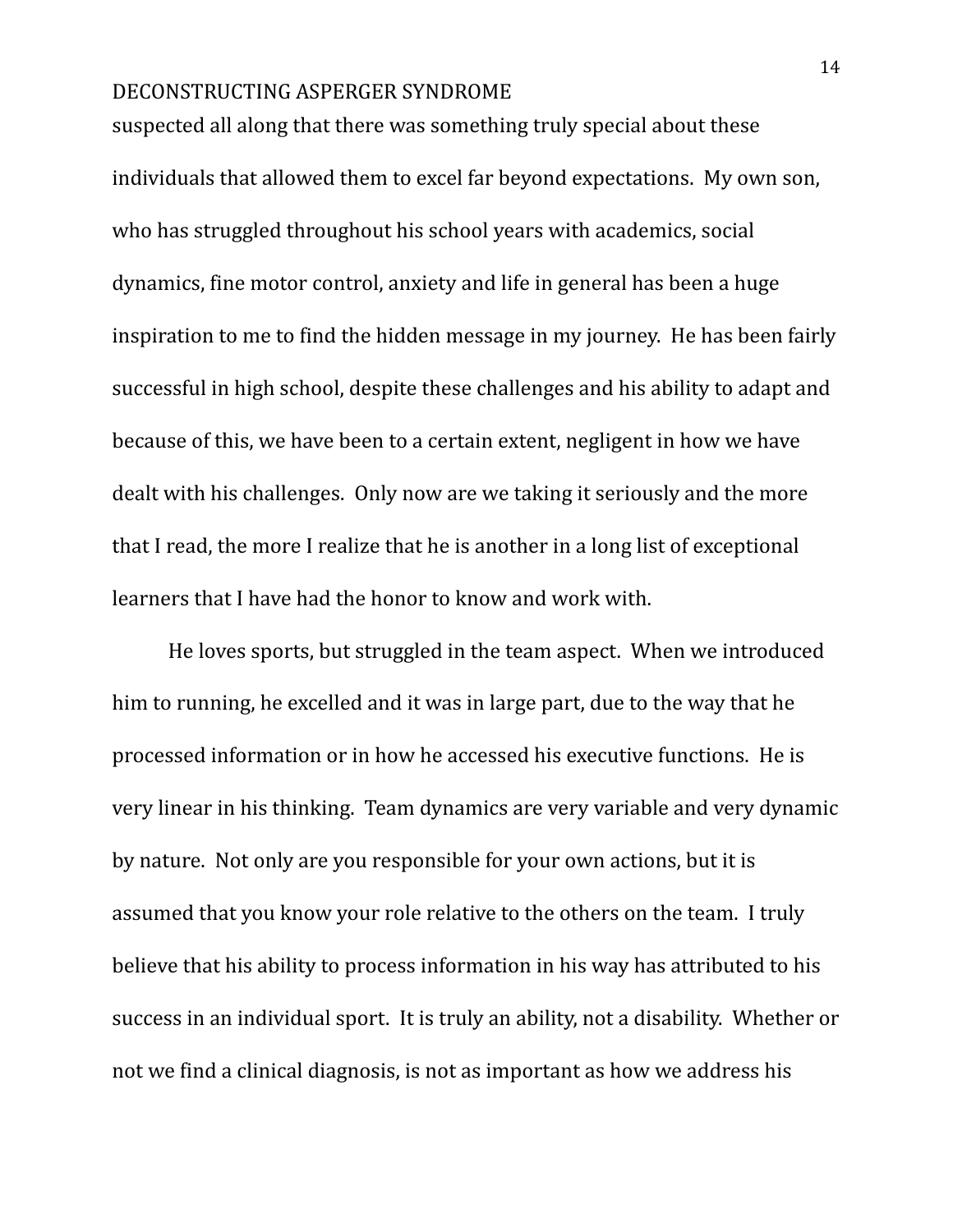challenges. He truly is unique and now that we recognize that he does things in his own way, we have a better chance of helping him become successful. Most significant of all, is how we focus on his abilities and not his inabilities.

I had an athlete in my academy I had been working with over the past three years who was making progress, but due to his unique "attributes", he was struggling to make the progress that I thought he should. He had been working with other coaches in my academy, based on his area of interest and their expertise in the events. His lack of progress wasn't because these coaches weren't experienced, it was more about what I felt that these coaches didn't recognize. He had some abilities athletically and he obviously stood out socially. He was awkward in his social interactions and was very committed to our routines. What became obvious to me was that had some strengths that I felt weren't being nurtured. What I noticed was that he was missing some of the concepts that were being introduced and primarily because these skills were being taught in a generalized format. This approach like the ones used in many classrooms, is effective to the general population, but not so much when working with students or athletes with disabilities.

I recognized that he was struggling to grasp the concepts in the format that was being provided. It was a generalized format that works very well for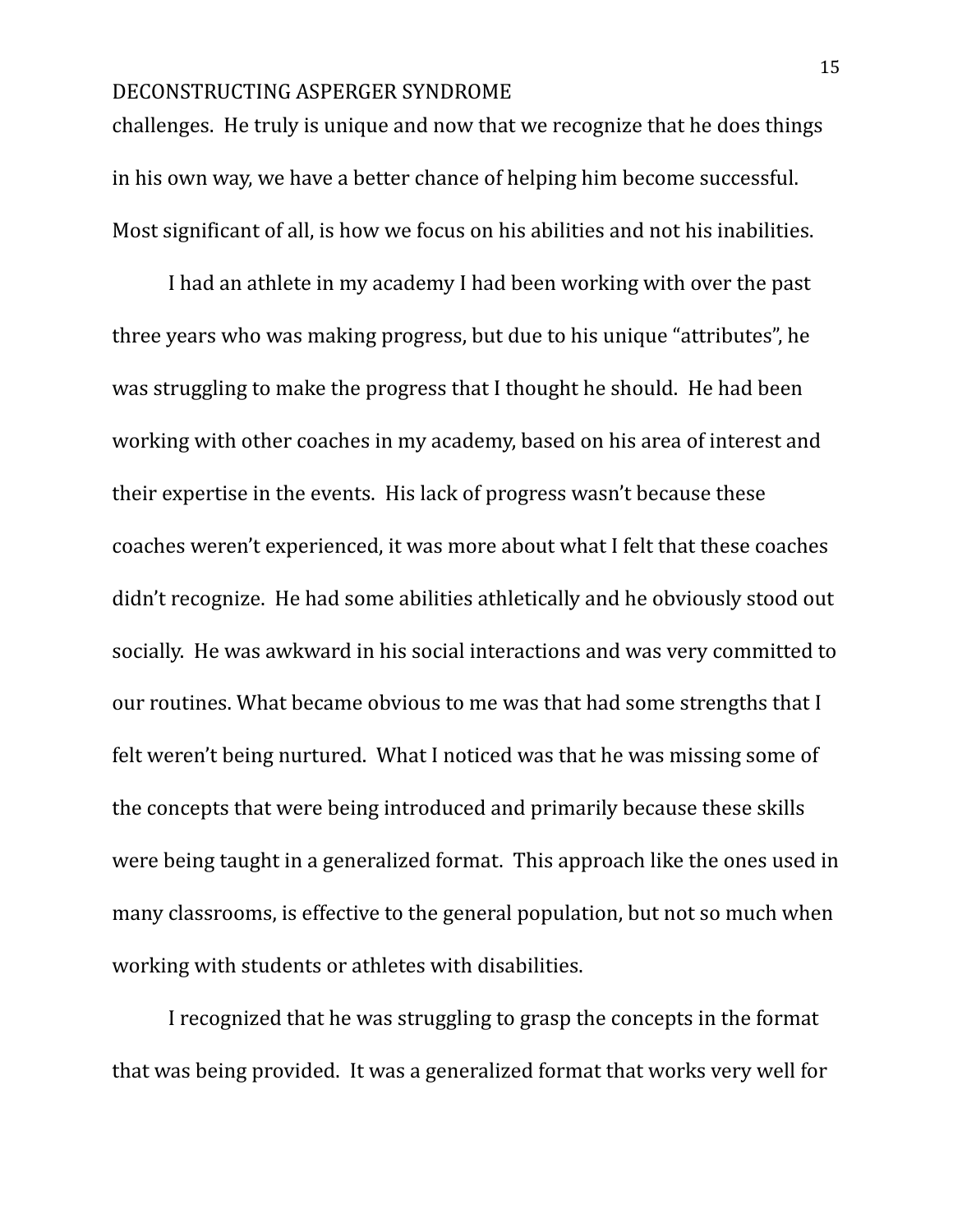most, but he wasn't developing the skills at the same rate. He exhibited several attributes that separated him from his peers, especially socially. He assimilated fairly well, but many of the other athletes would ridicule him on occasion, not maliciously, but they recognized that he was "different" in the way he communicated, in the way that he interacted and in the way that he resisted changes in our routine.

My plan was very deliberate. I began a very specific training plan that involved very specific instructions, far beyond what the majority of my group would encounter. Basically what I did was address the assumption that everyone knew the outcome and how to apply the concepts that were being taught and apply those concepts to an actual race situation. This particular athlete clearly didn't make those connections. What I did was isolate and individualize his warm up routine and breakdown his primary event into its components. We essentially did " race simulation" exercises daily. That was the essence of our training. He knew what he had to do at every stage of the race. I also began correcting technical anomalies that needed addressing by introducing very short and direct cues to correct. What I began to see was astonishing. I wasn't surprised, but I was very impressed in his ability to adapt and to execute.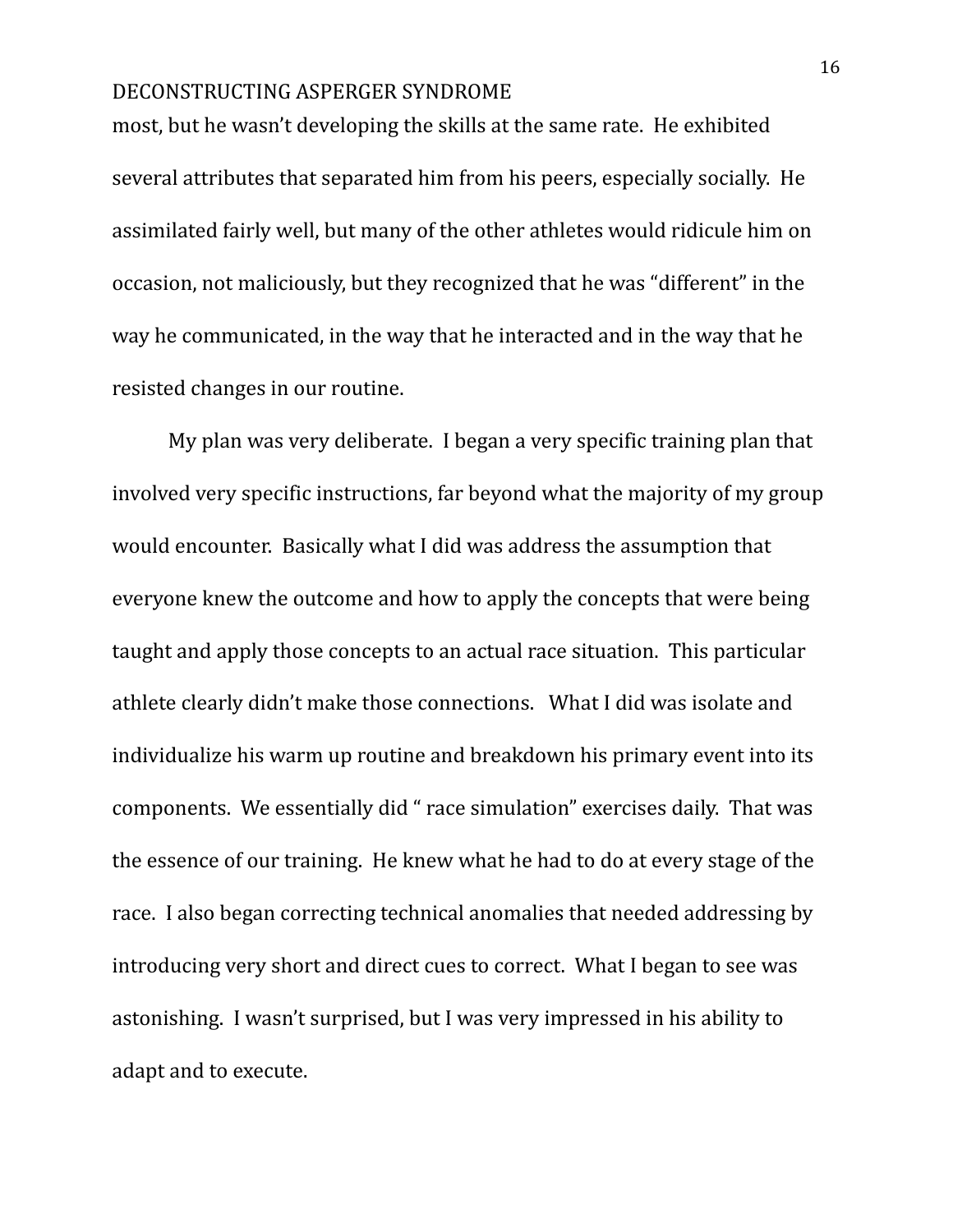After six weeks of the same routine, we had our first race. We rehearsed the race simulation exercises and discussed how that was all he needed to focus on. We reviewed the cue sequencing. When the gun went off, I along with many others in attendance witnessed something incredible. The athlete who was taken off of his 4X400m relay team the year before due to his lack of performance, not only executed the plan to perfection, he beat every athlete in the competition and looked strong in doing so. It was one of those moments in a career that becomes etched in memory forever. After that experience and due in large part to what I suspected all along, I carefully and respectfully drafted an email to the parents, being very careful not to elicit a negative response and to assure them that I would only share what they would allow and in confidentiality. I went on to share my experiences with the parents who I knew well and informed them that I was working on my master's degree in special education and that I was focusing on the topic of Asperger's syndrome. I also told them that I have enjoyed working with their son very much and that I have noticed some interesting things about the way that he communicated and interacted with the others and how he was very resistant to changes in our routine, etc. That led to the part of the discussion where I wondered if their son might have an IEP. They responded very positively and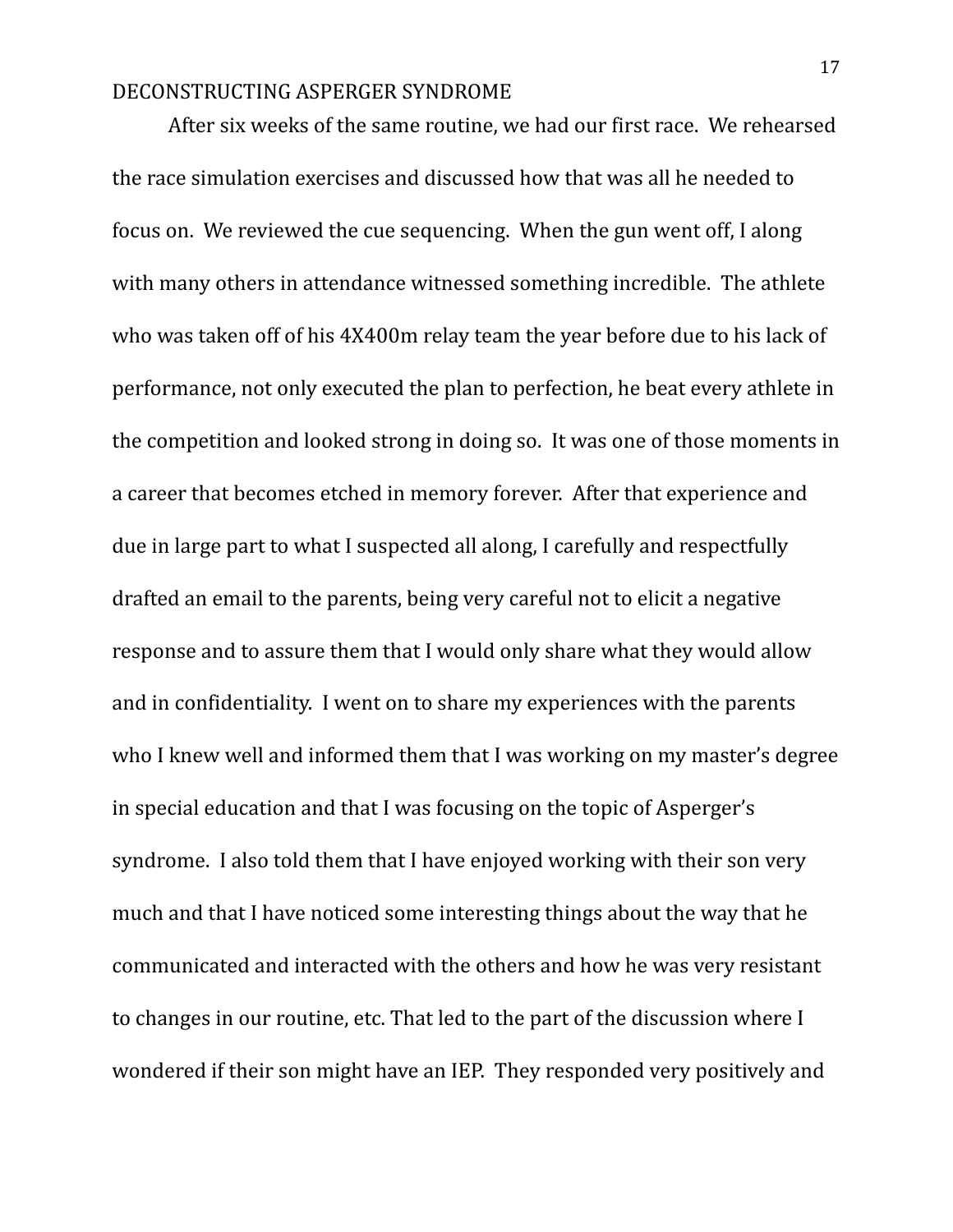could tell based on my methods that I recognized his unique attributes. They went on to share that he was very adamant about appearing "normal" and they hadn't shared this information, because they didn't feel it was necessary. He in fact, was diagnosed with Asperger Syndrome (AS). I wanted to know for two reasons. One was purely for my own benefit to reinforce my methodology. More importantly, I wanted to find some truth in what I thought all along and that was that there is something truly unique about individuals who do things in atypical or different ways and can excel in the parameters of an individualized environment, such as track and field. His disability or difference was truly an advantage.

This experience and many others that I have had throughout my career have guided me to formulate the following questions:

- 1. What is Asperger's?
- 2. Does a diagnosed label have a positive or negative effect on the person?
- 3. What is the purpose of having a diagnostic label?

Accepting and understanding along with patience and a passion are essential components of an effective plan for improved performance. Tapping true potential is realized when we fully understand the unique attributes of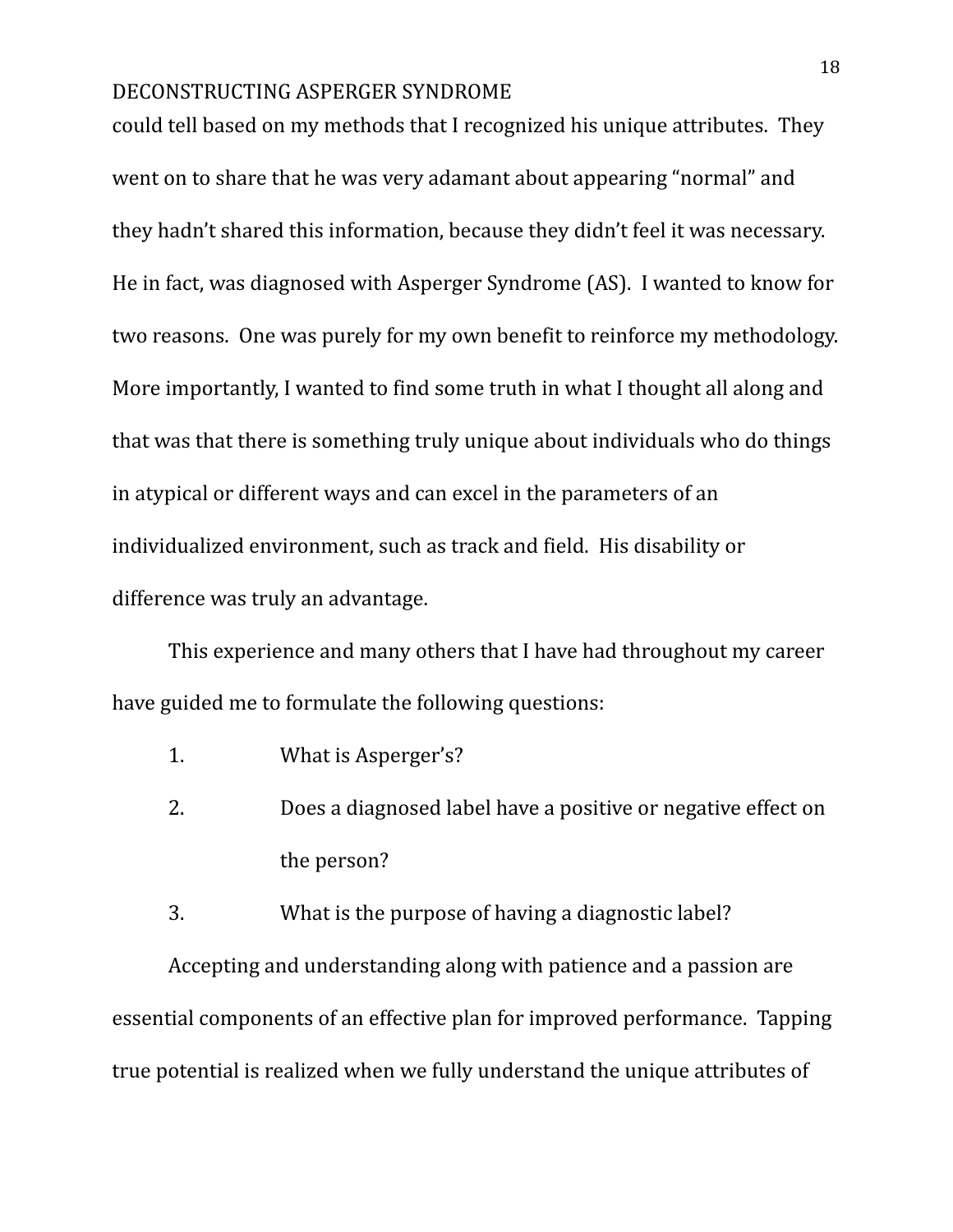the individuals we work with. Not only is it important to understand and recognize these attributes, but a high level of trust must be developed. That trust can only exist when the person feels that their best interests are at the core of the process. Confidence will follow. Results are a culmination of all of these components put together in a systematic and deliberate fashion. When it all comes together the "gift" can truly be realized in its fullest potential.

### 1.3 *Purpose of this meta-synthesis*

This meta-synthesis with a focus on Asperger Syndrome (AS) had several purposes. One was to locate articles that outlined the unique attributes of Asperger Syndrome. Secondly, was to identify articles that shed light on the importance of the label and what that means. Third, was to identify articles and research about the abilities (rather than the disabilities) of individuals with Asperger syndrome. A fourth purpose of this study was to classify each article by publication type, research design, data sources, participants and eventually, to summarize the findings. My overall purpose of this meta-synthesis was to identify the common denominators of the studies and connect these components and ultimately connect these research findings to my own experiences as an educator and teacher who has worked with numerous exceptional learners.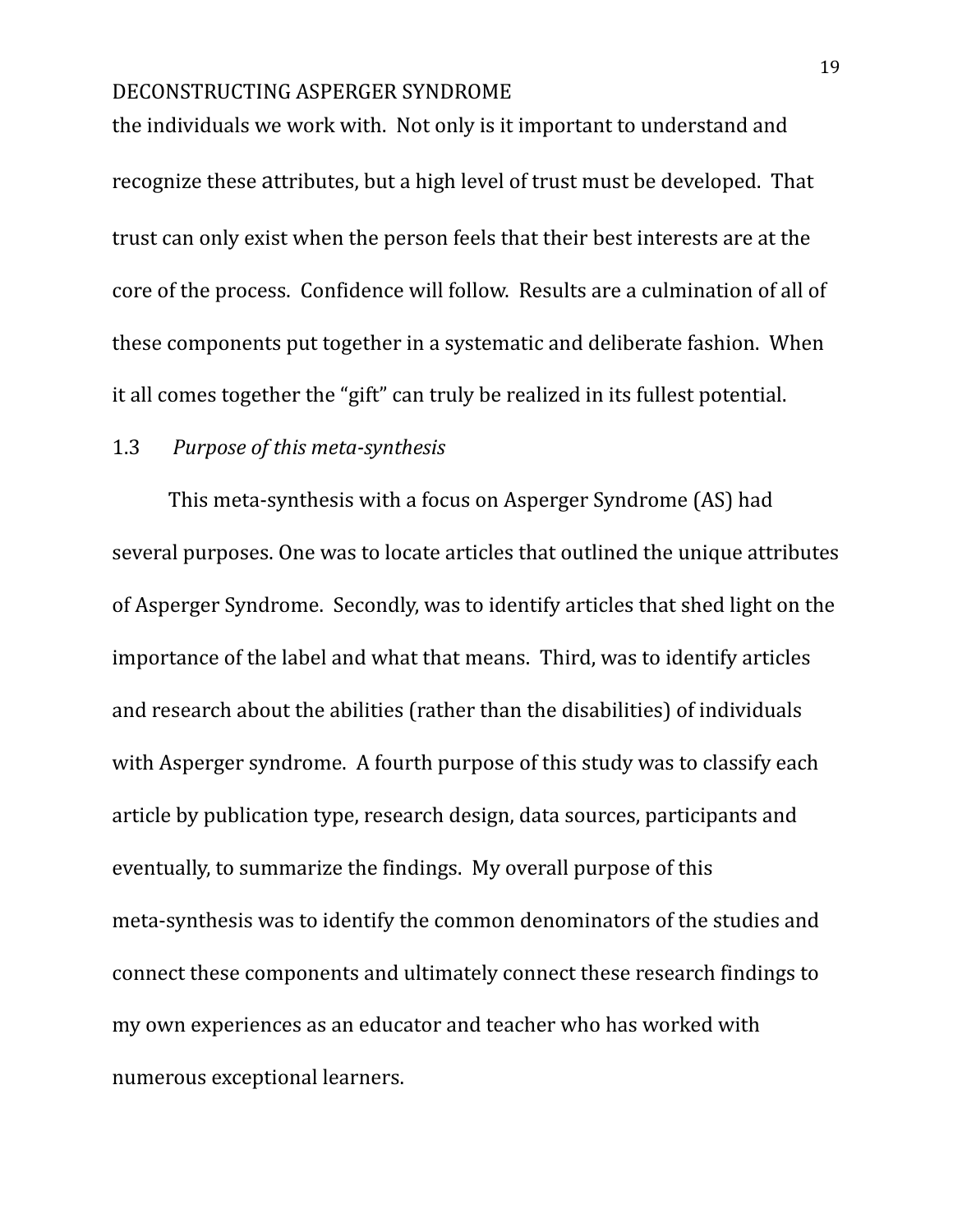### 2. **Methods**

### *2.1. Selection criteria*

The 36 journal articles included in this meta-analysis met the following selection criteria:

- 1. The articles focused on the attributes associated with Asperger's syndrome.
- 2. The articles explored the diagnostic evaluation process.
- 3. The articles explored issues related to effective teaching strategies for those diagnosed with Autism Spectrum Disorders (ASD).
- 4. The journal articles were published in peer-reviewed journals.
- 5. The articles were published between 2001 and 2015.

### *2.2. Search Procedures*

I conducted systematic searches of four databases that categorize articles related to defining and interpretations of Asperger Syndrome and Austism Spectrum Disorders. The four databases included: (a) Education Resources Information Center (ERIC, EBSCOhost); (b) Health Source: Nurse/Academic Edition (EBSCOhost); (c) General Science Full Text (EBSCOhost); (d) Education Full Text (EBSCOhost); (e) Educational Journals (ProQuest). I used the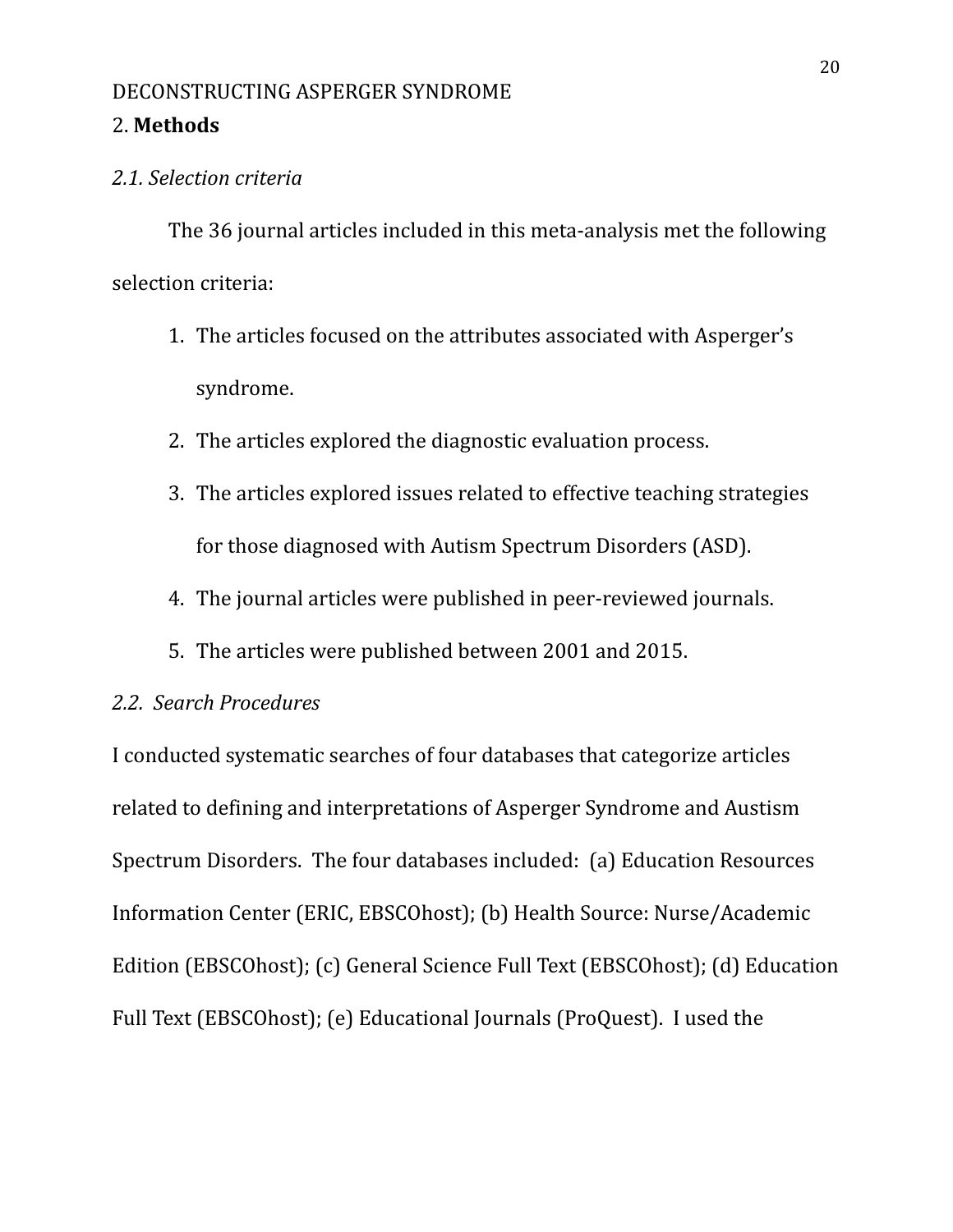following search term combinations to conduct specific searches of each

database:

- 1. ("Asperger Syndrome" AND "definition").
- 2. ("Asperger Syndrome" AND "perceptions").
- 3. ("Asperger Syndrome")
- 4. ("Asperger Syndrome" AND "abilities").
- 5. ("perceptions of students with Autism Spectrum Disorders).
- 6. ("Asperger Syndrome" AND "labels").
- 7. ("expectations of a disabled population").
- 8. ("Disability labels").

The various database searches captured a total of 36 articles that met my selection criteria (Amend, Schuler, Beaver-Gavin & Beights, 2009; Angermeyer & Matschinger, 2003 ; Baron-Cohen, 2002; Bennett & Heaton, 2012; Broomhead, K., 2013; Butler & Gillis, 2010; Carpenter, Soorya & Halpern, 2009; Cashin, 2006; Corrigan, 2003; Freeman, Cronin & Candela, 2002; Frith, 2004; Ghaziuddin, 2010; Grandin, 2014; Hart & Whalon, 2012; Holms-Denoma, 2008; Kaweski, 2011; Kite, Gullifer & Tyson, 2012; Kulage, Smaldone & Cohn, 2014; Laursen & Yazdgerdi, 2012; Little, 2003; MacLeod,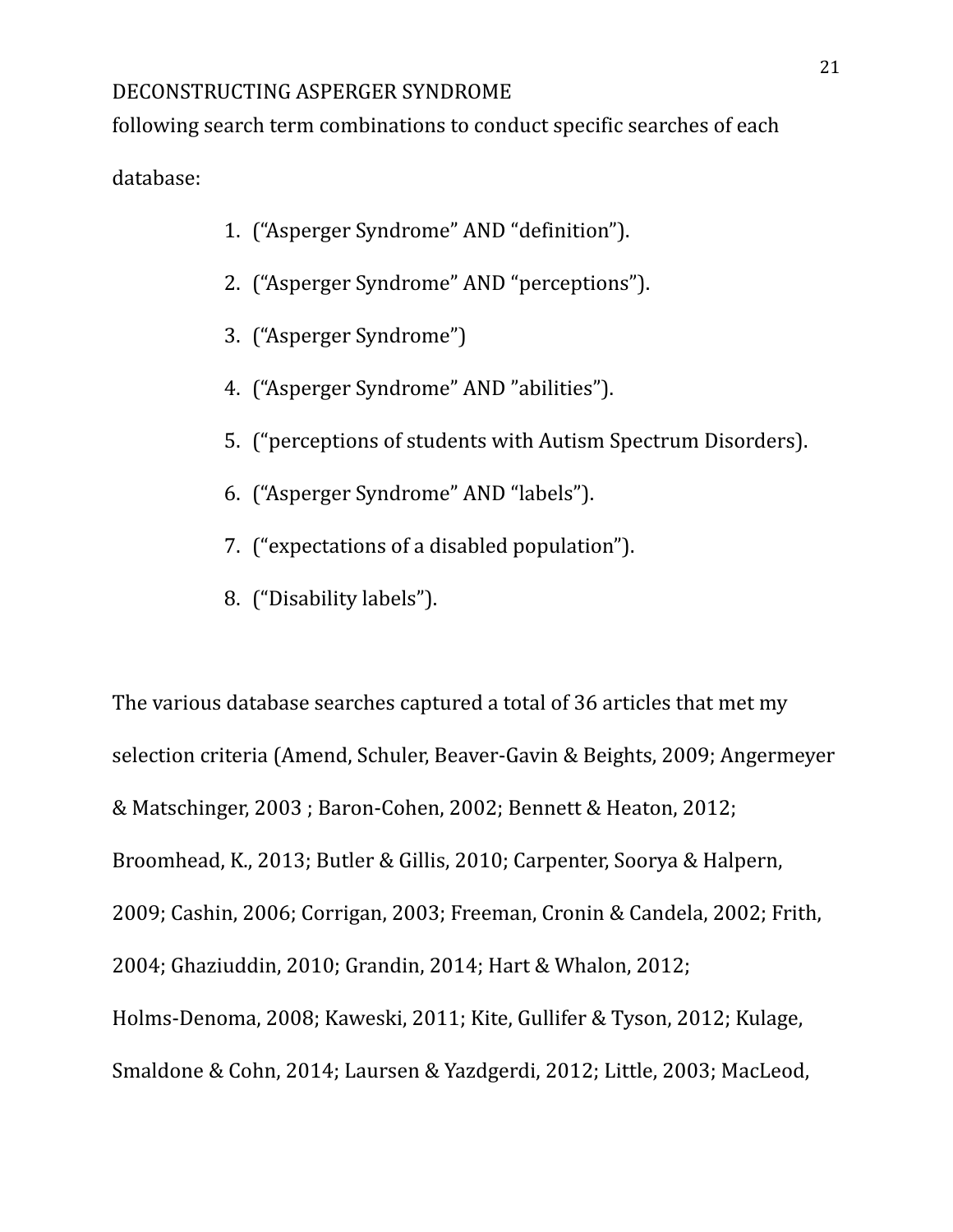Lewis & Robertson, 2013; Mayton, 2005; Moore, 2008; Myles, Lee, Smtih, Tien, Chou, Swanson & Hudson, 2007; Remy & Seaman, 2014; Robison, 2012; Ryan, Hughes, Katsiyannis, McDaniel & Sprinkle, 2011; Sanders, 2009; Tsai, 2013; Tsai & Ghaziuddin, 2014; Watson, 2008; Whelan, 2009; Wing, 2005; Woodcock & Vialle, 2011; Young & Rodi, 2014).

### 2.3. *Coding Procedures*

I developed a coding procedure that categorized the information in the 36 articles. The coding procedure was based on: (a) publication type; (b) research design; (c) participants; (d) data sources; and (e) findings of the articles.

### 2.3.1 *Publication Type*

I classified each article based on publication type (e.g., research based studies, descriptive articles, opinion pieces, and reviews of the literature). *Research based studies* are derived from systematic methods that gather and analyze qualitative and quantitative data. *Descriptive articles* are descriptions, summaries or observations that lack the systematic approach of research based studies. *Opinion pieces* are articles that primarily reflect the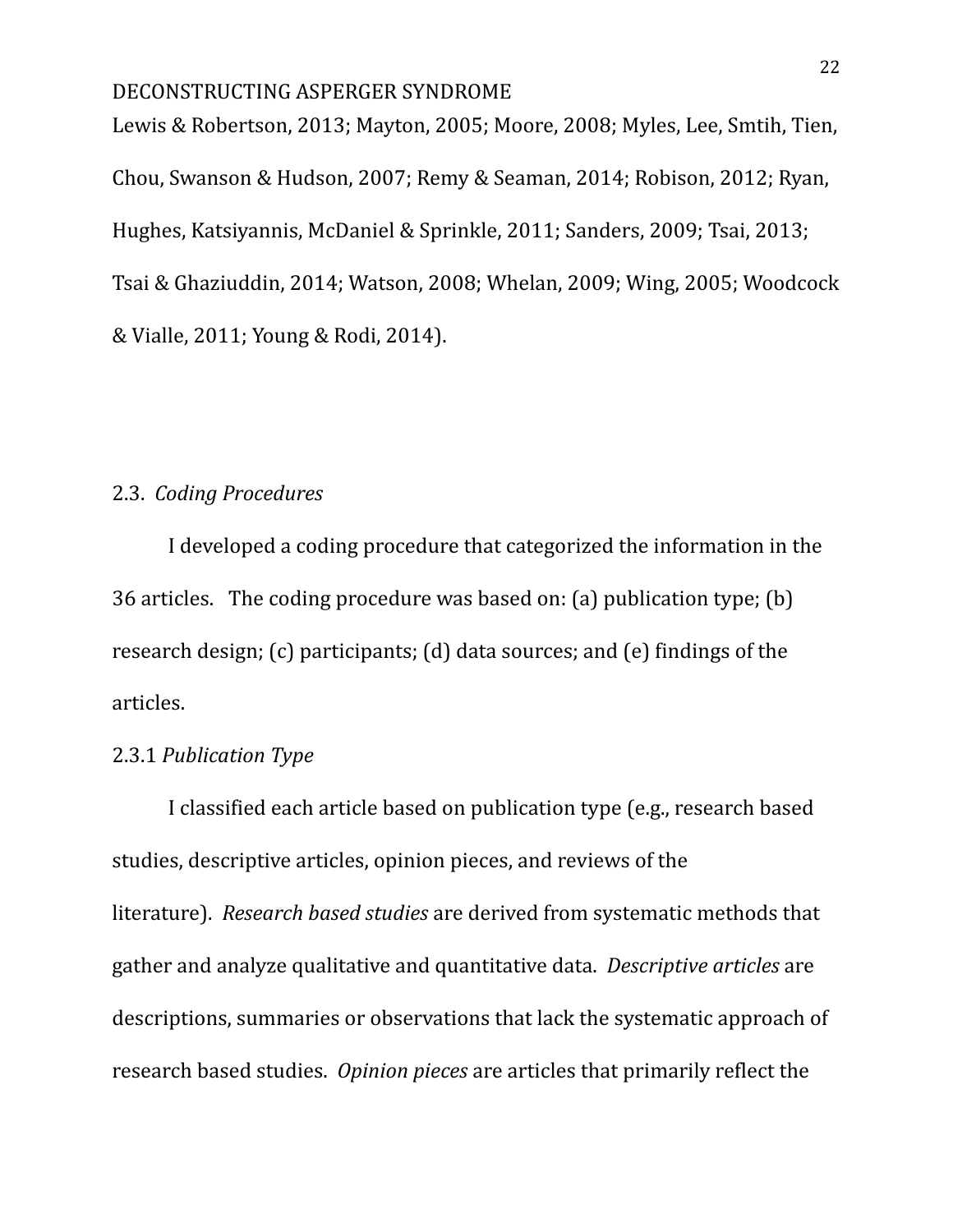author's point of view or opinion about a topic. *Reviews of the literature* are critical and in-depth evaluations of prior research. A review of the literature is a summary and synopsis of a particular area of research.

### 2.3.2. *Research Design*

I categorized or classified each article by research design (e.g., qualitative, quantitative or a combination of the two, often referred to as mixed methods). *Qualitative research* is designed to reveal a target audience's range of behavior and the perceptions that drive it. The results of qualitative research are descriptive rather than predictive. *Quantitative research* is a systematic investigation of observable phenomena through statistical, mathematical or computational techniques. *Mixed methods* is a specific type of research that includes the mixing of qualitative and quantitative data in a research study.

### 2.3.4*. Participants, data sources and findings*

I identified the participants in each of the articles (e.g., K-12 students with Asperger Syndrome, adults with Asperger Syndrome and young children with Asperger Syndrome, para-professionals who worked with Asperger children, pre-service providers, etc). I also identified the data sources that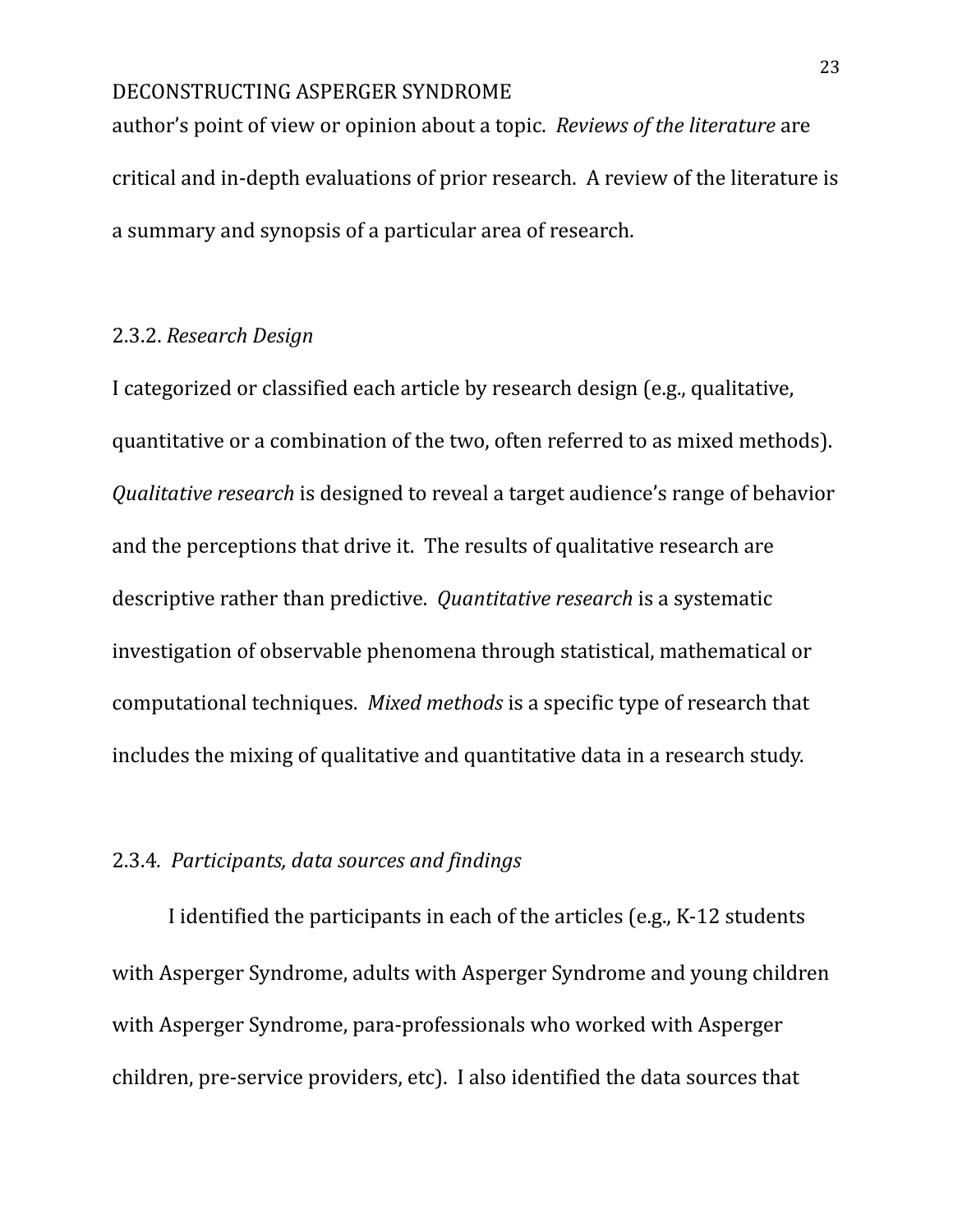were included with each research article (e.g., observations, interviews, opinion pieces, and standardized tests). I then compiled the research and summarized the findings of each study (Table 2).

I employed a modified version of the Stevick-Colaizzi-Keen method previously used by Duke and Ward (2009) to analyze and categorize the 37 articles obtained in this meta-synthesis. First, I identified significant statements within the framework of each article. For the purpose of this meta-analysis, I identified significant statements that addressed issues related to: (a) defining high- functioning Autism or Asperger Syndrome; (b) information processing related to Asperger Syndrome; (c) Perceptions and expectations related to Asperger Syndrome; (d) patterns of behavior as they relate to Asperger Syndrome; (e) Asperger Syndrome as an ability. Once significant statements were identified, I began to systematically list the non-repetitive statements with carefully formulated meanings. The meanings represented my interpretations of each significant statement. Lastly, I grouped the formulated meanings of the articles into associated clusters or emergent themes. These themes represented the crux of the entire compilation of literature (Table 3).

### **3. Results**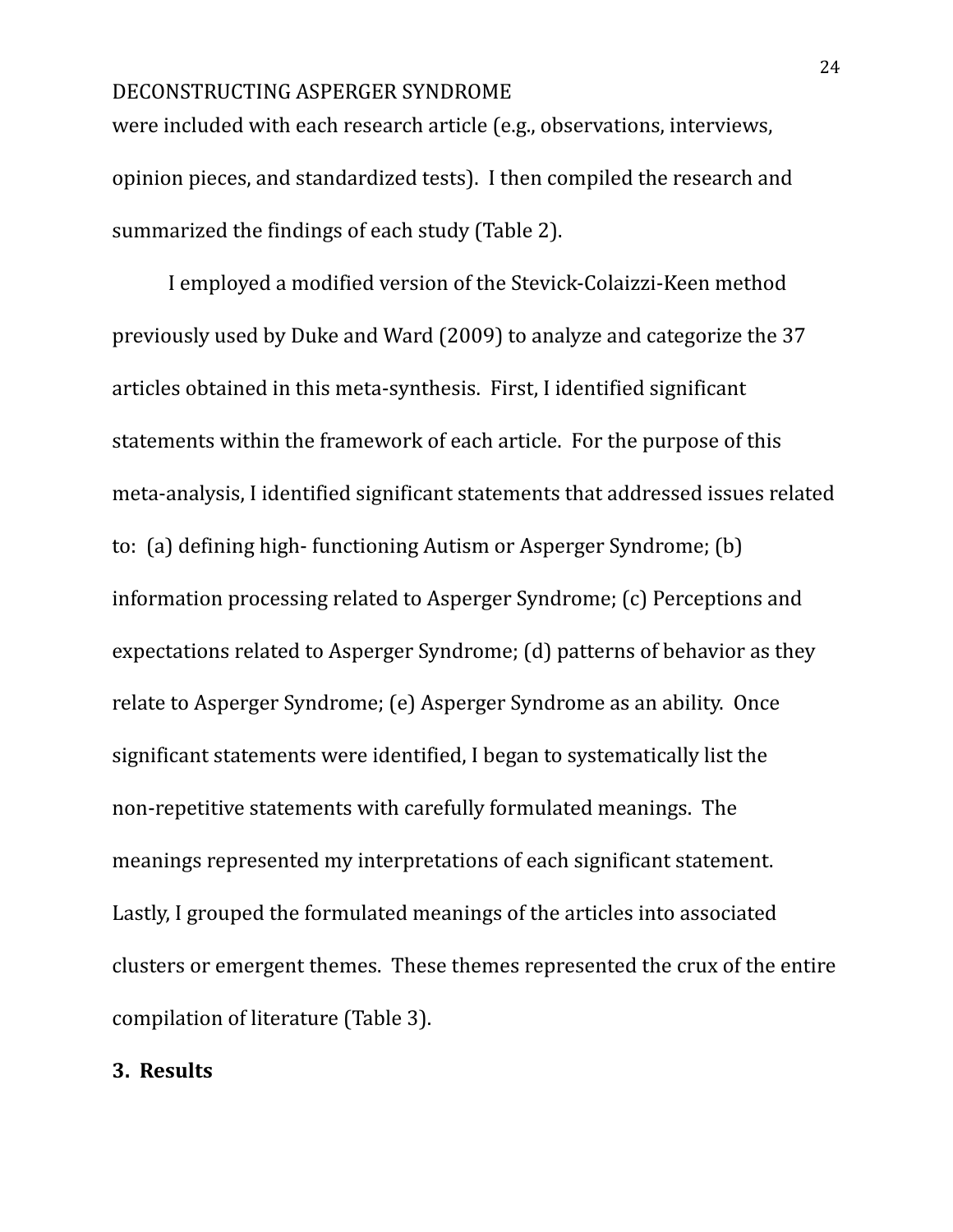### 3.1. *Publication type*

I identified 36 articles that met my selection criteria. The publication type of each piece is identified in Table 1. Sixteen of the 36 articles (44%) included in this meta-synthesis were research studies (Angermeyer, & Matschinger, 2003; Bennett & Heaton, 2012; Broomhead, 2013; Butler & Gillis, 2010; Calzada, Pistrang & Mandy, 2012; Holms-Denoma, 2008; Kite, Gullifer & Tyson, 2012; Kulage, Smaldone & Cohn, 2014; Little, 2003; Mayton, 2005; Myles, Lee, Smtih, Tien, Chou, Swanson & Hudson, 2007; Tsai, 2013; Tsai & Ghaziuddin, 2004; Watson, 2008; Woodcock & Vialle, 2011; Young & Rodi, 2011.) Five of the pieces (14%) were classified as guides (Hart & Whalon, 2012; Kaweski, 2011; Laursen & Yazdgerdi, 2012; Remy & Seaman, 2014; Ryan, Hughes, Katsiyannis, McDaniel & Sprinkle, 2011). Ten articles (28%) were opinion pieces (Baron-Cohen, 2002; Cashin, 2006; Corrigan, 2003; Frith, 2004; Ghaziuddin, 2010; Grandin, 2014; Little, 2003; Moore, 2008; Robison, 2012; Whelan, 2009; Wing, 2005.) Five of the articles (14%) were descriptive articles ( Amend, Schuler, Beaver-Gavin & Beights, 2009; Carpenter, Soorya & Halpern, 2009; Freeman, Cronin & Candela, 2002; Sanders, 2009; MacLeod, Lewis & Robertson, 2013).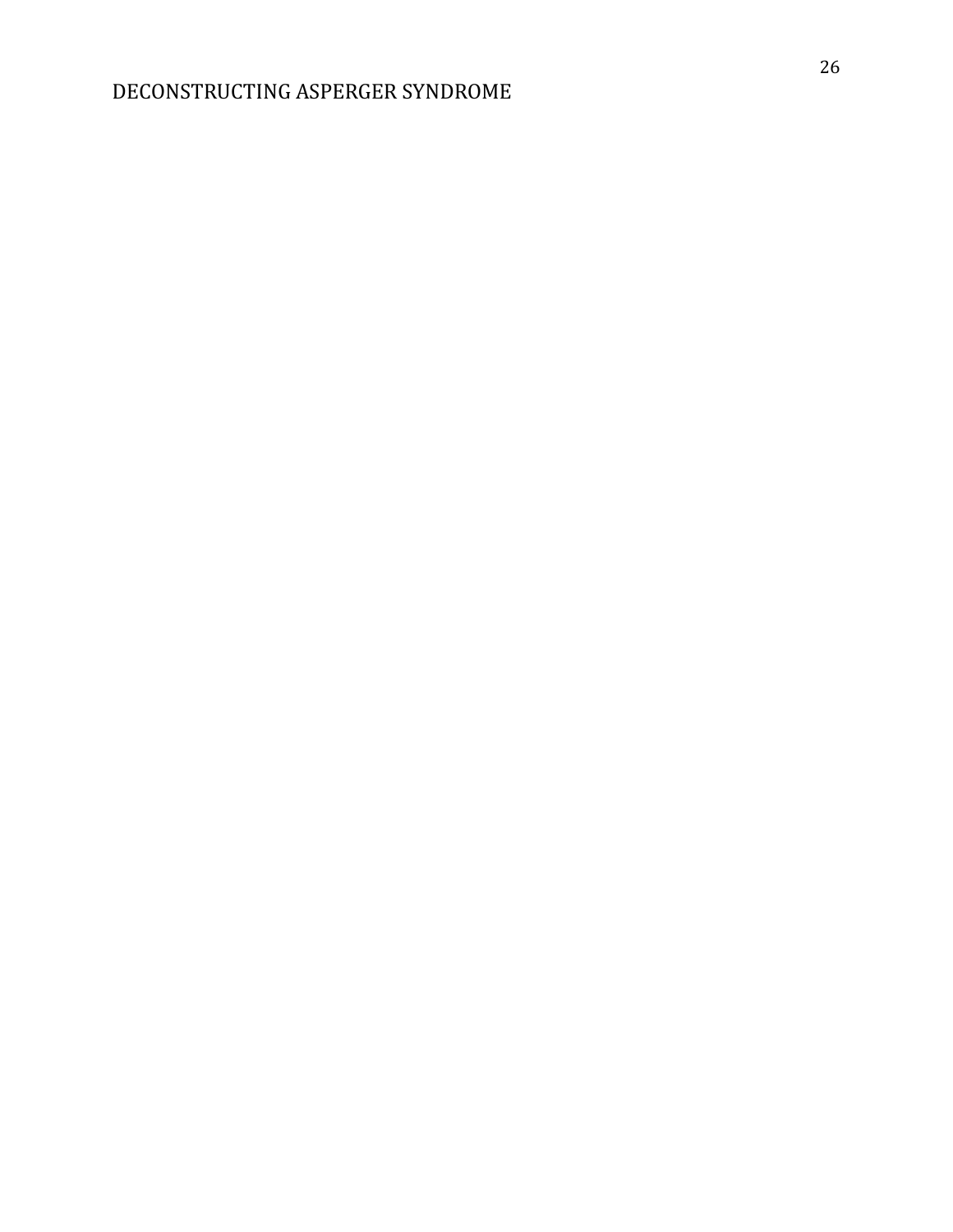# **Table 1**

| <b>Author(s) &amp; Year of Publication</b>   | <b>Publication Type</b> |
|----------------------------------------------|-------------------------|
| Amend, Schuler, Beaver-Gavin & Beights, 2009 | Descriptive             |
| Angermeyer & Matschinger, 2003               | Study                   |
| Baron-Cohen, 2002                            | Opinion                 |
| Bennett & Heaton, 2012                       | Study                   |
| Broomhead, 2013                              | Study                   |
| Butler & Gillis, 2010                        | Study                   |
| Calzada, Pistrang & Mandy, 2012              | Study                   |
| Carpenter, Soorya & Halpern, 2009            | Descriptive             |
| Cashin, 2006                                 | Opinion                 |
| Corrigan, 2003                               | Opinion                 |
| Freeman, Cronin & Candela, 2002              | Descriptive             |
| Frith, 2004                                  | Opinion                 |
| Ghaziuddin, 2010                             | Opinion                 |
| Grandin, 2014                                | Opinion                 |
| Hart & Whalon, 2012                          | Guide                   |
| Holms-Denoma, 2008                           | Study                   |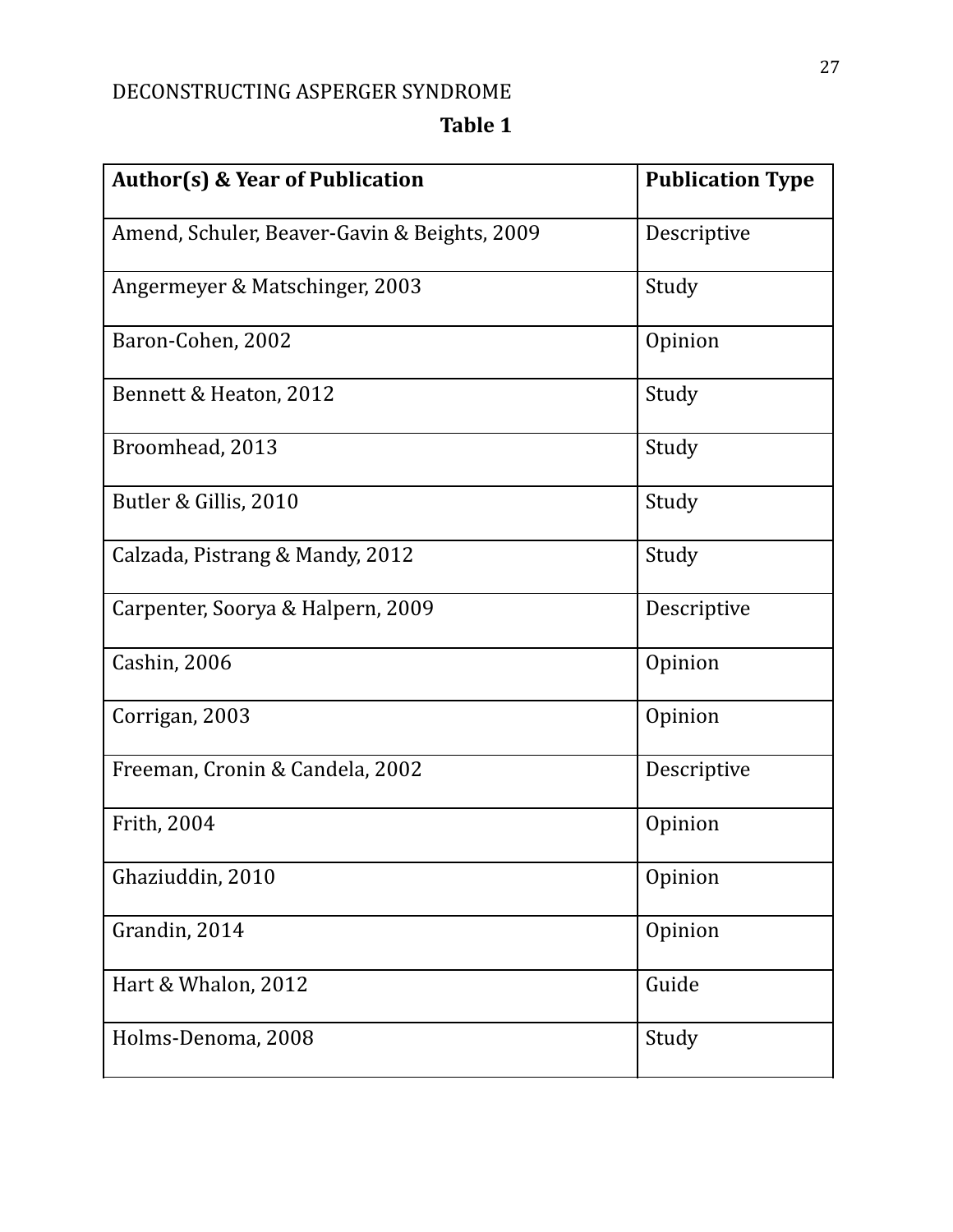| Kaweski, 2011                                         | Guide       |
|-------------------------------------------------------|-------------|
| Kite, Gullifer & Tyson, 2012                          | Study       |
| Kulage, Smaldone & Cohn, 2014                         | Study       |
| Laursen & Yazdgerdi, 2012                             | Guide       |
| Little, 2003                                          | Study       |
| MacLeod, Lewis & Robertson, 2013                      | Descriptive |
| Mayton, 2005                                          | Study       |
| Moore, 2008                                           | Opinion     |
| Myles, Lee, Smtih, Tien, Chou, Swanson & Hudson, 2007 | Study       |
| Remy & Seaman, 2014                                   | Guide       |
| Robison, 2012                                         | Opinion     |
| Ryan, Hughes, Kastsiyannis, McDaniel & Sprinkle, 2011 | Guide       |
| Sanders, 2009                                         | Descriptive |
| Tsai, 2013                                            | Study       |
| Tsai & Ghaziuddin, 2014                               | Study       |
| Watson, 2008                                          | Study       |
| Whelan, 2009                                          | Opinion     |
| <b>Wing, 2005</b>                                     | Opinion     |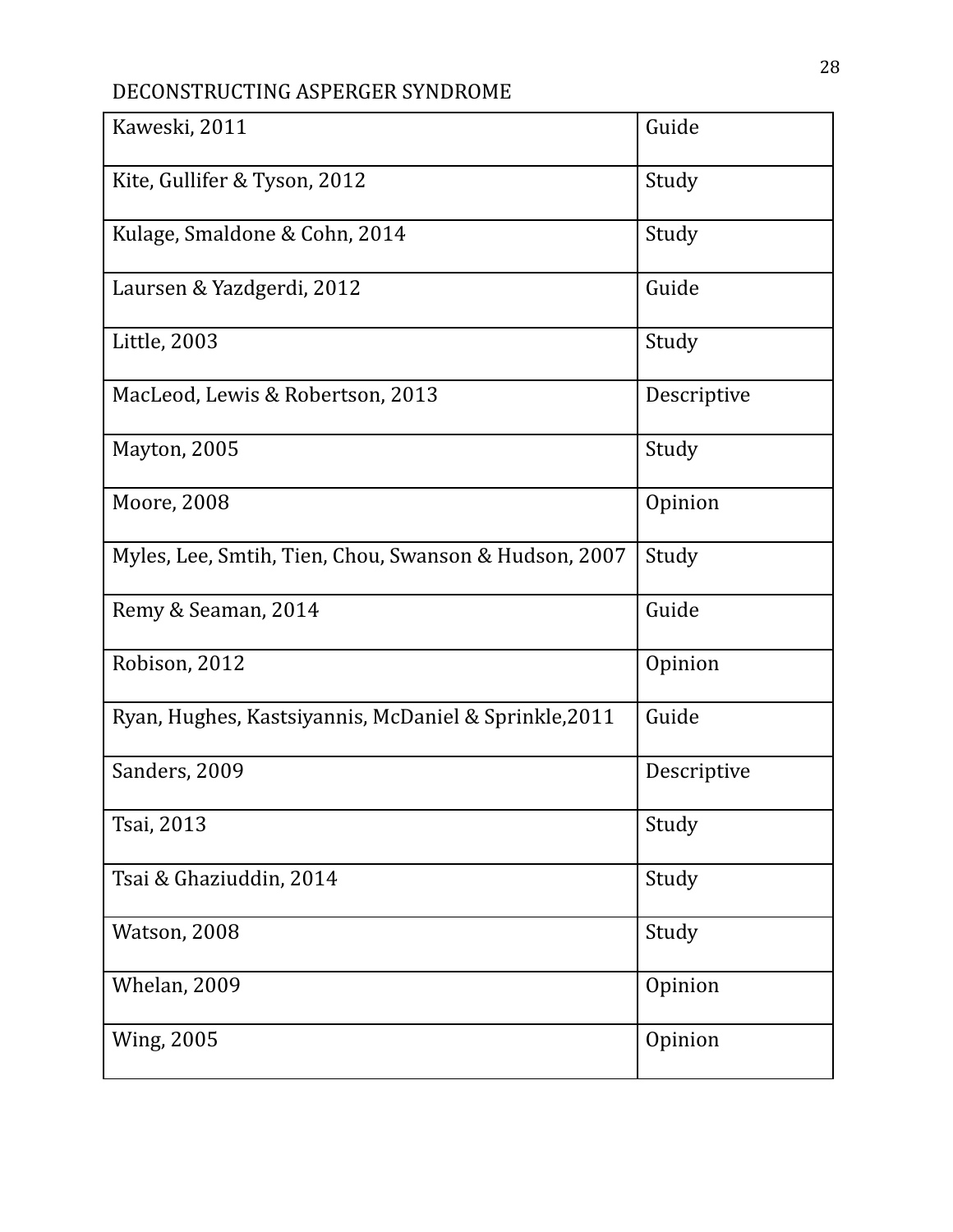| Woodcock & Vialle, 2011 | Study |
|-------------------------|-------|
| Young & Rodi, 2014      | Guide |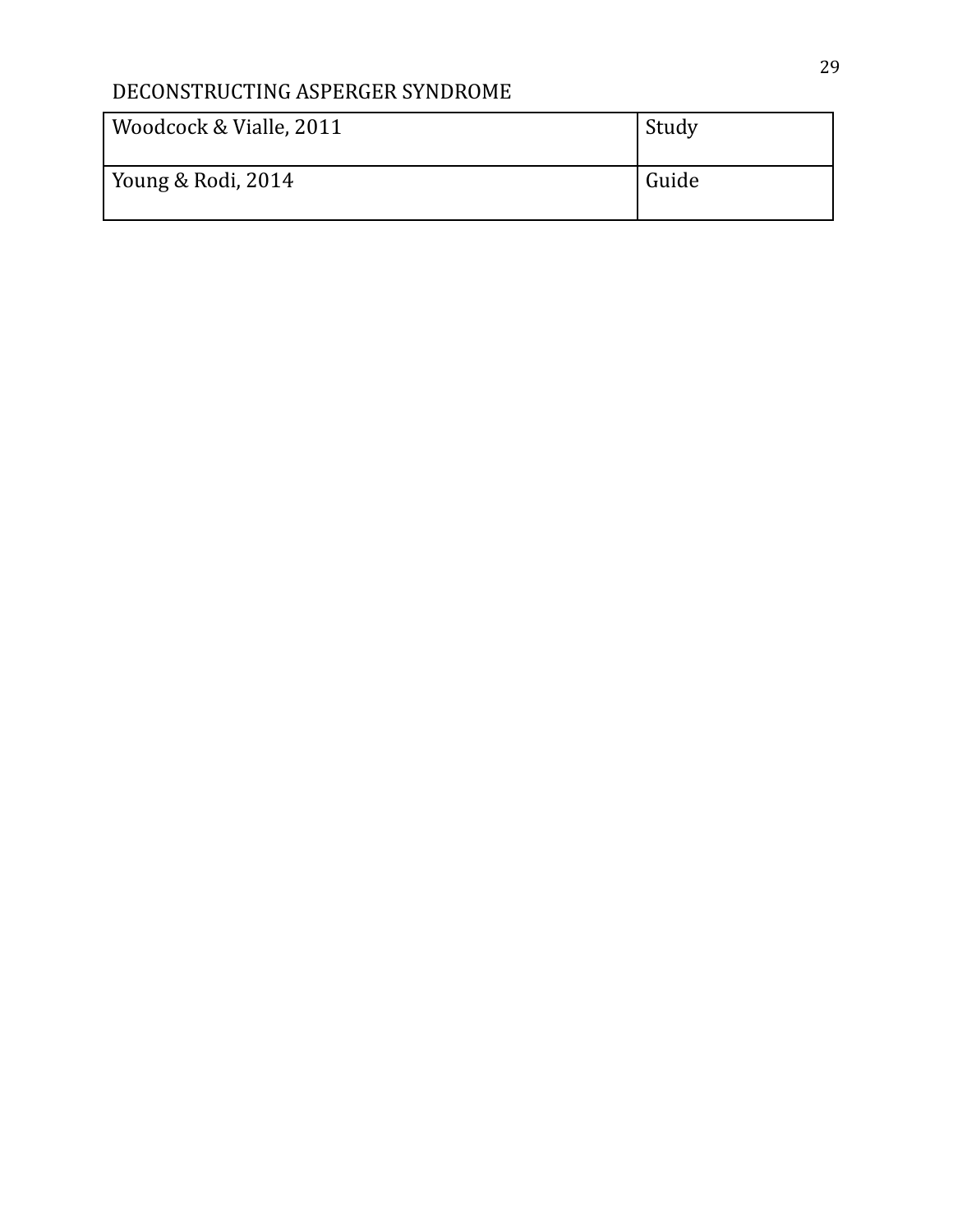*3.2. Research design, participants, data sources, and findings*

I identified 16 research studies that met my selection criteria (Angermeyer & Matschinger, 2003; Bennett & Heaton, 2012; Broomhead, 2013; Butler & Gillis, 2010, Calzada, Pistrang & Mandy, 2012; Holms-Denoma, 2008; Kite, Gullifer & Tyson, 2012; Kulage, Smaldone & Cohn, 2014; Little, 2003; Mayton, 2005; Myles, Lee, Smtih, Tien, Chou, Swanson & Hudson, 2007; Tsai, 2013; Tsai & Ghaziuddin, 2014; Watson, 2008; Woodcock & Vialle, 2011; Young & Rodi, 2014). The research design, participants, data sources and findings of the studies are located in Table 2.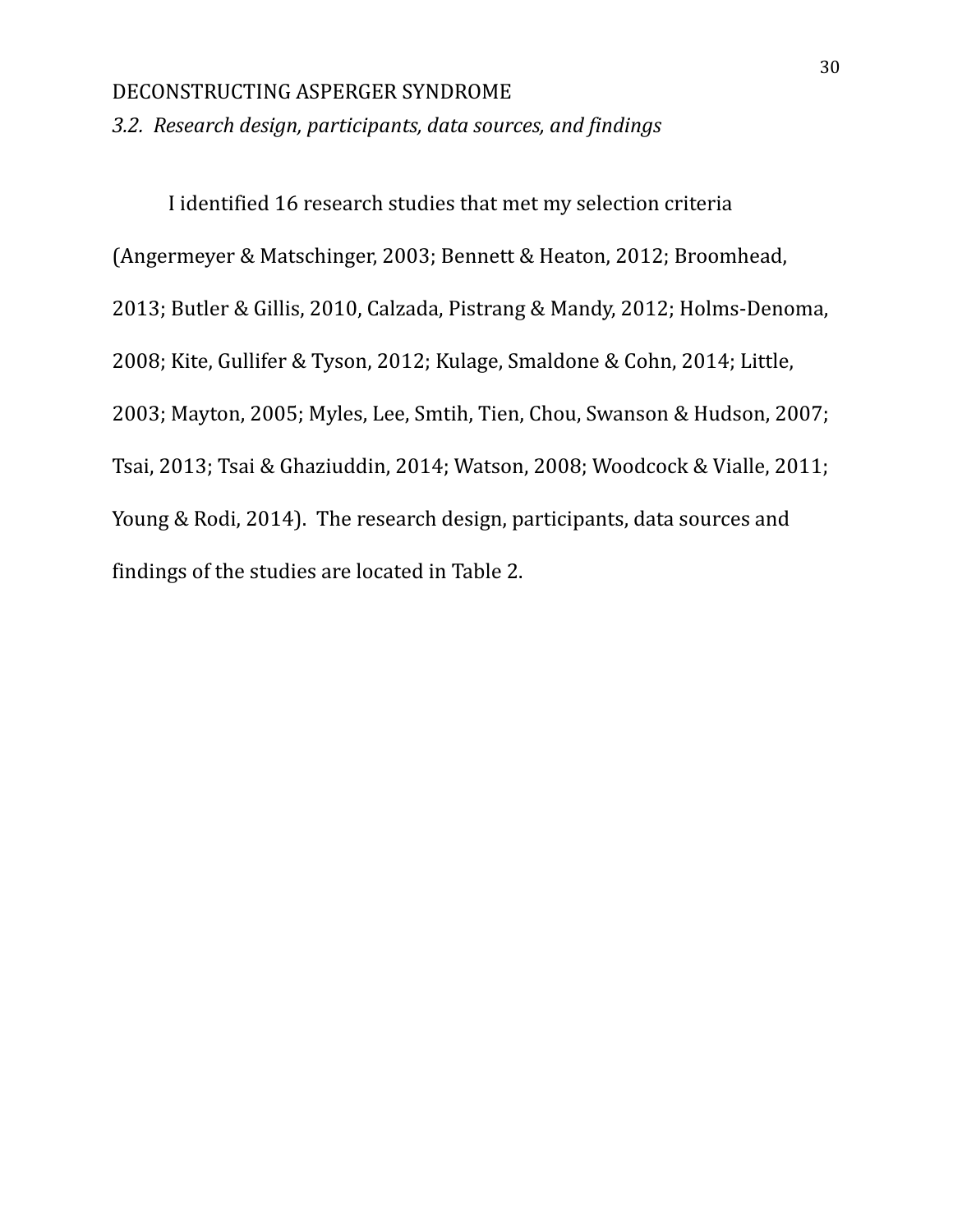# **Table 2**

| <b>Author</b>                      | <b>Research</b><br><b>Design</b> | Participants                                                                                          | <b>Data Sources</b>                                                                                                                                                                                   | <b>Findings</b>                                                                                                                                                                                                                                                                                                                                                                                                              |
|------------------------------------|----------------------------------|-------------------------------------------------------------------------------------------------------|-------------------------------------------------------------------------------------------------------------------------------------------------------------------------------------------------------|------------------------------------------------------------------------------------------------------------------------------------------------------------------------------------------------------------------------------------------------------------------------------------------------------------------------------------------------------------------------------------------------------------------------------|
| Angmeyer &<br>Matschinger,<br>2003 | Qualitative                      | 5025 German<br>Nationals who<br>were at least<br>18 yrs old and<br>living in<br>private<br>households | Interviews<br>consisting of<br>vignettes<br>containing a<br>diagnostically<br>unlabeled<br>psychiatric case<br>history.                                                                               | Labeling as mental<br>illness has an impact on<br>public attitudes towards<br>people with<br>schizophrenia, with<br>negative effects clearly<br>outweighing positive<br>effects.<br>Buying in to the<br>stereotype of<br>dangerousness has a<br>strong negative<br>correlation and an<br>increased preference for<br>social distance.                                                                                        |
| Bennett &<br>Heaton,<br>2012       | Qualitative                      | 125 caregivers<br>of individuals<br>with Asperger<br>Syndrome in<br>the UK                            | Screening<br>questionnaire<br>designed to<br>identify<br>cognitive and<br>behavioral<br>characteristics<br>associated with<br>savant-like skills<br>in children with<br>autism spectrum<br>disorders. | The findings of the study<br>revealed that special<br>skills do exist in some<br>individuals with ASD and<br>these skills are linked to<br>superior working<br>memory and highly<br>focused attention<br>qualifying this further by<br>stating as long as these<br>attributes are not<br>associated with<br>increased obsessionality.<br>Obsessionality is<br>differentiated from being<br>absorbed in areas of<br>interest. |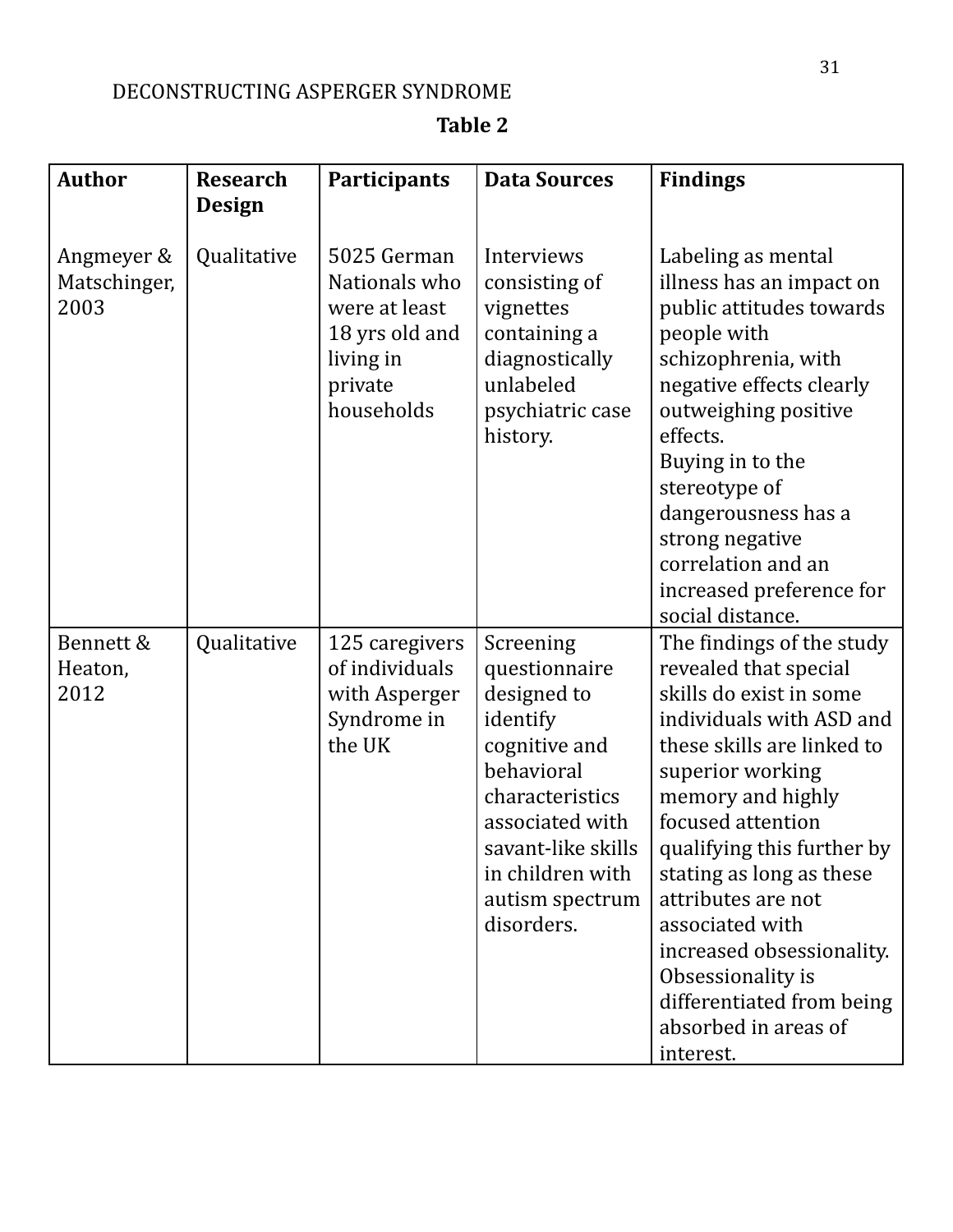| Broomhead,<br>2013              | Qualitative | 15 educational<br>professionals<br>and 22 parents<br>of children<br>with various<br>special<br>educational<br>needs | Semi-structured<br>interviews of the<br>15 educational<br>practitioners<br>and 22 parents<br>of school-aged<br>children with<br>special needs.<br>Parents were<br>grouped based<br>on children's<br>disabilities.<br>With BESD such<br>as ADHD, ODD<br>and Asperger<br>Syndrome, and | The findings showed that<br>the experiences of blame<br>and guilt in the parents<br>were influenced by the<br>nature of the children's<br>special education needs<br>and that the parental<br>focus on obtaining labels<br>of special education<br>needs for their children<br>were ultimately<br>influenced by this need.                                                                                                                            |
|---------------------------------|-------------|---------------------------------------------------------------------------------------------------------------------|--------------------------------------------------------------------------------------------------------------------------------------------------------------------------------------------------------------------------------------------------------------------------------------|-------------------------------------------------------------------------------------------------------------------------------------------------------------------------------------------------------------------------------------------------------------------------------------------------------------------------------------------------------------------------------------------------------------------------------------------------------|
|                                 |             |                                                                                                                     | non-BESD, and<br>classic ASD.                                                                                                                                                                                                                                                        |                                                                                                                                                                                                                                                                                                                                                                                                                                                       |
| Butler &<br><b>Gillis, 2010</b> | Mixed       | 195<br>undergraduate<br>students<br>participated in<br>this study.                                                  | Demographic<br>Questionnaire                                                                                                                                                                                                                                                         | The label of "Asperger's<br>Disorder" did not<br>significantly impact<br>stigmatization. However,<br>the behaviors commonly<br>associated with autistic<br>disorder were found to<br>have a statistically<br>significant impact on<br>stigmatization scores.<br>Therefore, under the<br>new diagnostic label of<br>autism spectrum<br>disorder with autism<br>being in the label,<br>stigmatization is possible<br>to anyone under this new<br>label. |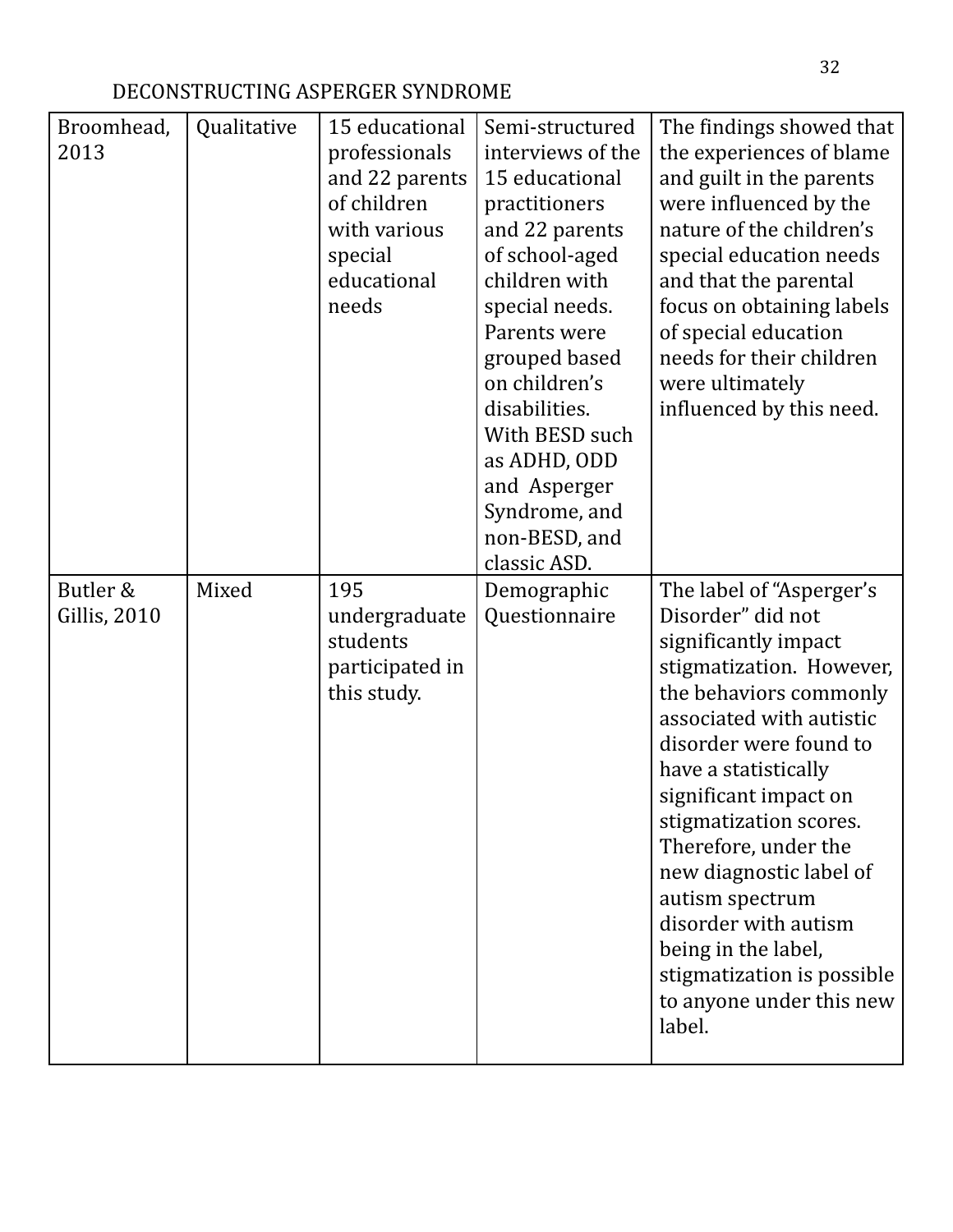| Calzada,<br>Pistrang &<br><b>Mandy, 2012</b> | Mixed        | 10 families                                              | Semi-Structured<br>Interviews                                                                                                                                                        | Overall, majority of the<br>parents feel that it is<br>essential to the<br>effectiveness of any label<br>in communicating their<br>child's difficulties and<br>needs, and their sense<br>that a label containing<br>the term "autism" was<br>clearer to others and it<br>may be that parents will<br>welcome the proposed<br>change to a label of<br>autism spectrum<br>disorders in DSM-V.<br>Many of the parents<br>were concerned that<br>under the new label their<br>children who expressed<br>mild difficulties were not<br>being distinguished from<br>those who experienced<br>more severe disorders. |
|----------------------------------------------|--------------|----------------------------------------------------------|--------------------------------------------------------------------------------------------------------------------------------------------------------------------------------------|---------------------------------------------------------------------------------------------------------------------------------------------------------------------------------------------------------------------------------------------------------------------------------------------------------------------------------------------------------------------------------------------------------------------------------------------------------------------------------------------------------------------------------------------------------------------------------------------------------------|
| Holms-Deno<br>ma, 2008                       | Quantitative | 53<br>out-patients at<br>a<br>community-ba<br>sed clinic | Within-subjects<br>design study<br>where client's<br>mood and<br>attitudes<br>towards therapy<br>were evaluated<br>during the<br>interview and<br>diagnostic<br>feedback<br>process. | Results of the study<br>revealed that patients<br>reported no change in<br>negative emotions such<br>as shame and fear but an<br>increased level of<br>positive emotions such<br>as hope and validation<br>when diagnostic<br>feedback was provided.                                                                                                                                                                                                                                                                                                                                                          |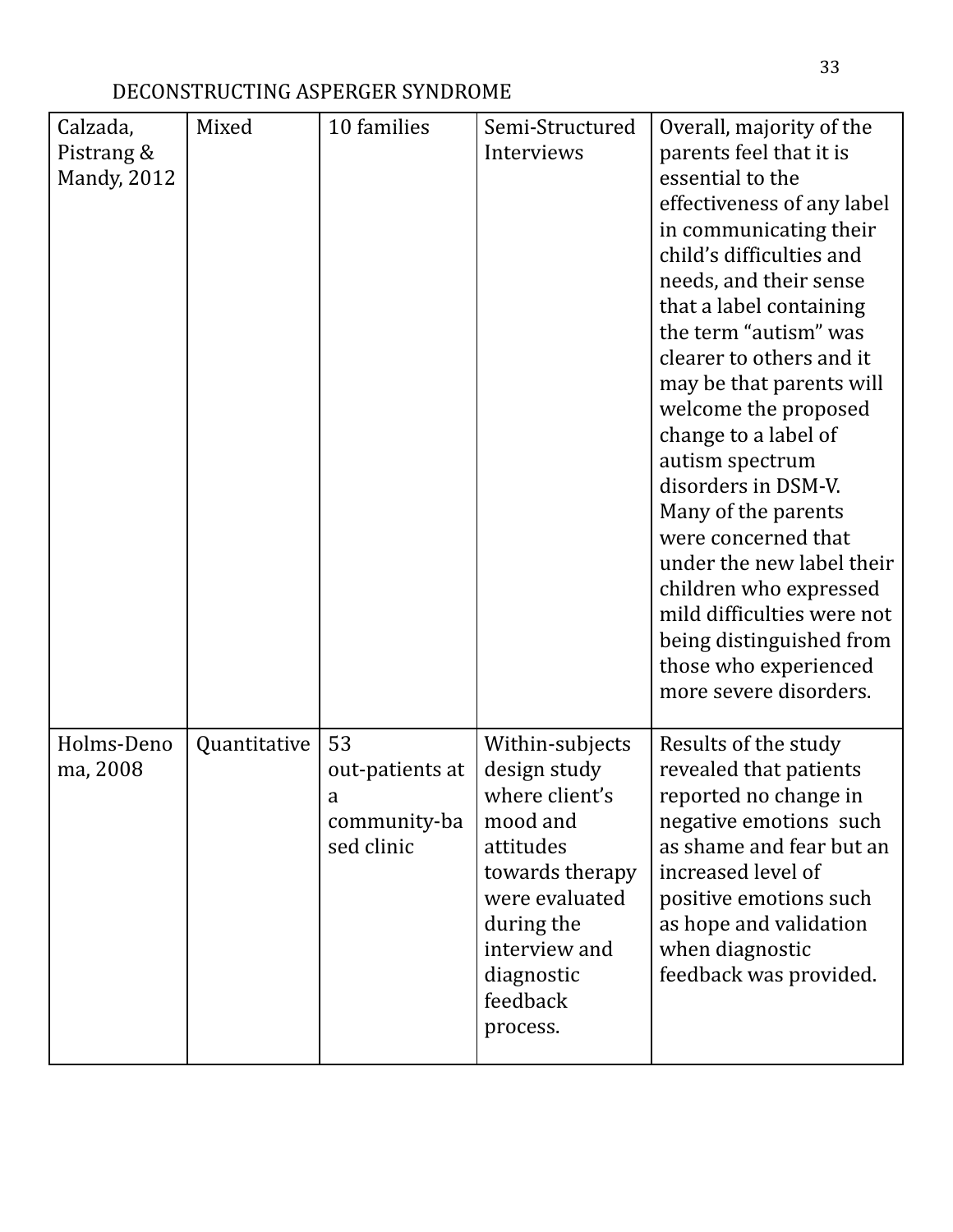| Kite, Gullifer<br>& Tyson,<br>2012  | Quantitative | 547 health and<br>education<br>professionals                                      | Questionnaire                                                                                     | Analysis of responses<br>confirmed an increase<br>stigma is associated with<br>the label of autism, with<br>autism considered to be<br>more severe than the<br>condition of Asperger's<br>disorder. Approximately<br>50% of the participants<br>reported being opposed<br>to proposed diagnostic<br>changes and<br>approximately 22%<br>supported the proposed<br>changes and 28%<br>expressed uncertainty. |
|-------------------------------------|--------------|-----------------------------------------------------------------------------------|---------------------------------------------------------------------------------------------------|-------------------------------------------------------------------------------------------------------------------------------------------------------------------------------------------------------------------------------------------------------------------------------------------------------------------------------------------------------------------------------------------------------------|
| Kulage,<br>Smaldone &<br>Cohn, 2014 | Mixed        | 418 studies<br>identified and<br>eventually 14<br>met the<br>selected<br>criteria | Preferred<br><b>Reporting Items</b><br>for Systematic<br>Reviews and<br>Meta-Analyses<br>(PRISMA) | More than half of the<br>studies included in this<br>systematic review and<br>meta-analysis<br>demonstrated ASD<br>reduction rates between<br>25-68% when applying<br>DSM-5 criteria. This is<br>significant because it<br>could ultimately effect<br>those who qualified<br>under DSM-IV previously<br>and preclude them from<br>any future access to<br>public health support<br>services.                |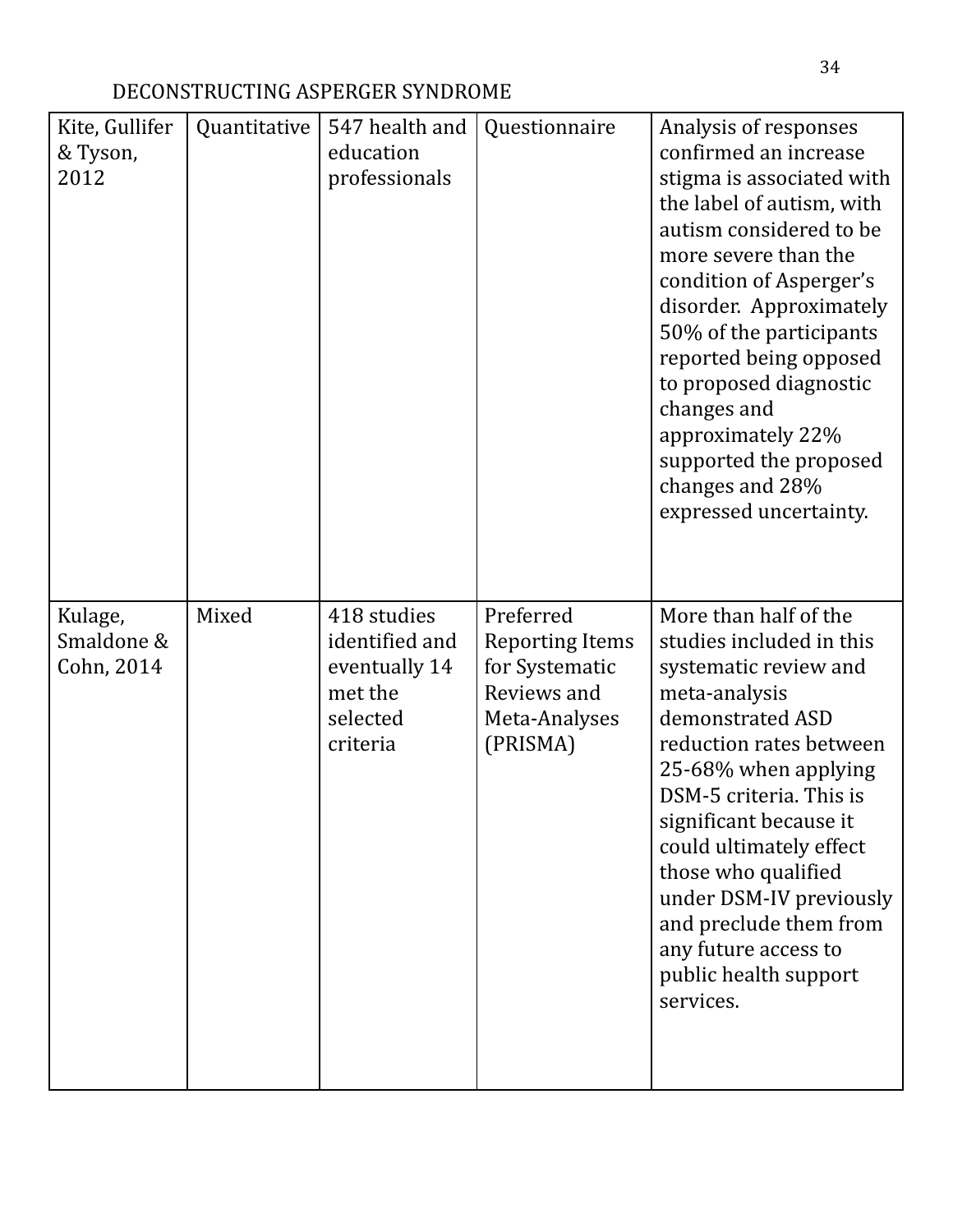| Little, 2003    | Mixed       | 404 mothers                                      | Anonymous<br>survey on<br>availability and<br>the importance<br>of various<br>resources for<br>their children<br>with Asperger<br>syndrome | Results revealed that<br>nearly 30% of the<br>mothers indicated that<br>pragmatics training,<br>social skills training,<br>smaller class sizes<br>and/or a trained aide in<br>the classroom were not<br>made available to their<br>child. Mothers who<br>utilized the resources<br>perceived them to be<br>very useful. Many were<br>not using any of the<br>resources made<br>available. Overall, the<br>majority of the mothers<br>perceived the education |
|-----------------|-------------|--------------------------------------------------|--------------------------------------------------------------------------------------------------------------------------------------------|--------------------------------------------------------------------------------------------------------------------------------------------------------------------------------------------------------------------------------------------------------------------------------------------------------------------------------------------------------------------------------------------------------------------------------------------------------------|
| Mayton,<br>2005 | Qualitative | 1 subject-a 10<br>yr old                         | <b>Case Method</b><br>with interviews,                                                                                                     | of the teachers and their<br>own education as central<br>priorities to the success<br>of their children.<br>Direct and indirect data<br>was collected and                                                                                                                                                                                                                                                                                                    |
|                 |             | Caucasian<br>female with<br>Asperger<br>Syndrome | observations,<br>data collection<br>that included<br><b>IEP</b> and work<br>samples                                                        | examined regarding<br>themes that centered<br>around quality of life.<br>Positive results included<br>participant satisfaction<br>with physical safety,<br>overall teacher<br>acceptance and access to<br>necessary materials.<br>Additional findings of the<br>study indicated that<br>there was a need for a                                                                                                                                               |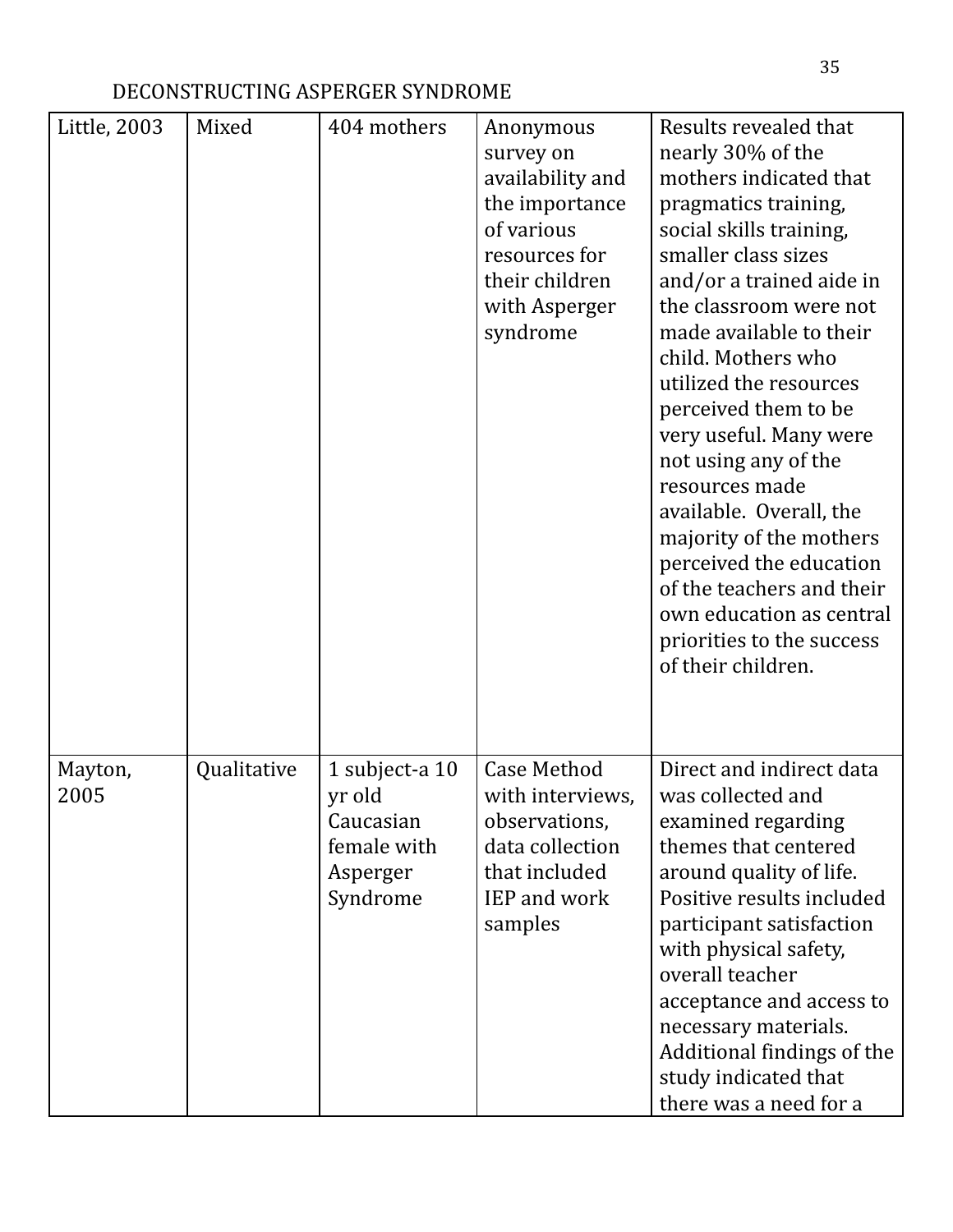|                                                                      |              |                                                                                    |                                                                                                                                                                          | more comprehensive IEP<br>and a more rigorous<br>implementation of the<br>plan.                                                                                                                                                                                                                                                                                                                                                                                                                     |
|----------------------------------------------------------------------|--------------|------------------------------------------------------------------------------------|--------------------------------------------------------------------------------------------------------------------------------------------------------------------------|-----------------------------------------------------------------------------------------------------------------------------------------------------------------------------------------------------------------------------------------------------------------------------------------------------------------------------------------------------------------------------------------------------------------------------------------------------------------------------------------------------|
| Myles, Lee,<br>Smith, Tien,<br>Chou,<br>Swanson &<br>Hudson,<br>2007 | Quantitative | 156<br>individuals<br>with Asperger<br>Syndrome<br>ages 12-18                      | A series of<br>Profile<br>assessments and<br>questionnaires<br>aiming to<br>describe further<br>the<br>characteristics of<br>Asperger<br>Syndrome in the<br>participants | The results of the study<br>revealed that although<br>many subjects had<br>average to above average<br>IQ scores, they exhibited<br>marked adaptive<br>behavioral challenges.<br><b>Essentially this gap</b><br>reveals the challenges in<br>differentiating on the<br>spectrum and the<br>concerns associated with<br>a diagnosis of ASD. This<br>is inline with much of the<br>research on the topic.                                                                                             |
| Tsai, 2013                                                           | Quantitative | 128<br>publications<br>and 7,086<br>individuals<br>included in the<br>publications | A systematic<br>review of the<br>literature                                                                                                                              | The results of this study<br>revealed that there are<br>distinct differences<br>between Asperger<br><b>Disorder and Autism</b><br>Disorder. The primary<br>differences lie within the<br>high functioning end of<br>the spectrum. The<br>interesting aspect of the<br>study and the<br>implications of the study<br>eluded to the fact that a<br>new and improved<br>diagnostic system would<br>include subtypes within<br><b>Autism Spectrum</b><br>Disorders in order to<br>secure health related |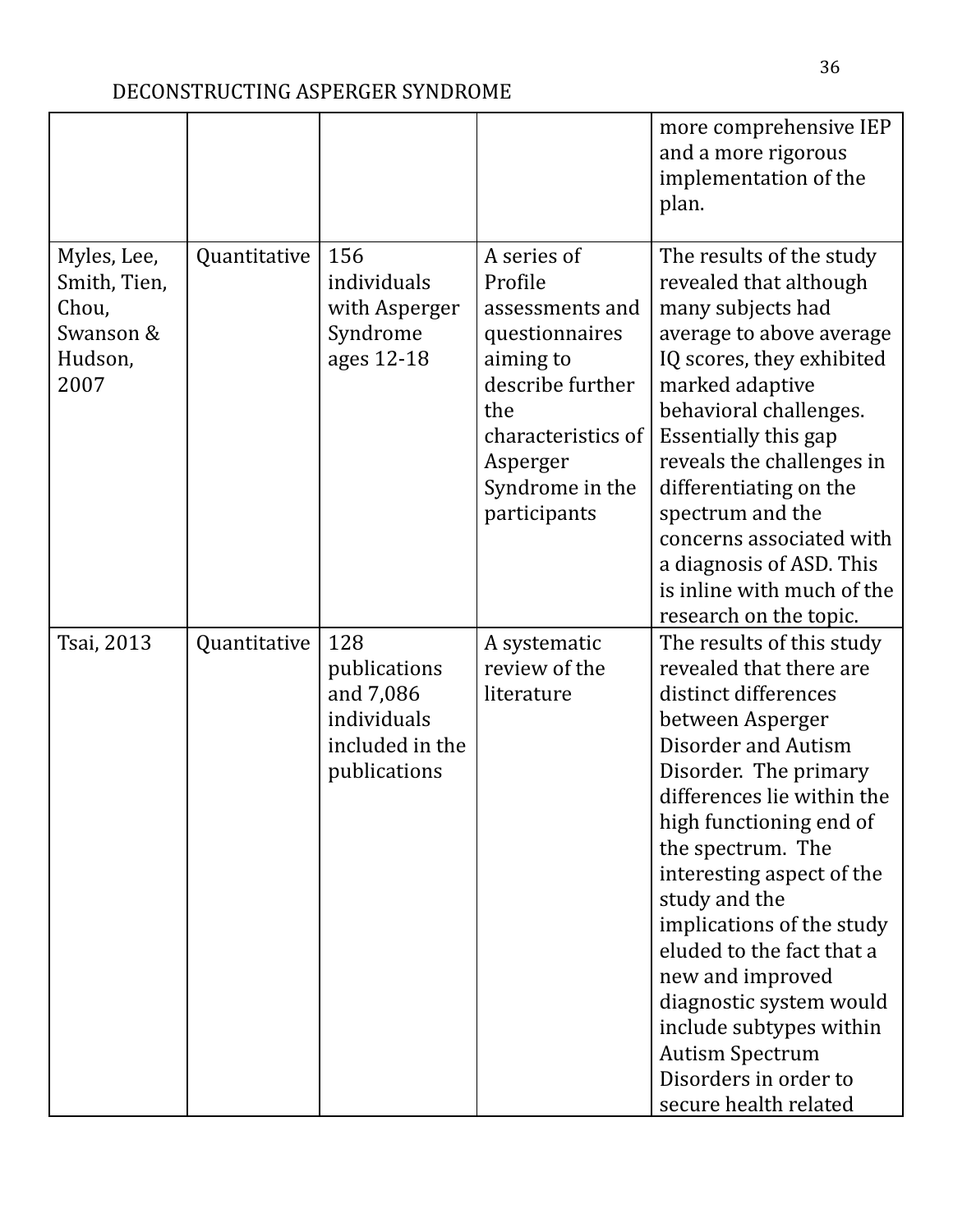|                               |             |                                                                                                                                                                                                                                                        |                                                                                                                                                                                                                                          | services for those who<br>might otherwise be<br>excluded under the<br>DSM-V model.                                                                                                                                                                                                                                                                                             |
|-------------------------------|-------------|--------------------------------------------------------------------------------------------------------------------------------------------------------------------------------------------------------------------------------------------------------|------------------------------------------------------------------------------------------------------------------------------------------------------------------------------------------------------------------------------------------|--------------------------------------------------------------------------------------------------------------------------------------------------------------------------------------------------------------------------------------------------------------------------------------------------------------------------------------------------------------------------------|
| Tsai &<br>Ghaziuddin,<br>2014 | Mixed       | 125 studies                                                                                                                                                                                                                                            | Literature<br>search and<br>comprehensive<br>review of the<br>literature to<br>illustrate why<br>Asperger<br>Disorder (AsD)<br>should not be<br>merged into a<br>single diagnostic<br>category of<br>autism spectrum<br>disorders (ASD). | Of the 125 studies, 95<br>found quantitative and<br>qualitative differences<br>between AsD and AD. 37<br>studies compared<br>pervasive developmental<br>disorders (PDD/NOS) to<br>AD. 28 or (76%)<br>reported quantitative<br>and qualitative<br>differences. These<br>findings do not support<br>the idea of combining<br>AD, AsD and PDD/NOS as<br>a single category of ASD. |
| Watson,<br>2008               | Qualitative | 6 parents of<br>children<br>diagnosed<br>with identified<br>genetic<br>conditions, 3<br>parents of<br>children<br>diagnosed<br>with autism<br>spectrum<br>disorders and<br>5 parents of<br>children with<br>unidentified<br>developmental<br>disorders | Interpretive<br>study addressing<br>the reasons why<br>parents may<br>seek a<br>differential<br>diagnosis for<br>their child who<br>has a<br>developmental<br>disability.                                                                | The results of the study<br>revealed that parents<br>seek a differential<br>diagnosis for several<br>reasons. One was the<br>need to "know" so that<br>they could reduce the<br>amount of guilt. Another<br>was to understand the<br>appropriate intervention<br>strategies and finally, in<br>order to access funding<br>and/or services.                                     |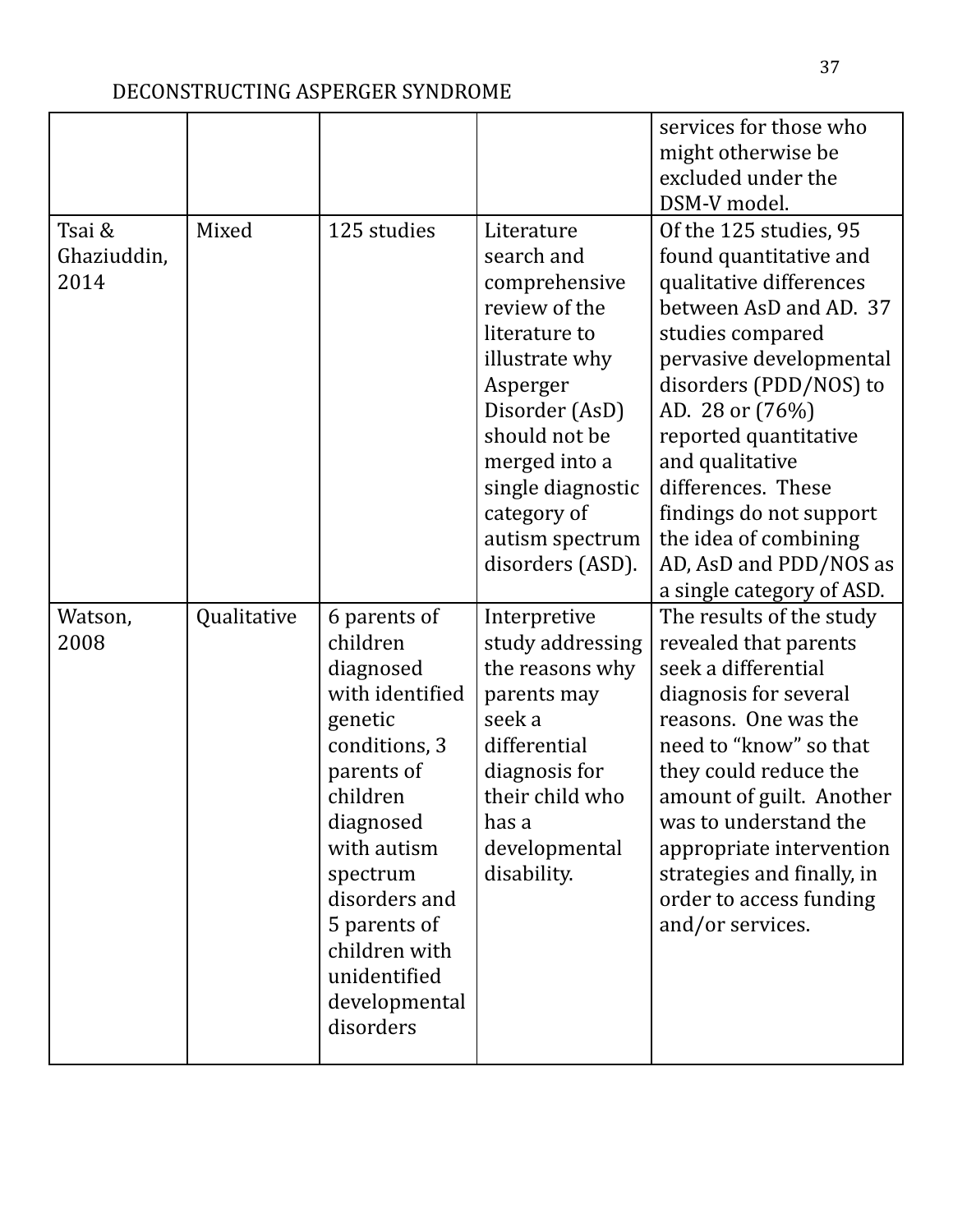| Woodcock &<br><b>Vialle, 2011</b> | Quantitative | 444<br>pre-service<br>elementary<br>school<br>teachers                                                                                                                                                                               | Surveys using<br>vignettes and<br>Likert-scale<br>questions to<br>gather<br>information<br>about<br>pre-service<br>teachers'<br>responses to<br>students with<br>and without<br>learning<br>disorders (LD) | In summary, the data<br>indicated that the<br>attributional message to<br>students with LD is that<br>they have less ability<br>than their peers without<br>LD and should have<br>lower expectations.                                                                                                                                                                                                                                                                                                                                                   |
|-----------------------------------|--------------|--------------------------------------------------------------------------------------------------------------------------------------------------------------------------------------------------------------------------------------|------------------------------------------------------------------------------------------------------------------------------------------------------------------------------------------------------------|---------------------------------------------------------------------------------------------------------------------------------------------------------------------------------------------------------------------------------------------------------------------------------------------------------------------------------------------------------------------------------------------------------------------------------------------------------------------------------------------------------------------------------------------------------|
| Young &<br>Rodi, 2014             | Quantitative | 233<br>participants<br>who had been<br>referred to a<br>practice in<br>Australia that<br>provides<br>diagnostic<br>services by<br>highly trained<br>professionals<br>with<br>specialized<br>training in<br><b>PDD</b><br>assessments | Pervasive<br>Developmental<br>Disorder<br>assessments                                                                                                                                                      | The results revealed that<br>of the 210 participants<br>who met DSM-IV TR<br>criteria for a PDD, only<br>57.1% met the newly<br>revised DSM-V criteria<br>for autism spectrum<br>disorder (ASD).<br>Individuals who<br>exhibited<br>"high-functioning" such<br>as Aspergers and<br>PDD/NOS were less<br>likely to meet DSM-V<br>criteria. The<br>implications of the study<br>could indicate a need to<br>scrutinize the newly<br>adopted revisions due to<br>the exclusion of<br>previously identified<br>individuals under<br>DSM-IV and the need for |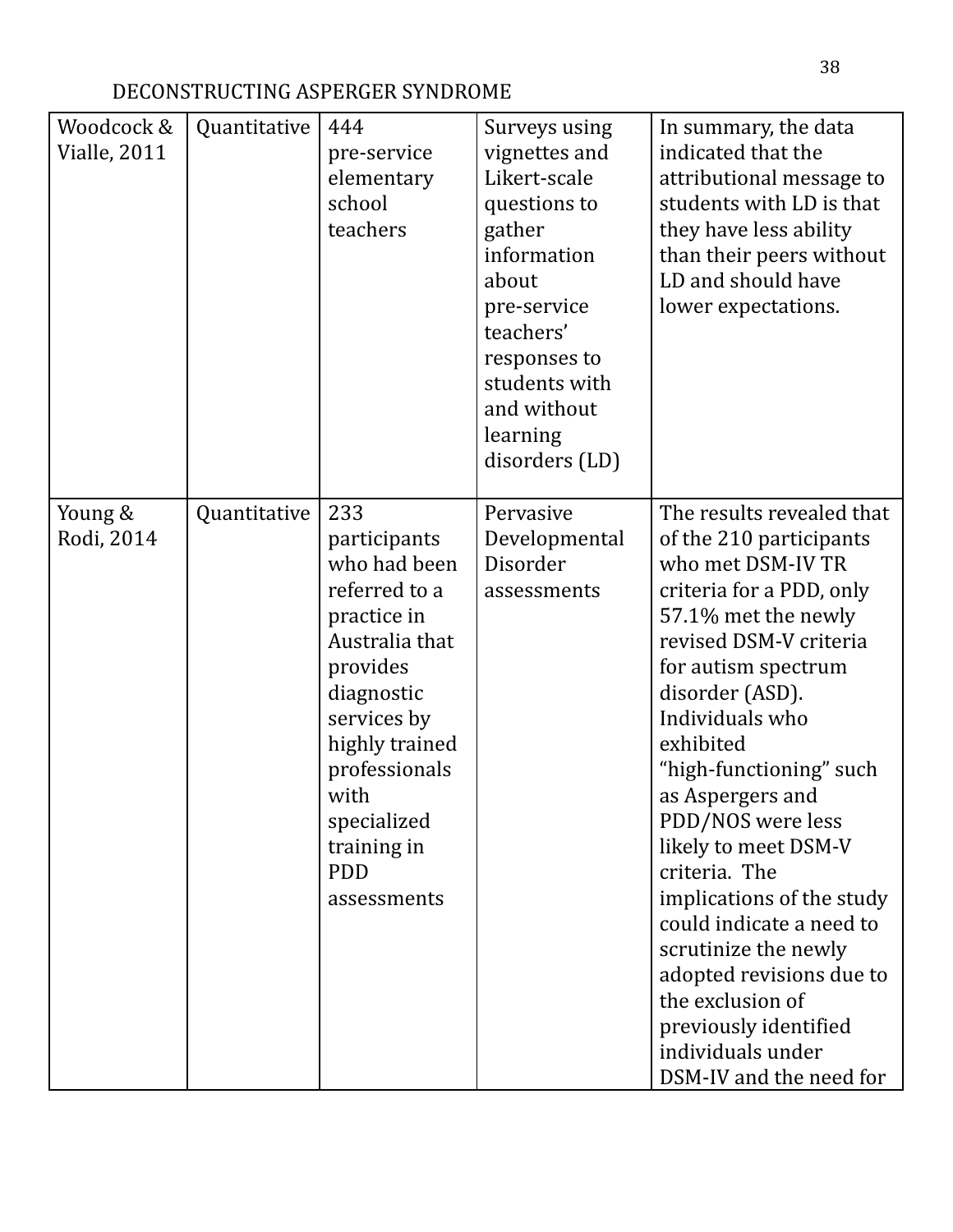|  |  | continued support and |
|--|--|-----------------------|
|  |  | access to services.   |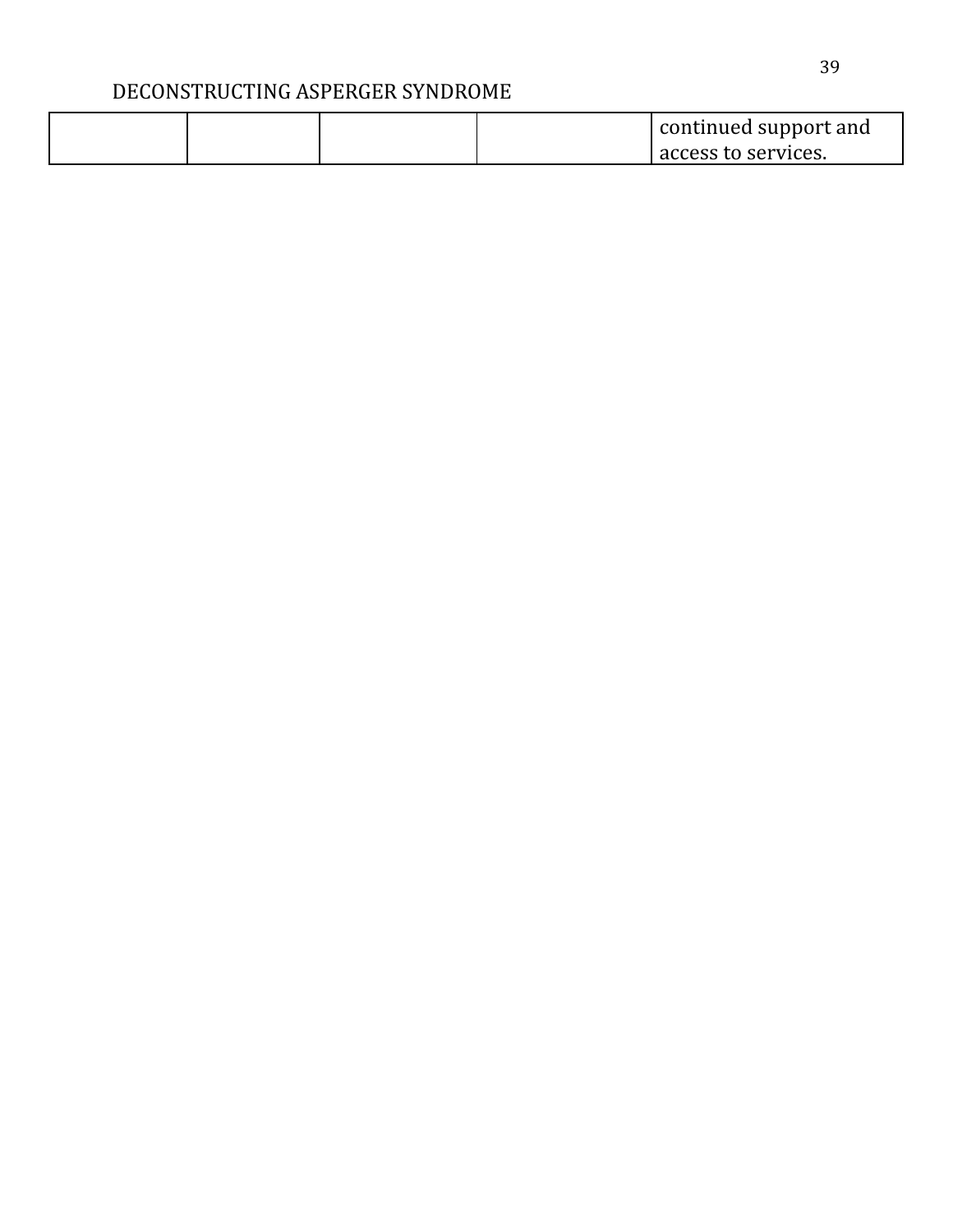#### *3.2.1. Research design*

Five of the 16 studies (31%) included in the meta-synthesis employed a qualitative research design (Angmeyer & Matschinger, 2003; Bennett & Heaton, 2012; Broomhead, 2013; Mayton, 2005; Watson, 2008). Six of the studies (38%) used a quantitative research design (Holms-Denoma, 2008; Kite, Gullifer & Tyson, 2012; Myles, Lee, Smith, Tien, Chou, Swanson & Hudson, 2007; Tsai, 2013; Woodcock & Vialle, 2011; Young & Rodi, 2014). Five of the studies (31%) used a mixed-method research design collecting and analyzing a combination of both quantitative (ie., Statistical) and qualitative (ie., non-numerical) data (Butler & Gillis, 2010; Calzada, Pistrang & Mandy, 2012; Kulage, Smaldone & Cohn, 2014; Little, 2003; Tsai & Ghaziuddin, 2014).

# *3.2.2. Participants and data sources*

The 16 studies included in this meta-synthesis analyzed data collected from caregivers/families of children with Asperger Syndrome, K-12 pre-service teachers, K-12 children with Asperger's Syndrome, health and education professionals and publications on Asperger Syndrome and High Functioning Autism. Five of the studies (31%) analyzed data collected from caregivers and families (Angmeyer & Matschinger, 2003; Bennett & Heaton, 2012; Calzada, Pistrang & Mandy; Little, 2003; Watson, 2008). Two of the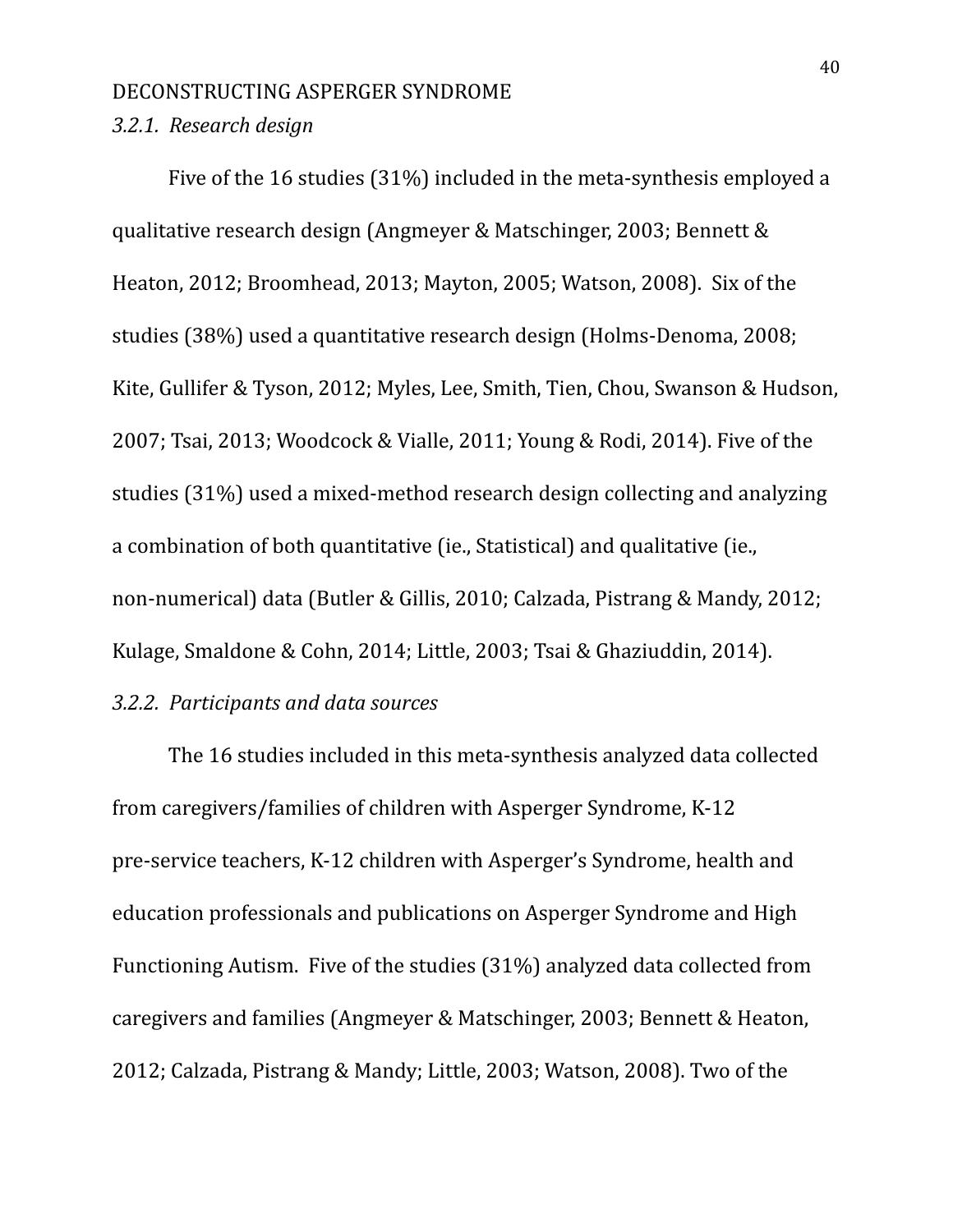studies (13%) analyzed data collected from K-12 pre-service teachers (Butler & Gillis, 2010, Woodcock & Vialle, 2011). Two studies (13%) analyzed data collected from K-12 children with Asperger's Syndrome (Mayton, 2005; Myles, Lee, Smtih, Tien, Chou, Swanson & Hudson, 2007). Three of the studies (19%) analyzed data collected from health and education professionals (Broomhead, 2013; Holms-Denoma, 2008; Kite, Gullifer & Tyson, 2012; Young & Rodi, 2014). Three of the studies (19%) analyzed data collected from publications on the topic of AS (Kulage, Smaldone & Cohn, 2014, Tsai, 2013, Tsai & Ghaziuddin, 2014).

Most of the studies reviewed for this meta-synthesis utilized questionnaires or interviews to collect data from participants. Five of the 16 studies (31%) used questionnaires to collect data (Bennett & Heaton, 2012, Butler & Gillis, 2010; Kite, Gullifer & Tyson, 2012; Myles, Lee, Smtih, Tien, Chou, Swanson & Hudson, 2007; Watson, 2008). Five of the studies (31%) analyzed data collected through interviews (Angmeyer & Matschinger, 2003; Broomhead, 2013; Calzada, Pistrang & Mandy, 2012; Holms-Denoma, 2008; Mayton, 2005). In addition to questionnaires and interviews, other sources of data were used in the other studies. These additional studies used surveys, standardized diagnostic instruments, neuropsychological, communication,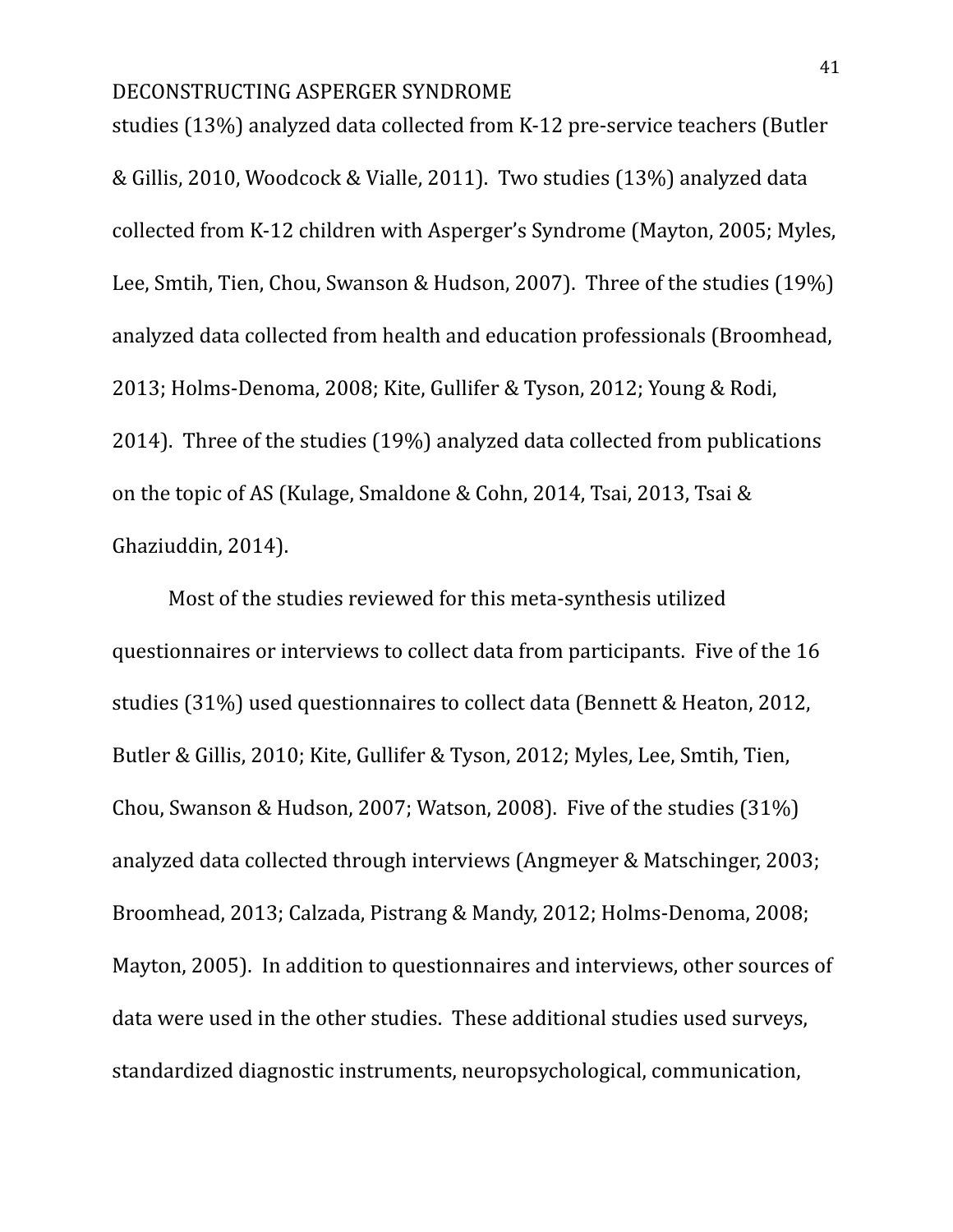and adaptive functioning assessments, Preferred Reporting Items for

Systematic Reviews and Meta-Analyses (PRISMA), a checklist for Autism in

Young Children, and reviews of literature.

### *3.2.3. Findings of the studies*

The findings of the 16 studies included in this meta-synthesis can be summarized as follows:

- 1. The label of "autism" can have stigmatizing effects.
- 2. The newly revised DSM-V diagnostic assessment of ASD does not differentiate for level of function on the spectrum.
- 3. A label is important to secure funding and support.
- 4. The research on the topic does very little to reveal the abilities of those who are diagnosed with Autism Spectrum Abilities.

### *3.3. Emergent Themes*

Four themes emerged from my analysis of the 36 articles included in this meta-synthesis. They are: (a) qualities and characteristics of individuals with Asperger Syndrome; (b) diagnostic challenges (c) Asperger's syndrome as an ability or a difference; (d) suggestions for teachers and professionals working with children with Asperger syndrome. These four theme clusters and their associated formulated meanings are described in Table 3.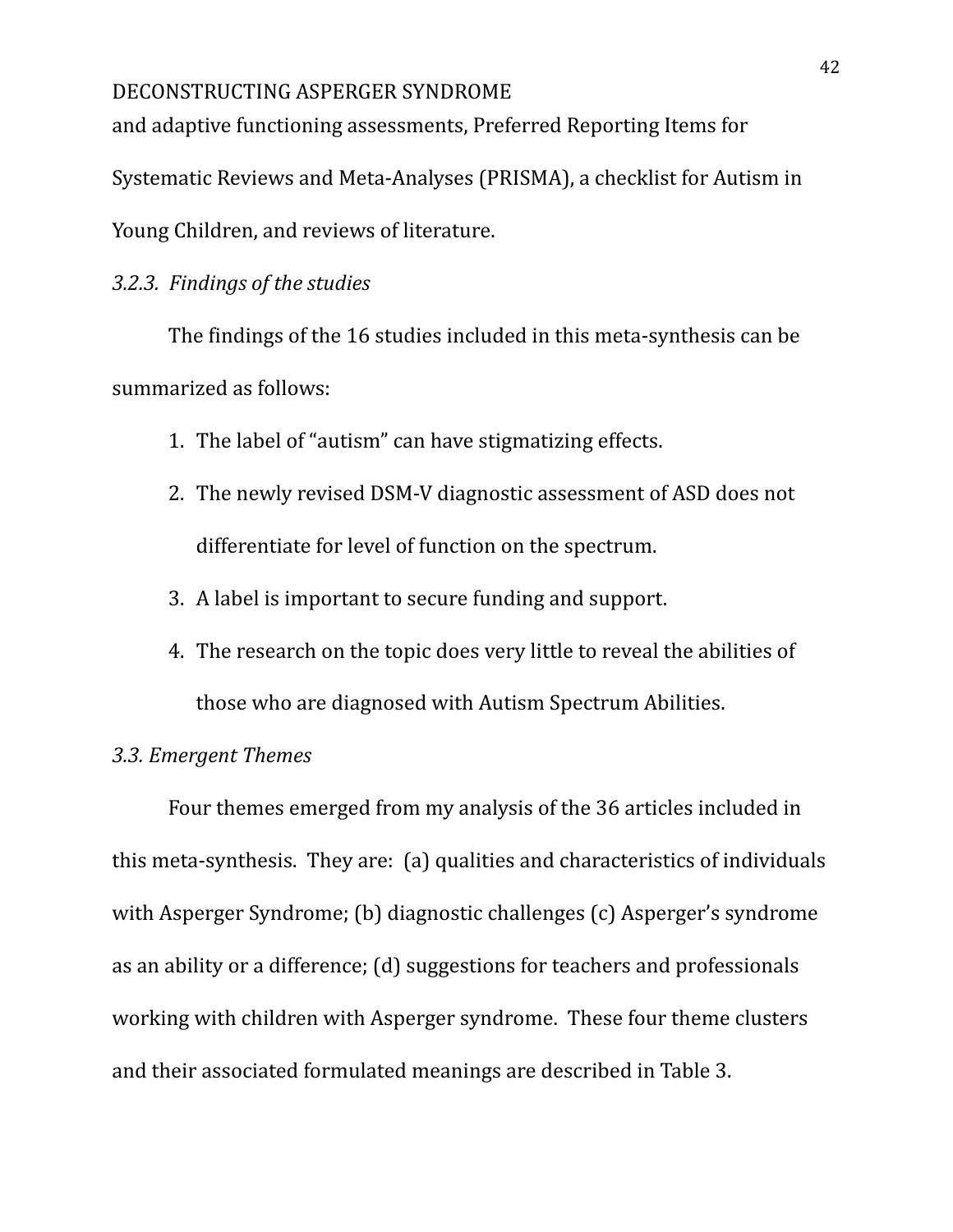| Table 3                                                                                                     |                                                                                                                                                                                                                                                                                                                                                                                                                                                                                                                                                                                                                                                                                                                                                                                                                                                                                                                                                                                                                                                                                                                                                                                                                                                                                                                                                                                                  |  |  |  |
|-------------------------------------------------------------------------------------------------------------|--------------------------------------------------------------------------------------------------------------------------------------------------------------------------------------------------------------------------------------------------------------------------------------------------------------------------------------------------------------------------------------------------------------------------------------------------------------------------------------------------------------------------------------------------------------------------------------------------------------------------------------------------------------------------------------------------------------------------------------------------------------------------------------------------------------------------------------------------------------------------------------------------------------------------------------------------------------------------------------------------------------------------------------------------------------------------------------------------------------------------------------------------------------------------------------------------------------------------------------------------------------------------------------------------------------------------------------------------------------------------------------------------|--|--|--|
| <b>Theme Clusters</b>                                                                                       | <b>Formulated Meanings</b>                                                                                                                                                                                                                                                                                                                                                                                                                                                                                                                                                                                                                                                                                                                                                                                                                                                                                                                                                                                                                                                                                                                                                                                                                                                                                                                                                                       |  |  |  |
| <b>Qualities and</b><br><b>Characteristics of</b><br><b>Individuals with</b><br>Asperger<br><b>Syndrome</b> | A person with Asperger's syndrome (AS), which is<br>an autism spectrum disorder (ASD), can expect to<br>experience significant difficulties in social<br>interaction and nonverbal communication, along<br>with restricted and repetitive patterns of behavior<br>and interests.<br>AS is considered to be a pervasive developmental<br>disorder (PDD).<br>A child with Asperger's syndrome may develop<br>rituals that he or she refuses to alter; such as<br>getting dressed in a specific order.<br>People with Asperger's syndrome may not make<br>eye contact when speaking with someone. They<br>may have trouble using facial expressions and<br>gestures, and understanding body language.<br>A child with Asperger's syndrome may develop<br>intense, almost obsessive interest in a few areas<br>(SIA's), such as sports schedules, weather and<br>maps.<br>The movements of children with AS may seem<br>clumsy or awkward.<br>Many children with AS are exceptionally talented or<br>skilled in a particular area, such as music or math.<br>Children with AS often exhibit excellent auditory<br>and visual perception.<br>Children with AS generally have normal intelligence<br>and near normal language development.<br>AS is no longer a separate diagnosis, it is<br>incorporated into the general diagnostic category of<br>autism spectrum disability (ASD) under the DSM-V. |  |  |  |

**Table 3**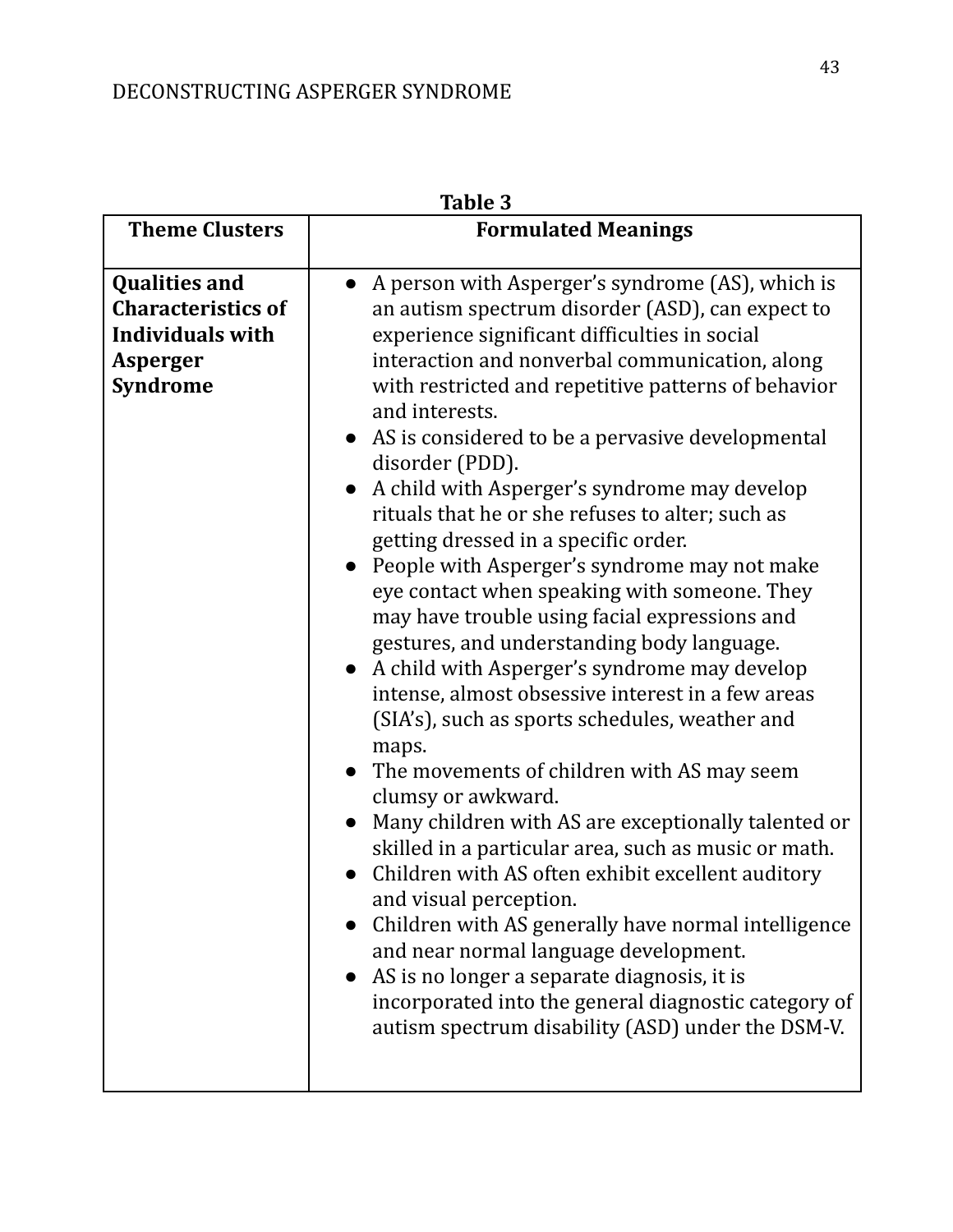| <b>Diagnostic</b> |           | • There is considerable dialogue on the impact of the  |
|-------------------|-----------|--------------------------------------------------------|
| <b>Challenges</b> |           | Diagnostic and Statistical Manual of mental            |
|                   |           | disorders (DSM-5) labeling, more specifically, the     |
|                   |           | elimination of the diagnosis of Asperger's             |
|                   |           | syndrome and its replacement of a diagnosis of         |
|                   |           | autism spectrum disorder (ASD) and its potential       |
|                   |           | impact on access to financial and health related       |
|                   |           | services.                                              |
|                   |           | • The diagnostic criteria for the differentiation      |
|                   |           | between Asperger's syndrome and other "high            |
|                   |           | functioning" forms of autism is very unclear.          |
|                   |           | • The former version (DSM-IV) included three key       |
|                   |           | areas; social skills, communication and restricted     |
|                   |           | and repetitive behaviors (RRB's). The newly            |
|                   |           | revised edition reduced the three key areas to two;    |
|                   |           | social skills and communication as one and RRB's       |
|                   |           | in another.                                            |
|                   |           | Appears that Asperger's syndrome and autism are        |
|                   |           | different quantitative manifestations of the same      |
|                   |           | disorder.                                              |
|                   | $\bullet$ | The new diagnosis does not reflect level of            |
|                   |           | functioning.                                           |
|                   |           | The diagnosis of autism spectrum disorder (ASD) is     |
|                   |           | a double-edged sword. On one hand, the term            |
|                   |           | "autism" is necessary in order to access health        |
|                   |           | related services and on the other, it is a potentially |
|                   |           | stigmatizing label.                                    |
|                   |           | Some who are high functioning may no longer meet       |
|                   |           | the more strict diagnostic criteria of DSM-V.          |
|                   |           | Many clinicians welcome the changes from DSM-IV        |
|                   |           | to DSM-V due to the latter's criteria being too broad  |
|                   |           | would sometimes include those who did not truly        |
|                   |           | have autism.                                           |
| Asperger's        | $\bullet$ | Asperger's syndrome (AS) is considered by some to      |
| Syndrome as an    |           | be a difference and in doing so it is more neutral,    |
| Ability or a      |           | judegment-free, and a fair description and that the    |
| <b>Difference</b> |           | term disability better applies to the lower            |
|                   |           | functioning cases of autism.                           |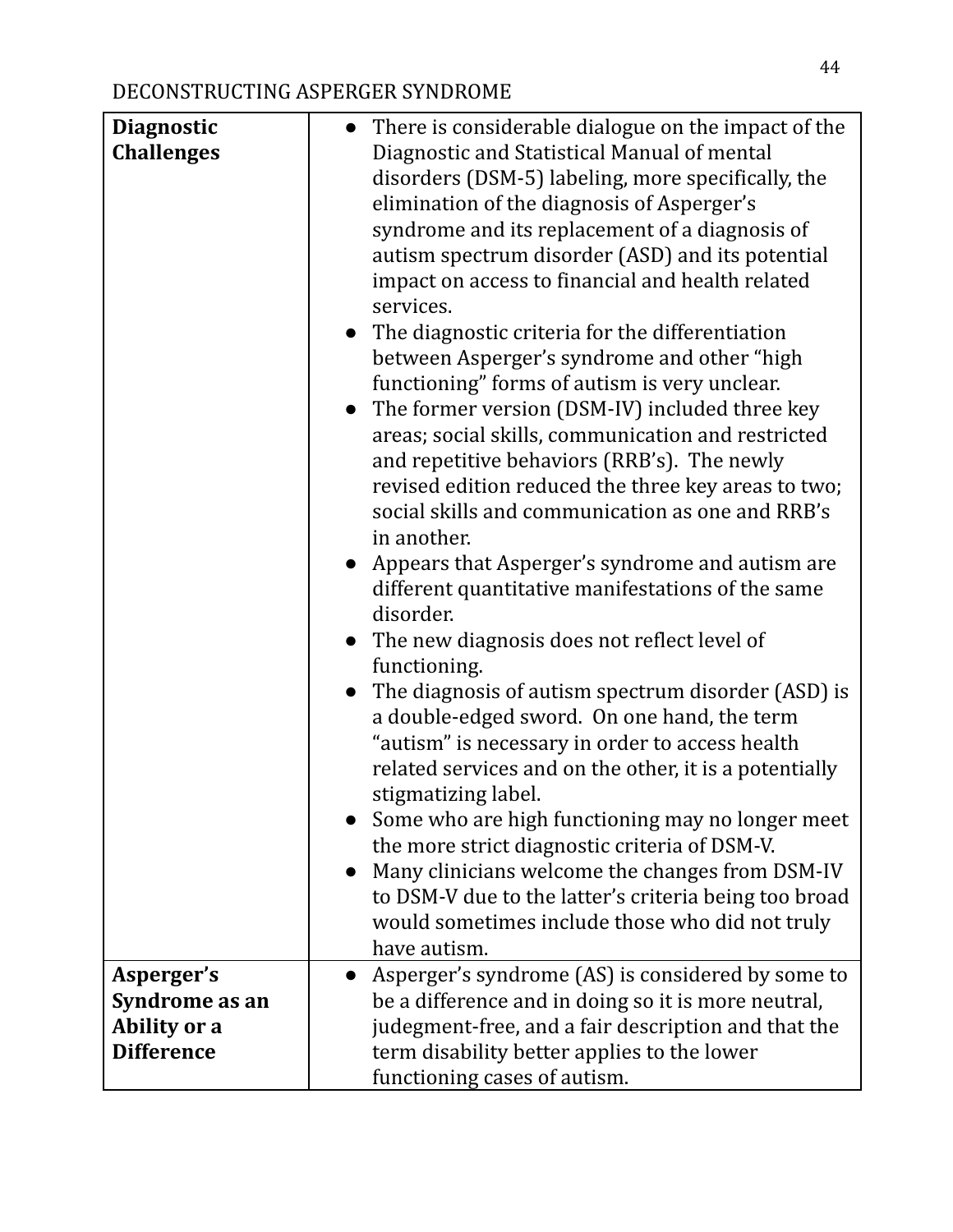|                        |           | • Those with Asperger's syndrome have the ability to |
|------------------------|-----------|------------------------------------------------------|
|                        |           | hyper focus, which allows them to see many details   |
|                        |           | that may often be overlooked by others.              |
|                        |           | Many with AS are considered to be gifted in math,    |
|                        |           | reading or art, for example.                         |
|                        | $\bullet$ | Those with Asperger's are high functioning in the    |
|                        |           | sense that they are better able to maintain social   |
|                        |           | relationships than those with autism.                |
|                        | $\bullet$ | People with Asperger's are excited about the world   |
|                        |           | around them with a compelling drive to learn.        |
|                        |           | Those with AS tend to have extraordinary memory.     |
|                        |           | Many with AS have knowledge of routines and a        |
|                        |           | focused desire to maintain order and accuracy.       |
|                        | $\bullet$ | Many have strength in individual sports and games,   |
|                        |           | particularly those involving endurance or visual     |
|                        |           | accuracy.                                            |
|                        | $\bullet$ | Many possess intrinsic motivation and do not need    |
|                        |           | extrinsic motivators to complete tasks.              |
|                        |           | People with AS are generally conscientious, reliable |
|                        |           | and honest.                                          |
|                        |           | Many great contributions have been made by           |
|                        |           | people diagnosed with AS, such as renowned           |
|                        |           | author, Temple Grandin, Bill Gates, a key player in  |
|                        |           | the personal computer revolution, and singer         |
|                        |           | songwriter James Taylor to name a few.               |
|                        | $\bullet$ | These individuals possess the potential to become    |
|                        |           | highly productive, contributing members of society.  |
| <b>Suggestions for</b> |           | Focus on strengths, rather than labels.              |
| <b>Teachers</b>        |           | Include the AS student with neurotypical peers or    |
|                        |           | with peers with similar superior abilities.          |
|                        | $\bullet$ | Find opportunities that focus on the child's way of  |
|                        |           | thinking. Temple Grandin mentions that word-fact     |
|                        |           | thinkers may do well with writing assignments. The   |
|                        |           | picture thinker may do well in art and the pattern   |
|                        |           | thinker who is good in math may be a tutor or the    |
|                        |           | pattern thinker who is gifted in music may be well   |
|                        |           | served in band or choir.                             |
|                        | $\bullet$ | Promote the perception of the whole person.          |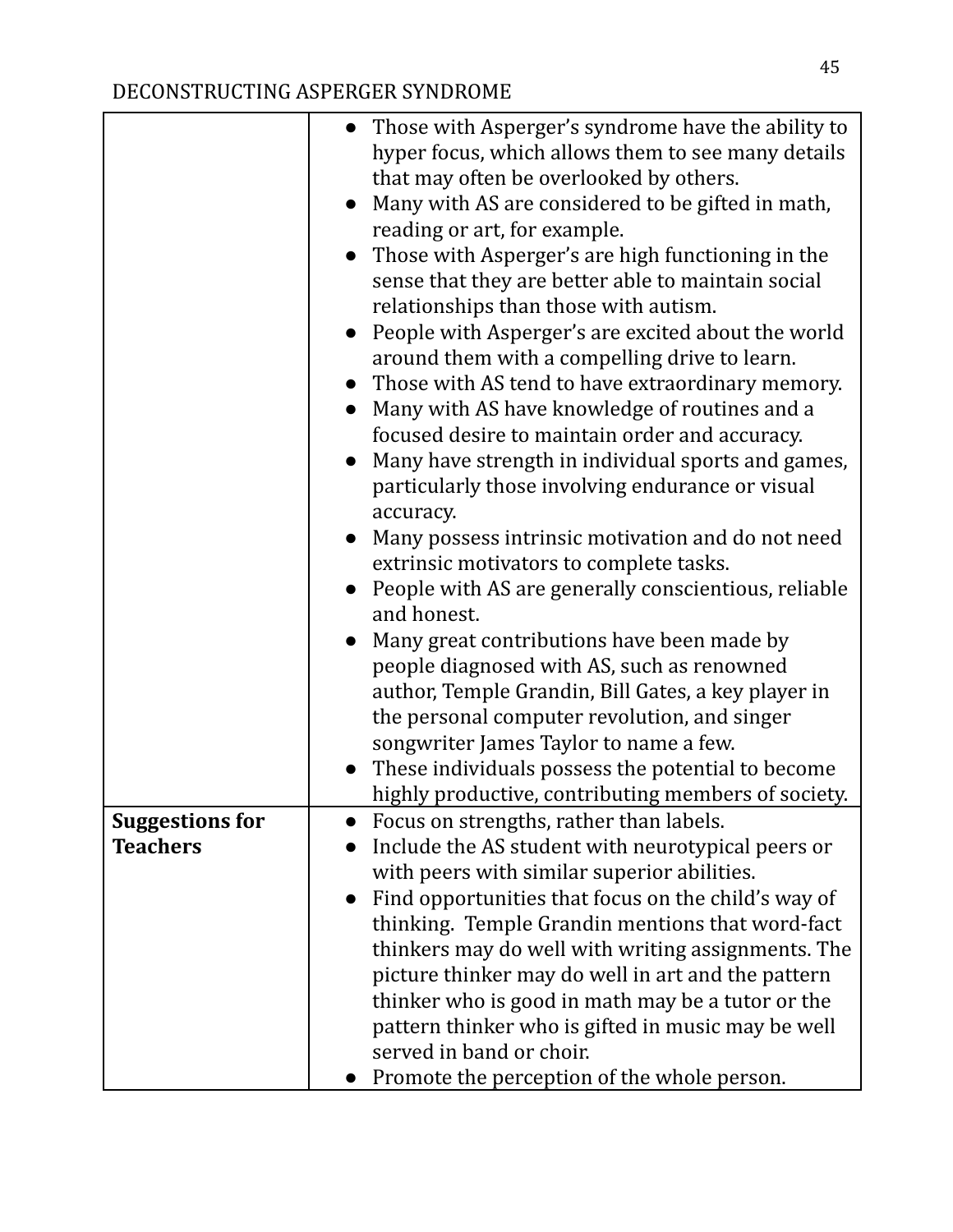| • Recognize student learning traits (SLT's) to better<br>understand the student and to help guide |
|---------------------------------------------------------------------------------------------------|
| instruction.                                                                                      |
| • Provide structure.                                                                              |
| • Tell students exactly what you want, and say exactly                                            |
| what you mean.                                                                                    |
| • Be consistent and predictable.                                                                  |
| • Be flexible in conversational responses.                                                        |
| Expect good manners.                                                                              |
| Pay attention to sensory issues.                                                                  |
| • Be sensitive to the child's state of mind, even if he                                           |
| or she seems oblivious to ours.                                                                   |
| • Use specific interest areas to guide instruction                                                |
| across the curriculum.                                                                            |
| • Use social stories in real-life scenarios to model                                              |
| social skill development.                                                                         |
| Employ evidence-based interventions.                                                              |
| Design support strategies that promote                                                            |
| independence.                                                                                     |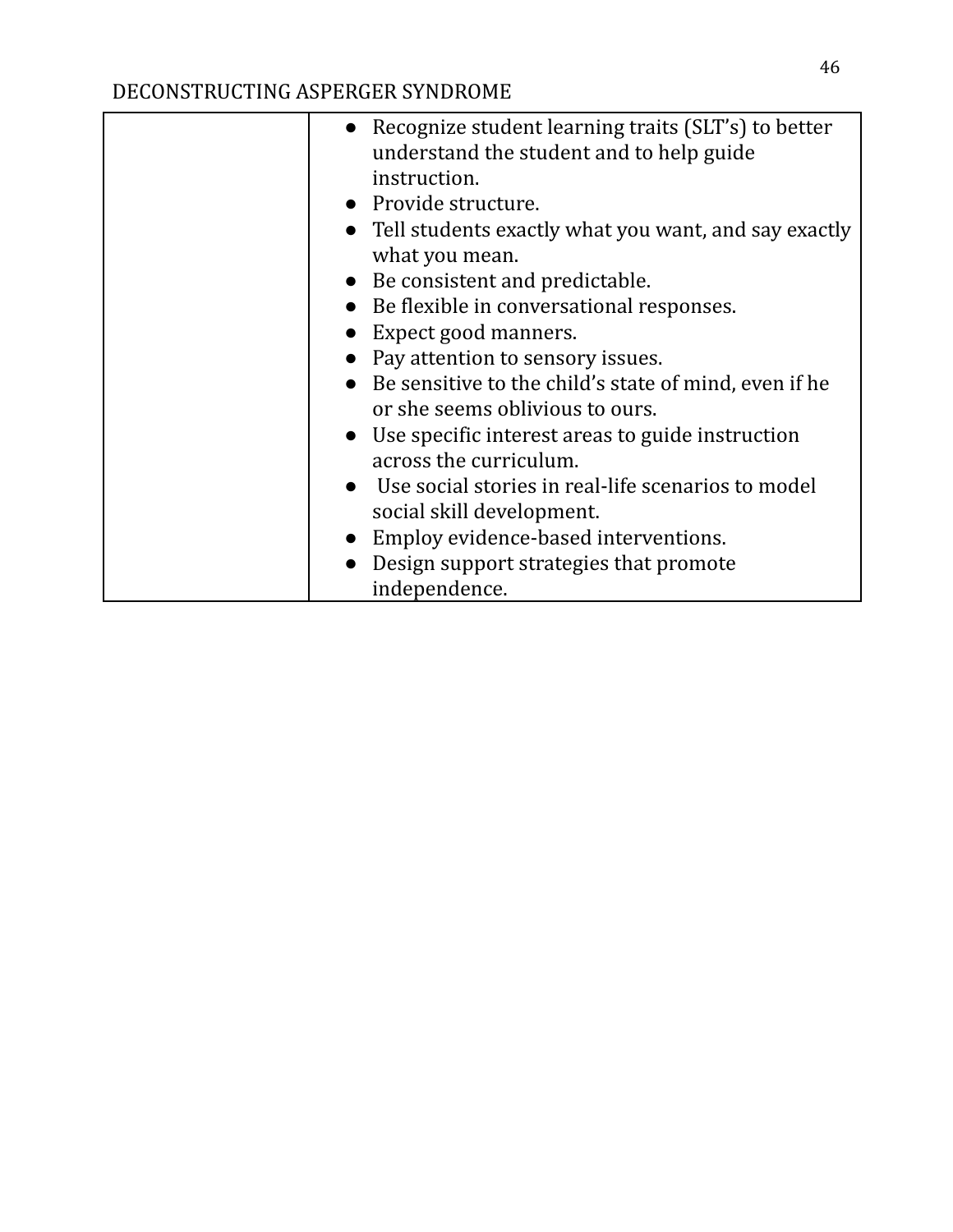### **4. Discussion**

In this section, I summarized the primary themes that emerged from the analysis of the 36 articles in this meta-synthesis. I will be including these themes in my discussion of my own teaching practices.

### *4.1. Qualities and characteristics of individuals with Asperger Syndrome*

As the research suggests, individuals diagnosed with Asperger syndrome face many challenges in the classroom and in life in general. Diagnostically, they are not much different from their neurotypical peers. Many of the differences lie in the social domain. The difficulties here come from the challenges of making friends, interacting with others socially and reading the accompanying social cues that they are confronted with on a daily basis. The nuances of the social game we play everyday is a huge challenge for the AS individual.

Although there are challenges, the many attributes and strengths that individuals with Asperger syndrome possess can have very positive and profound impacts. The research reveals that many of these individuals possess exceptional talents and skills in specific areas, especially areas of interest. Most individuals with AS have excellent auditory and visual perception. As mentioned previously, many have normal to high intelligence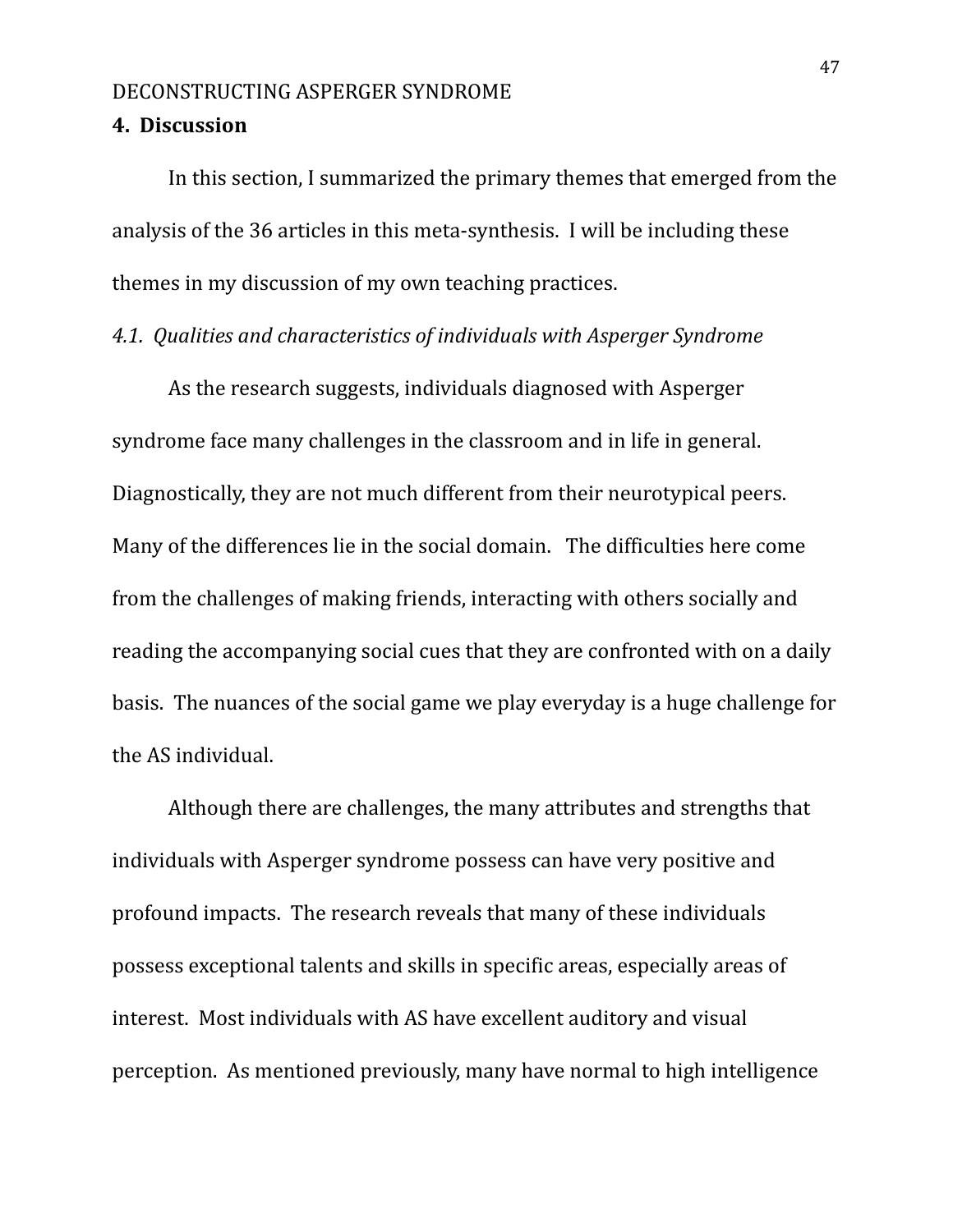and near normal language development. It is the differences, but more importantly, the strengths that makes a person diagnosed with Asperger syndrome truly exceptional.

There is a significant amount of research on autism spectrum disabilities. Most of which focuses on the deficit model, essentially, the disconnect between the label and what is most important, their inherent abilities. What we do know is that there are imbedded social challenges. There are methodologies for addressing these issues, which I will discuss in the next paragraph. Aside from these challenges, it is far more effective to focus on the strengths, which could ultimately lead to great success later in life.

The research suggests teaching social skills to help those with AS to become more adept socially. One method is that of teaching with social stories. It is not the social stories themselves, but the context in which they are taught. Researchers on the subject suggest teaching social skills as they pertain to real-life situations and in the context of their daily lives. I recently started a new curriculum that was adopted by our district for my students is called, "Skill Streaming". It is not a new curriculum per se, but new to us. It is essentially a program that teaches social skills through modeling. We know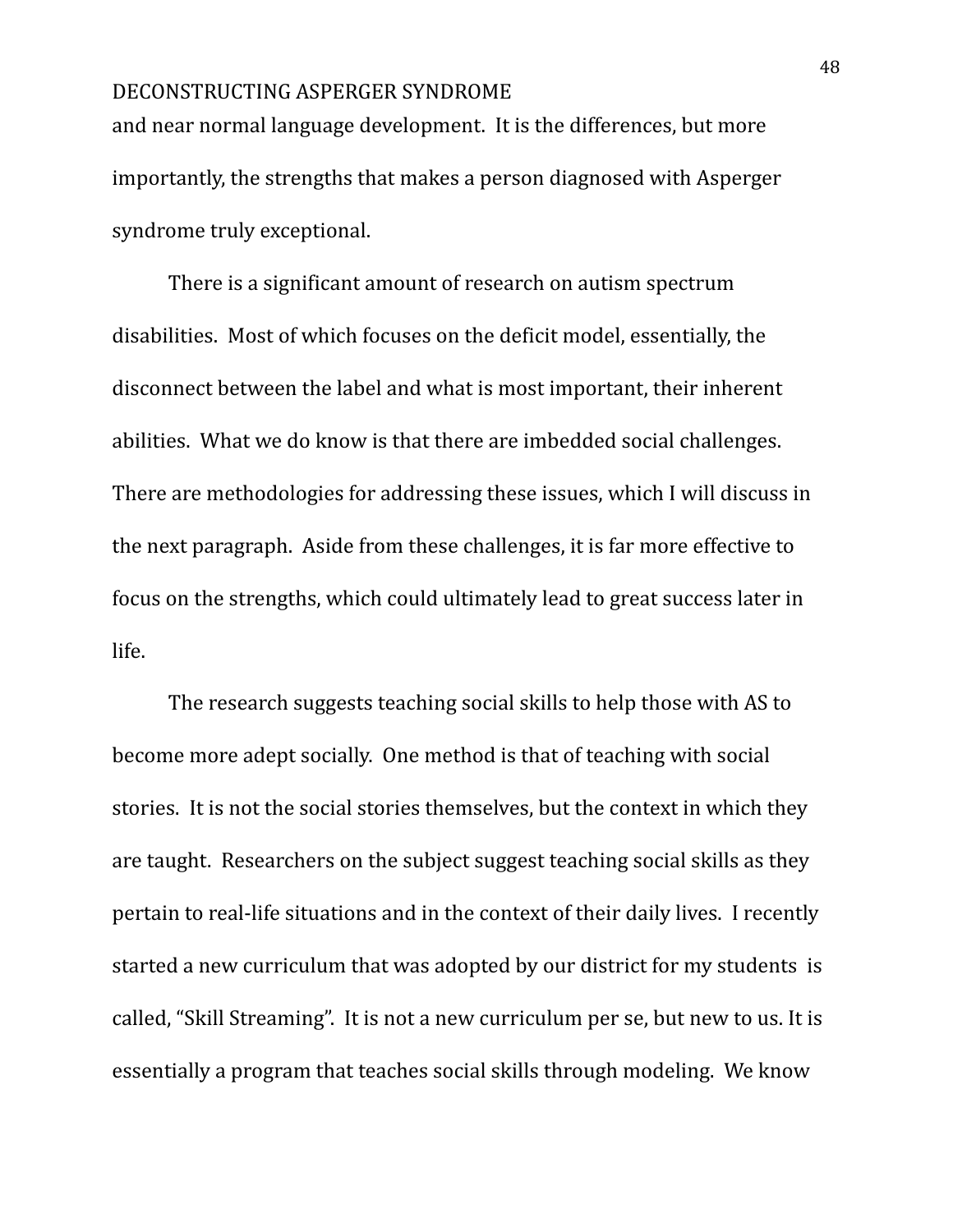now through extensive research that one of the effective social skill intervention practices involves the inclusion of social stories into a program.

Although there is a significant amount of dialogue and research on the social domain as it pertains to AS, there are far more positives associated with focusing on the strengths. That is, the social challenges could be construed as differences rather than disabilities. Therefore, by focusing on the strengths, such as the ability for those with AS to hyperfocus on an area of interest there is a far better chance that the individual will develop a skill set that will be valued and sought after. Take for example, the many who are employed in Silicon Valley. For many, they are great at what they do and contribute daily to our world of technology. They may be socially "awkward", but they are happy and are successful. For many, they would much rather be known for what they can do, then for their differences.

### *4.2. Diagnostic challenges*

Throughout the review of the literature one common thread kept popping up. Is there a need to differentiate on the autism spectrum? If so, why is this important? The review clearly outlines the diagnostic (or un-diagnostic) history of when Asperger syndrome became recognized on the continuum. Clearly Wing (1981) was the first to take what Hans Asperger said all along

49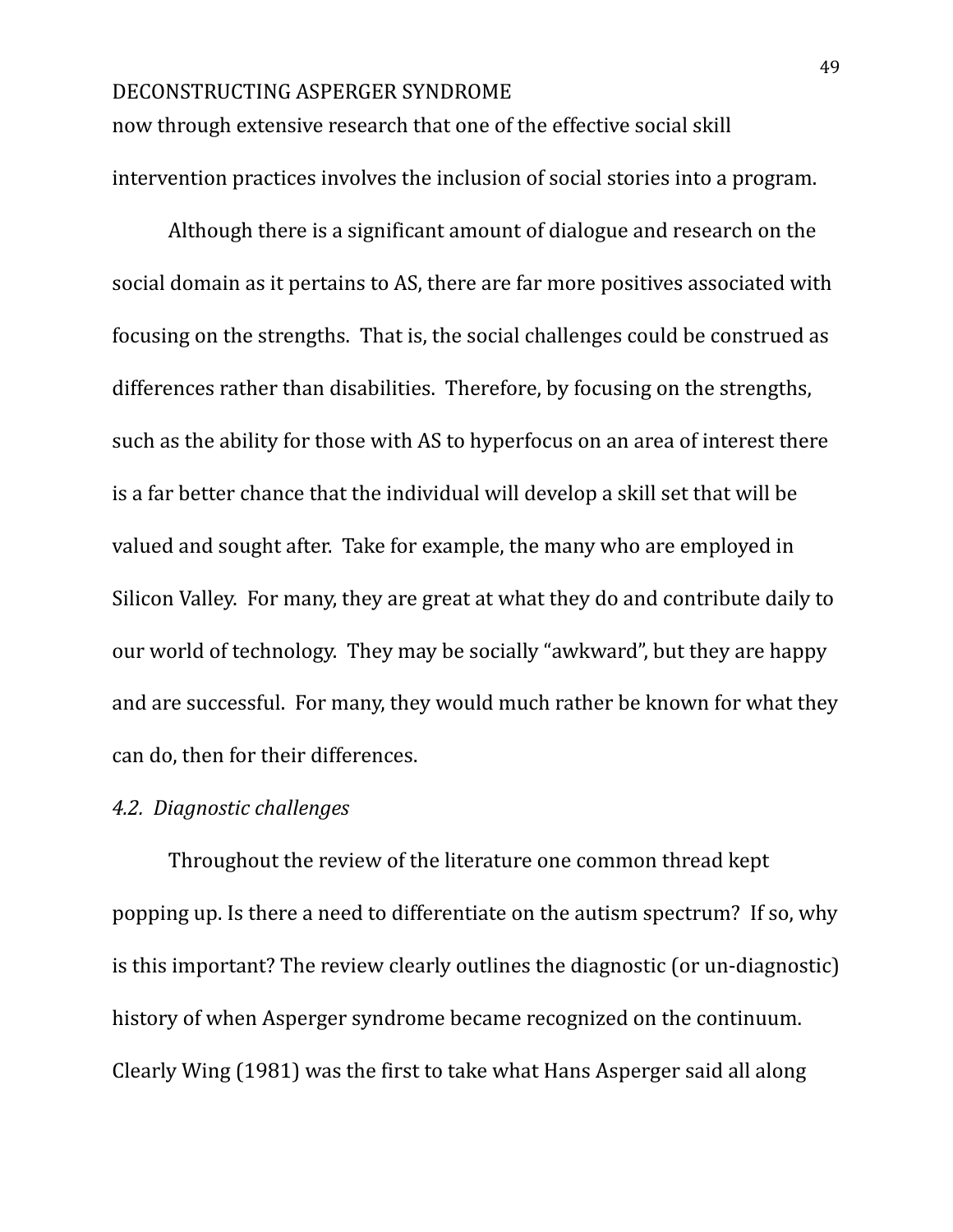and that was essentially, that Asperger syndrome was a true disorder and belonged on the autism continuum. The DSM-III-R adopted Wing's view but failed to provide any definition and diagnostic criteria for it. Due to it's subjective nature, it was a qualitative measure. The DSM-IV-TR is just as troubling when it comes to a diagnosis of Asperger syndrome. There was a study and its findings suggested that the DSM-IV-TR criteria are not applied by clinicians to diagnose Asperger's disorder, because most children with the diagnoses of Asperger syndrome actually met DSM-IV-TR criteria for autism, which precludes a diagnosis of Asperger's disorder(Tryon, Mayes, Rhodes, Waldo, 2006).

With the interest about spectrum disorders and the sensitive issues surrounding labels on the rise over the past ten years and with the newly adopted DSM-V, it is no surprise that we are in a quandary. On one hand, we need to secure a diagnostic label to qualify for and receive services. On the other, some don't want the label as it may invoke prejudicial views. As of 2013, DSM-V combined or absorbed Asperger syndrome and high functioning autism and now reads, "Autism Spectrum Disorders). This in itself reveals the challenges that clinicians are faced with today. This is important to note, because those who may have been identified in the DSM-IV may not be so on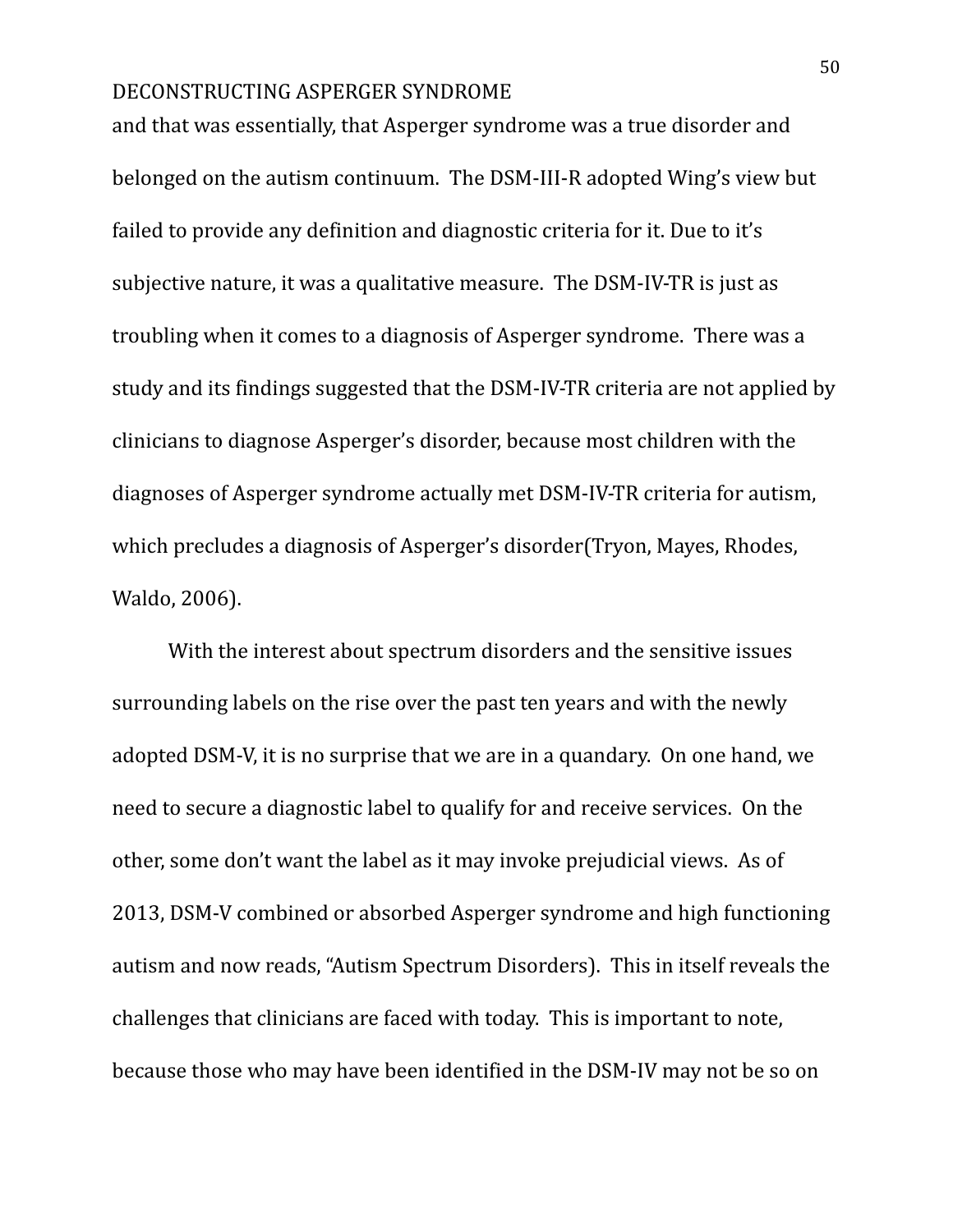the newly revised DSM-V. This has potentially far reaching implications. The research indicates that there are two clearly defined views on the subject. One has to do with the label of "autism" and its potentially harmful stigma and many more who are far more concerned with a label that ensures insurance companies will recognize it and all support services will remain in tact.

There is no doubt that there is a spectrum and the spectrum is diverse, and because of this there is a significant amount of ambiguity on the spectrum. When discussing the labels of "high functioning" and "low functioning" there is very little that this clarifies for clinicians, educators and parents. A generalized category or label provides the assumption that everyone is the same and that you are the label. Temple Grandin mentioned in one of her articles that we should, "bust out of the label silos". She goes on to say, "One of the big problems with an autism (ASD) diagnosis is that it has now been changed to a broad spectrum with a wide-ranging degree of abilities. An autism diagnosis is not precise like a diagnosis for tuberculosis, which can be revealed through a lab test". The challenge is always going to be to find a tool to differentiate.

*4.3. Asperger syndrome as ability.*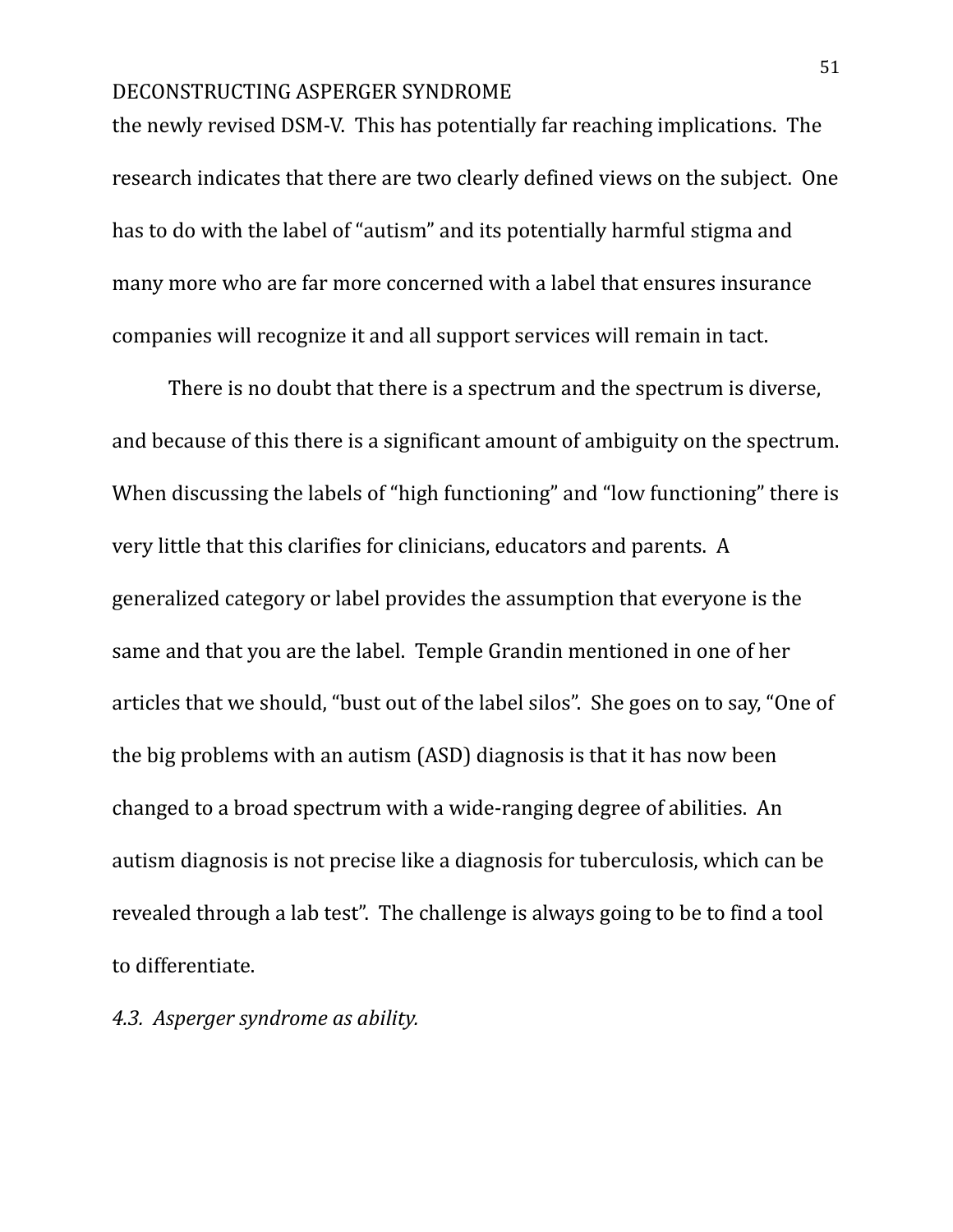Clearly Asperger's syndrome by definition is characterized by significant difficulties in social interaction and nonverbal communication, along with restricted and repetitive behaviors. While this is true and essential in identifying a need it is far more important to focus on what these individuals can do rather than what they cannot. It is also important to note that every person with Asperger's syndrome is not like the other. Just like anyone else, we all bring different strengths to the table.

By focusing on the strengths of people with Asperger's syndrome we are essentially setting them up to succeed. Temple Grandin in her book, The Autistic Brain, talks about moving beyond the labels. More importantly, she discusses the analogy of talent or gifts and focusing on these attributes to ensure success. She discusses how through her life experiences she has discovered that if you combine your talent with lots of time working on it that you will be successful. Her model is contrary to conventional thinking where if you just put in the time, you will master a skill. Her model looks like this: "Talent+10,000 hours of work=success" or to put it another way,

"Nature+nurture=success". In regards to the model that implies if you just put in the time you will become a master, Grandin says, "this interpretation does an injustice to the naturally gifted. But it also does a tremendous disservice to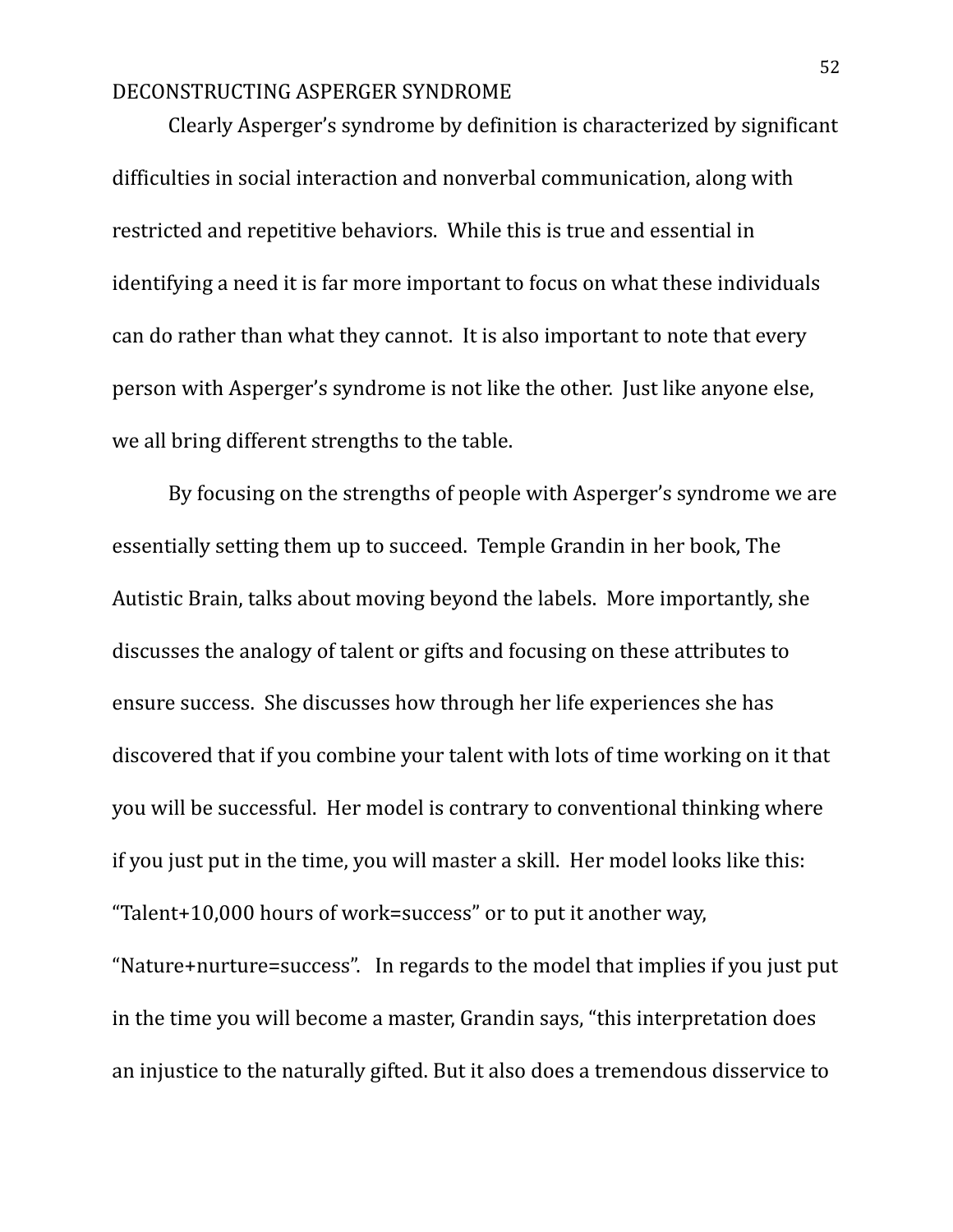the naturally *ungifted*. It raises hopes to an unrealistic level. All the hard work in the world won't overcome a brain-based deficit (like a cerebellum that's 20 percent smaller than normal)."Pg174

A handful of my students and my athletes over the years have exhibited unique traits, which I considered to be ability or a true gift. I have many examples of why I think this is true. One particular student that comes to mind was also one of my athletes who I mentioned early on in this paper. There was some something truly unique about the way that he approached practices, interacted with training partners and in the way he would execute. After two years and several observations it became clear to me that he may need a plan for success. Soon after, I began changing the way that I was coaching him. I began to really focus on established warm-up routine that regardless of what was happening would remain the same. The research suggests that structure and consistency in routine is a model for success when working with people who are diagnosed with AS. I then began breaking down his main event into its essential components, which we did on a daily basis. Forget what the books tell us about progression theory and periodization in training where there is continual change and modification on a progression, which is the basis of physiological training. I was going to focus on keeping it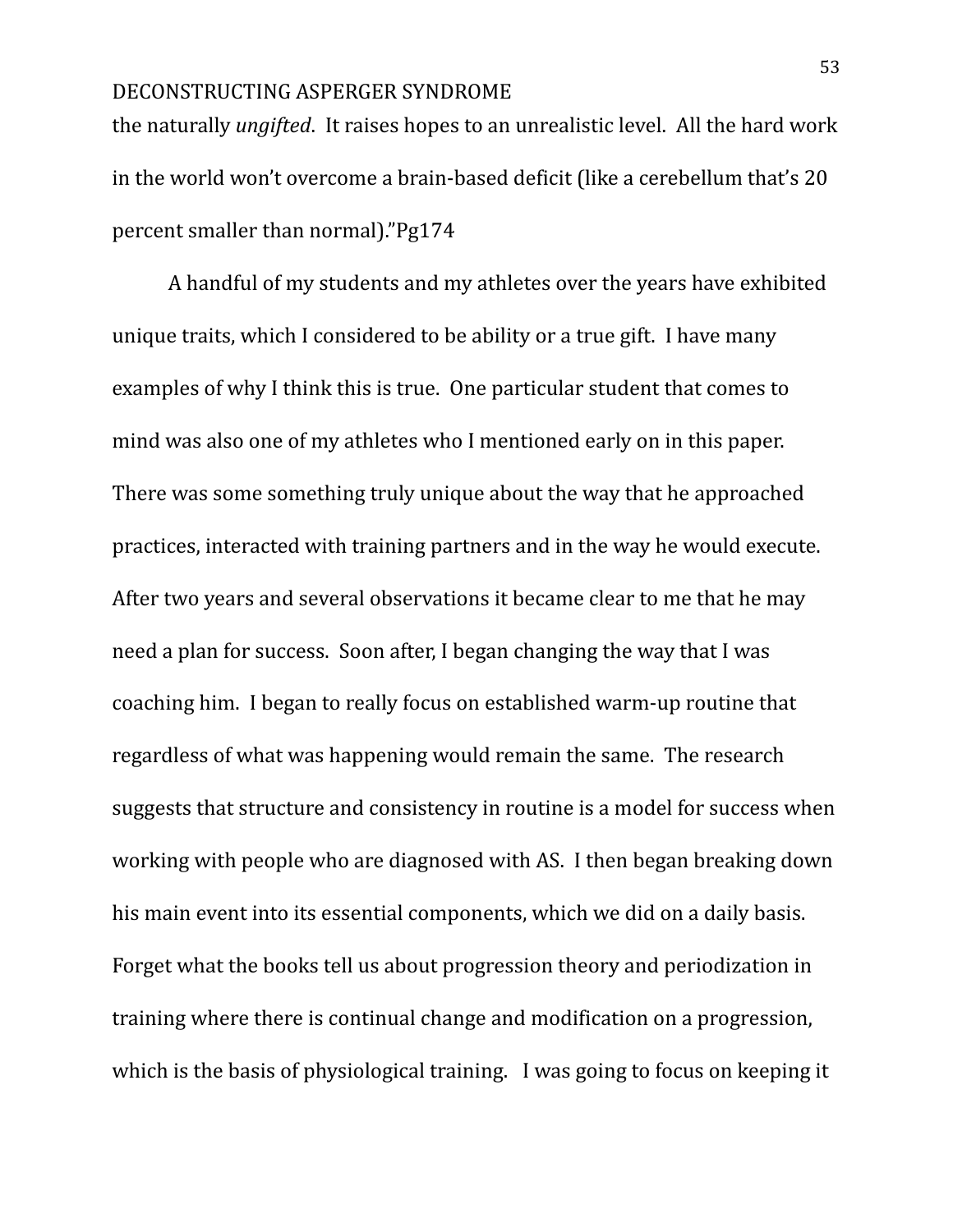simple and concrete with the same goal in mind. I also began to employ a simple cue response system to correct or remind the student about a technical correction or a race-specific response I was looking for. What I discovered was that what I was doing was becoming a huge success. Routine, specific skill rehearsal and simple cue analysis was the key to success. I focused on a strength. The research suggested this methodology and it works. What I have done all along with my "exceptional" athletes was supported by the research.

When I reflect on what I have learned through all of this, I realize that it is just best practice. Meaning that we need to continue to strive to find the unique attributes or strengths of our children and do what's best for each and every one of them. Keeping in mind that what works for one may not work for another. By exploiting these "gifts" we will be increasing the probability that they will be successful. We as educators, regardless of a diagnosis, need to truly know our students and dare I say, use common sense in our teaching practice. We don't need to get fancy. We don't need the latest and greatest. We just need to do what's best for our kids. By getting to know our students, by learning what their strengths are, by gaining their trust, we are essentially getting ready to prepare the best lesson plan of all.

*4.4.* Suggestions for teachers of students with Asperger syndrome.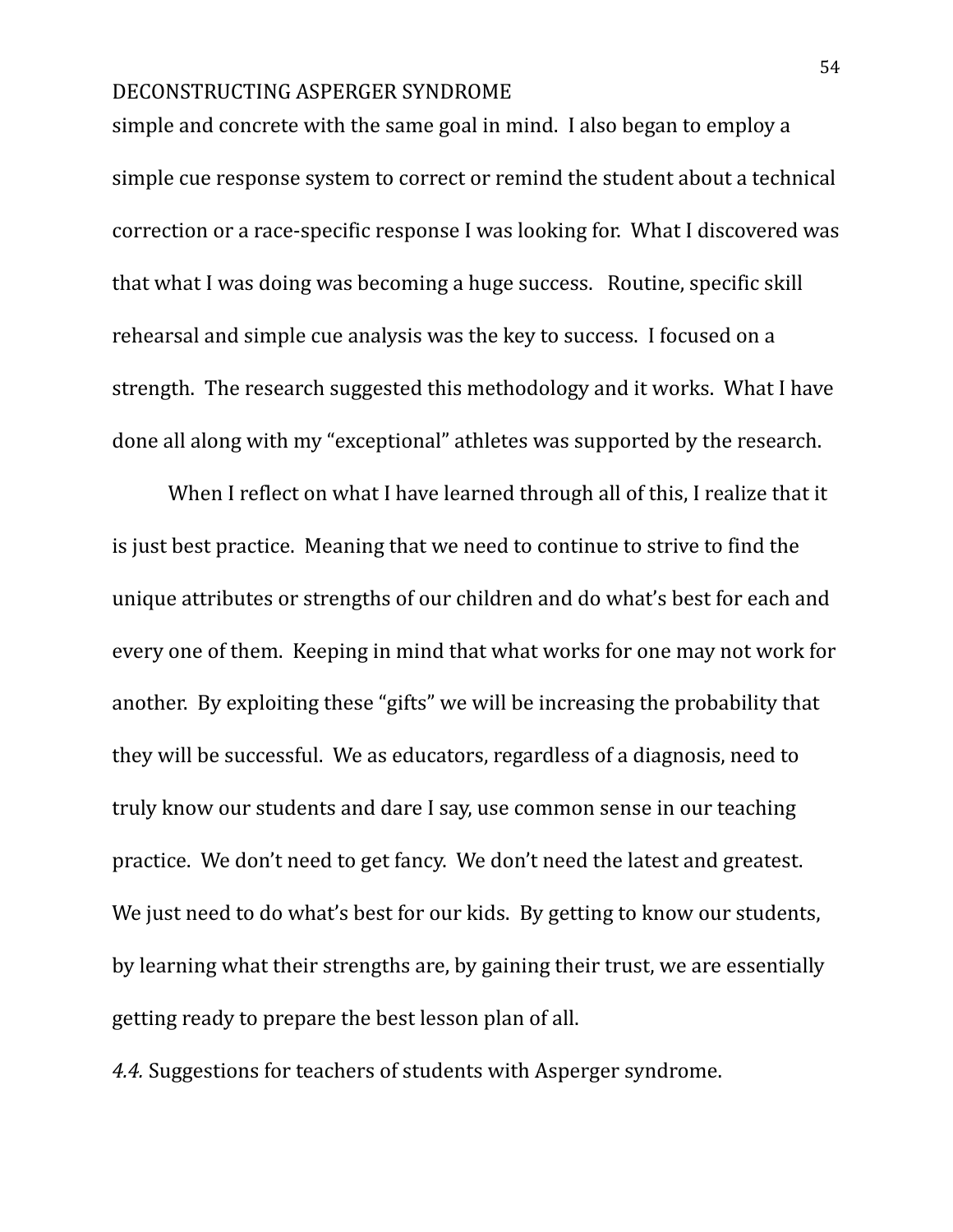There is a plethora of research dedicated to the topic of working with and teaching students with Asperger's syndrome (AS) or autism spectrum disorder (ASD). Unlike much of the research on ASD, much of the research and discussions on the topic of teaching focuses on what the students can do rather than on what they cannot. One of the interesting topics of discussion on educating children with ASD has been the topic surrounding the types of classrooms they are being taught in. The research suggests that many AS children possess the intellectual potential similar to that of their neurotypical peers and that it may be problematic to place students with AS in classrooms that intensify autistic symptoms. Some of what I read also suggests that it is just as important that the teachers and typical peers who are in classes with students with AS are being encouraged to see the students as individuals rather than the label itself. Along with research-based warnings about the potential for stigmatization and the effects of labeling is the importance of assuming competence. The students must be viewed with potential.

One of the prevalent themes throughout the literature on the topic of best-practice for students with Asperger's syndrome is the importance of seeing the student as a whole person and understanding the negative implications of labeling. The underlying message in all of the research is that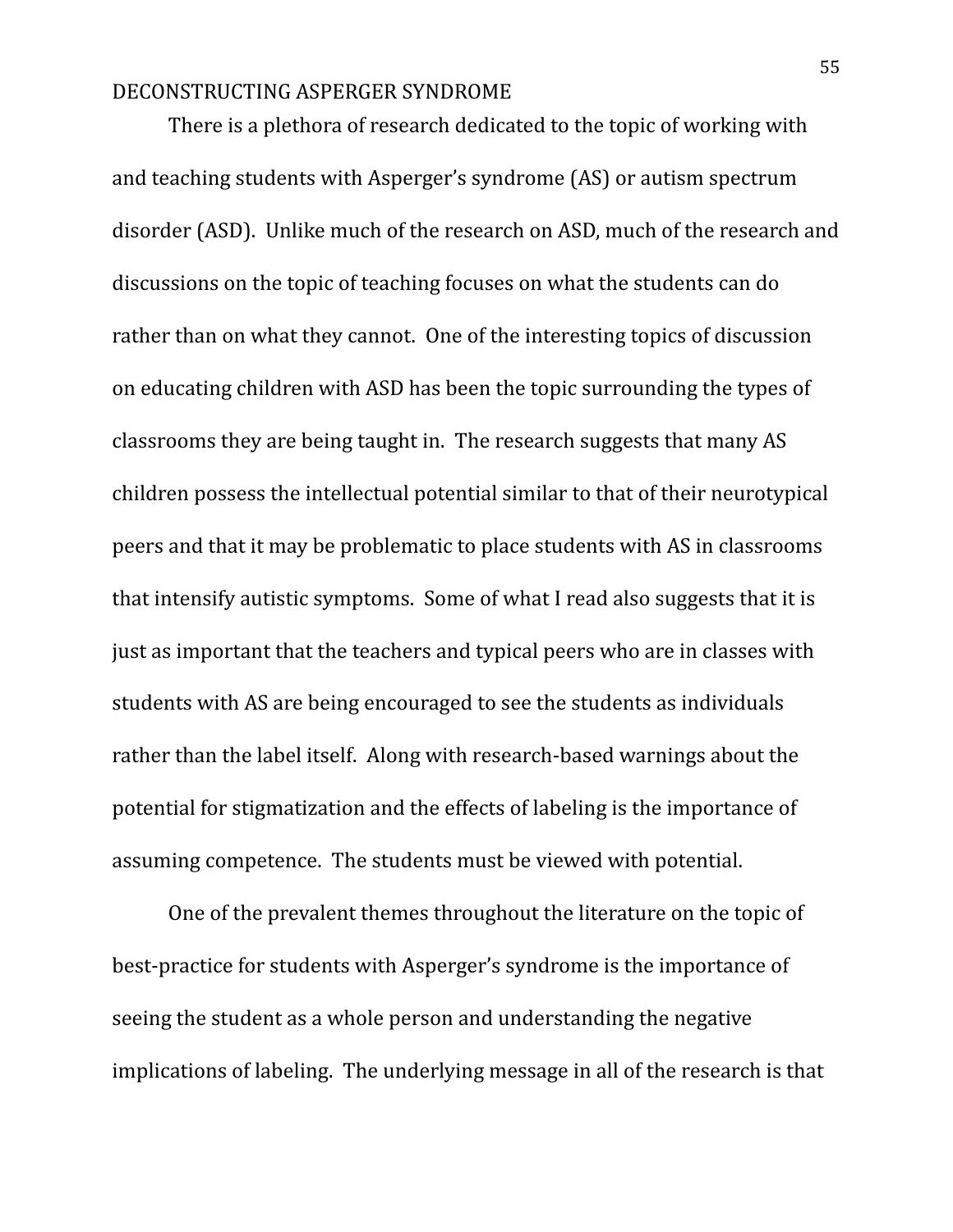the student may have Asperger's syndrome or an autism spectrum disorder (ASD), but he or she is NOT autism itself.

The research suggests that by placing students with AS or ASD together in classrooms only intensifies behavioral challenges and autistic symptoms. According to the literature, the result of combining AS students with neurotypical peers is that the challenging behaviors may be reduced. This is interesting to me. It's essentially the inclusion model. It causes me to question the effectiveness of self-contained classrooms like the typical Life Skills classrooms.

Another important component that has come out of the research is the use of heterogeneous classrooms. Research-based interventions only work if they are applied with an understanding that all students can learn if they receive the appropriate support and instruction. The individual learning styles will be effectively addressed with differential instruction and collaboration. The sense of belonging is an essential component of the model.

Another interesting strategy that has come from the literature suggests implementing strategies designed to promote independence. It is not safe to assume that professional educators who work with students with AS all teach with this in mind. It is suggested that these students will be best served by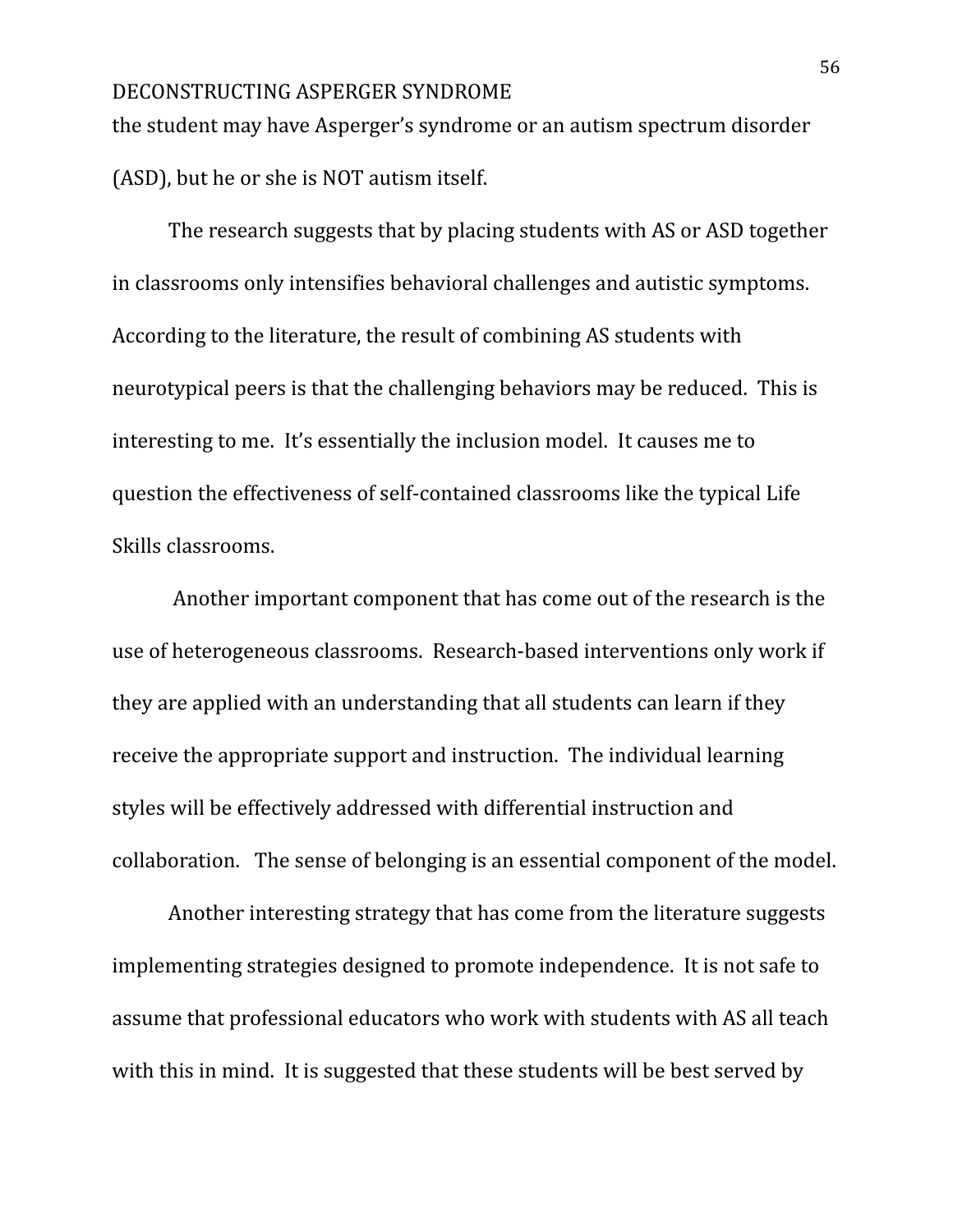teachers who are engaged in the learning, and the students are being taught with natural peer supports. Essentially, we are doing the students a disservice if we unintentionally create barriers.

### **5. Conclusion**

This meta-synthesis has identified the current research as it relates to the history of Asperger's syndrome, it's unique attributes, the diagnostic challenges in clearly identifying those in need and what we can do to effectively work with these exceptional learners in order to promote a healthy, and successful life. Clearly and based on the research, differentiating on the autism spectrum is very challenging. This is evident in the revisions of the Diagnostic Statistical Manual (DSM) over the past several years. The current DSM-V is the latest version to attempt to address the issue. It is not overwhelmingly supported, mainly because it doesn't differentiate on the spectrum. Conceivably it is going to eliminate some who were previously diagnosed under the DSM-IV. This is very problematic as it could ultimately determine who receives and who does not receive support and services. Another point of contention lies in the words of the new label, autism spectrum disorder (ASD). For some, the term "autism" implies a negative connotation as it is typically associated with people who are very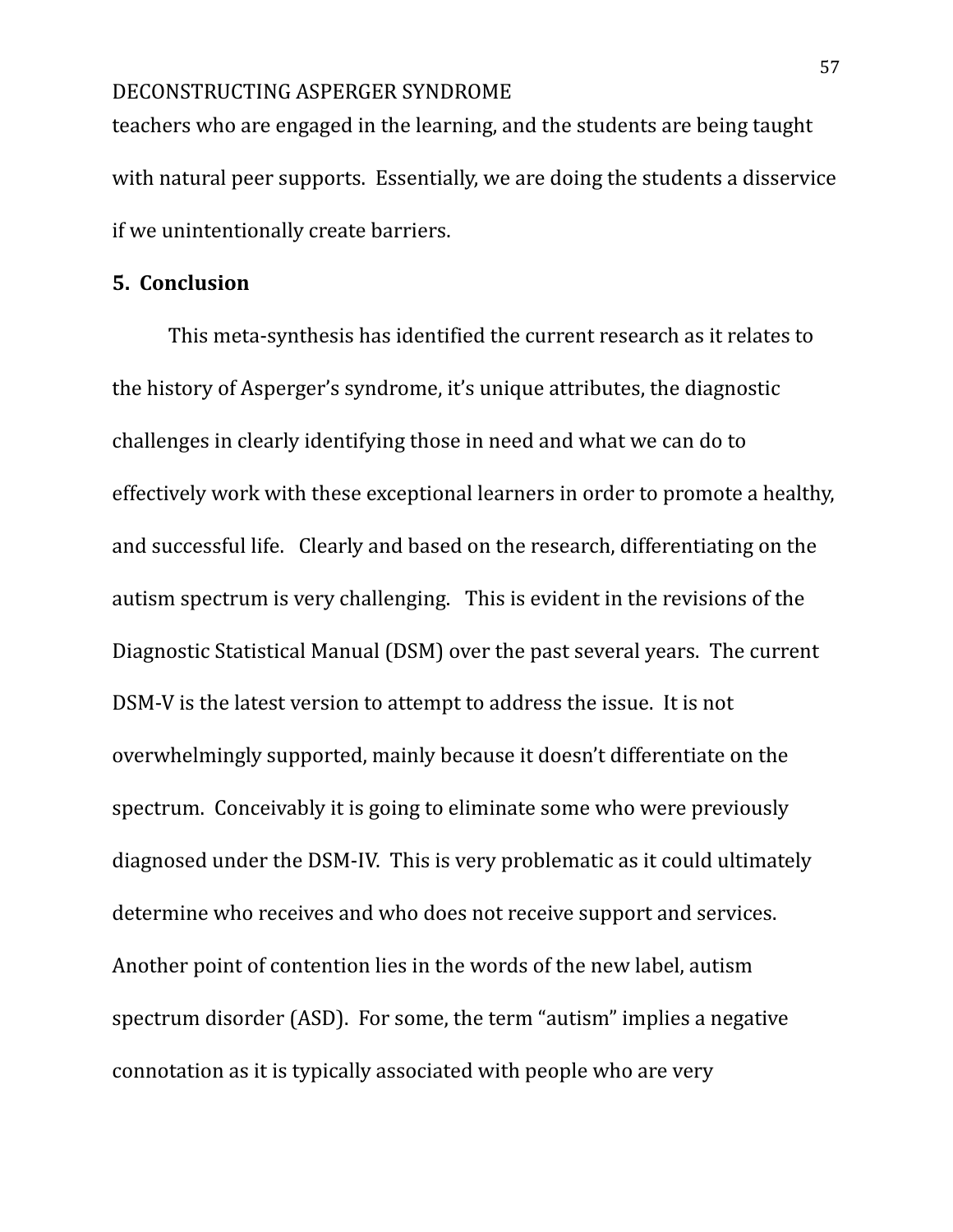"low-functioning" on the spectrum. Lumping everyone into one category despite the varying degrees of functionality is problematic.

All said, this meta-synthesis leaves a lot of room for discussion and a lot of room for further research on the topic. In line with what Temple Grandin has suggested many times, we need to focus on the unique positive attributes and help the different kinds of minds succeed.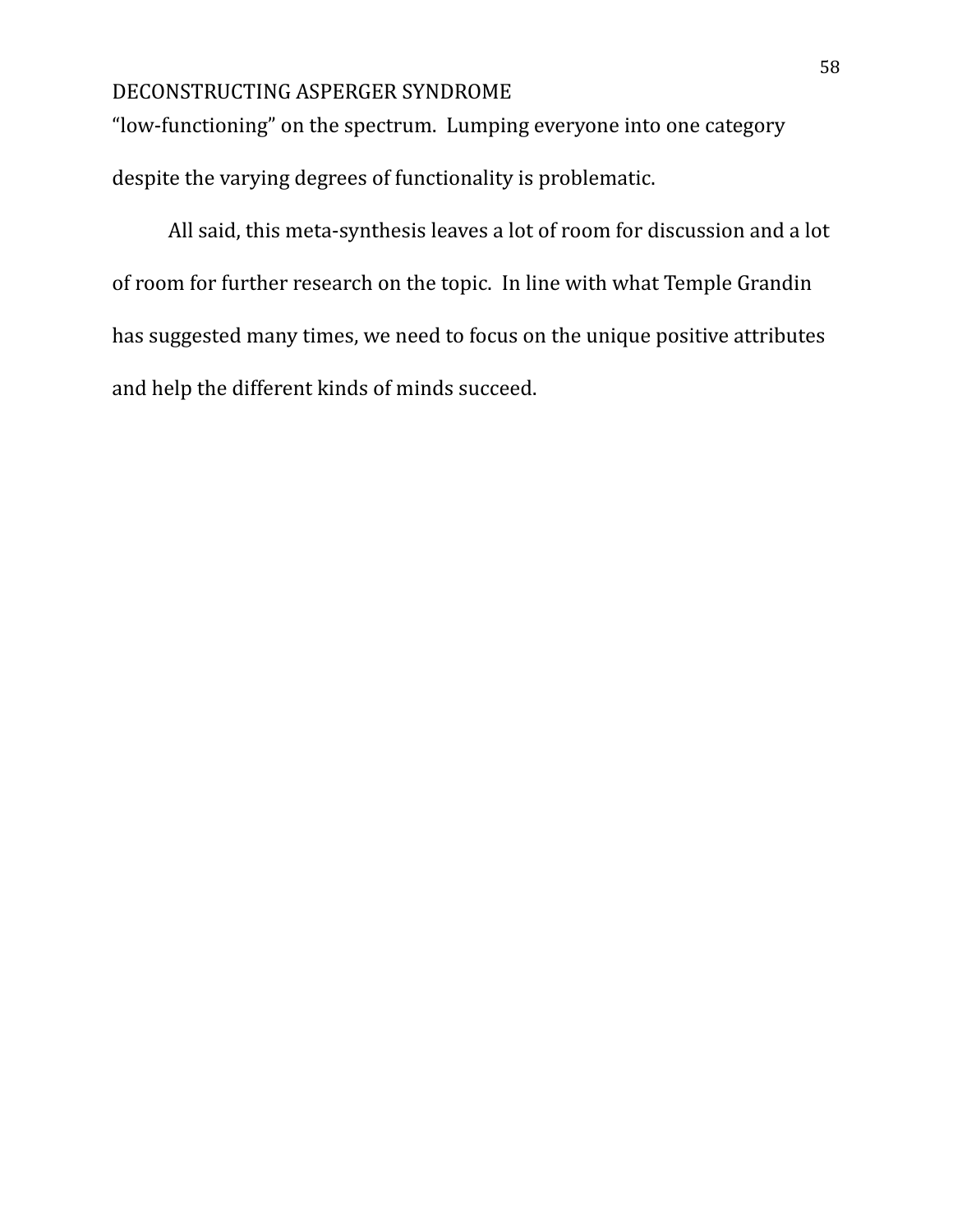### DECONSTRUCTING ASPERGER SYNDROME References

Amend, E.R., Schuler, P., Beaver-Gavin, K., & Beights, R. (2009). A

unique challenge: Sorting out the differences between giftedness

and asperger's disorder. *Gifted Child Today*, 32(4), 57-63.

Americans with Disabilities Act of 1990, PL 101-336, 42 U.S.C. at 12101 *et seq.*

Angermeyer, M.C. & Matschinger, H. (2003). The stigma of mental illness:

Effects on public attitudes towards people with mental illness. *Acta*

*Psychiatra Scandinavia,* 108, 138-142.

Asperger Syndrome. Retrieved from

[https://en.wikipedia.org/wiki/Aspergersyndrome](https://en.wikipedia.org/wiki/Asperger_syndrome).

Baron-Cohen, S. (2002). Is asperger syndrome necessarily viewed as a

disability? *Focus on Autism and Other Developmental Disabilities*,

*17(*3), 186-191.

Bennett, E., & Heaton, P. (2012). Is talent in autism spectrum disorders

associated with a specific cognitive and behavioral phenotype?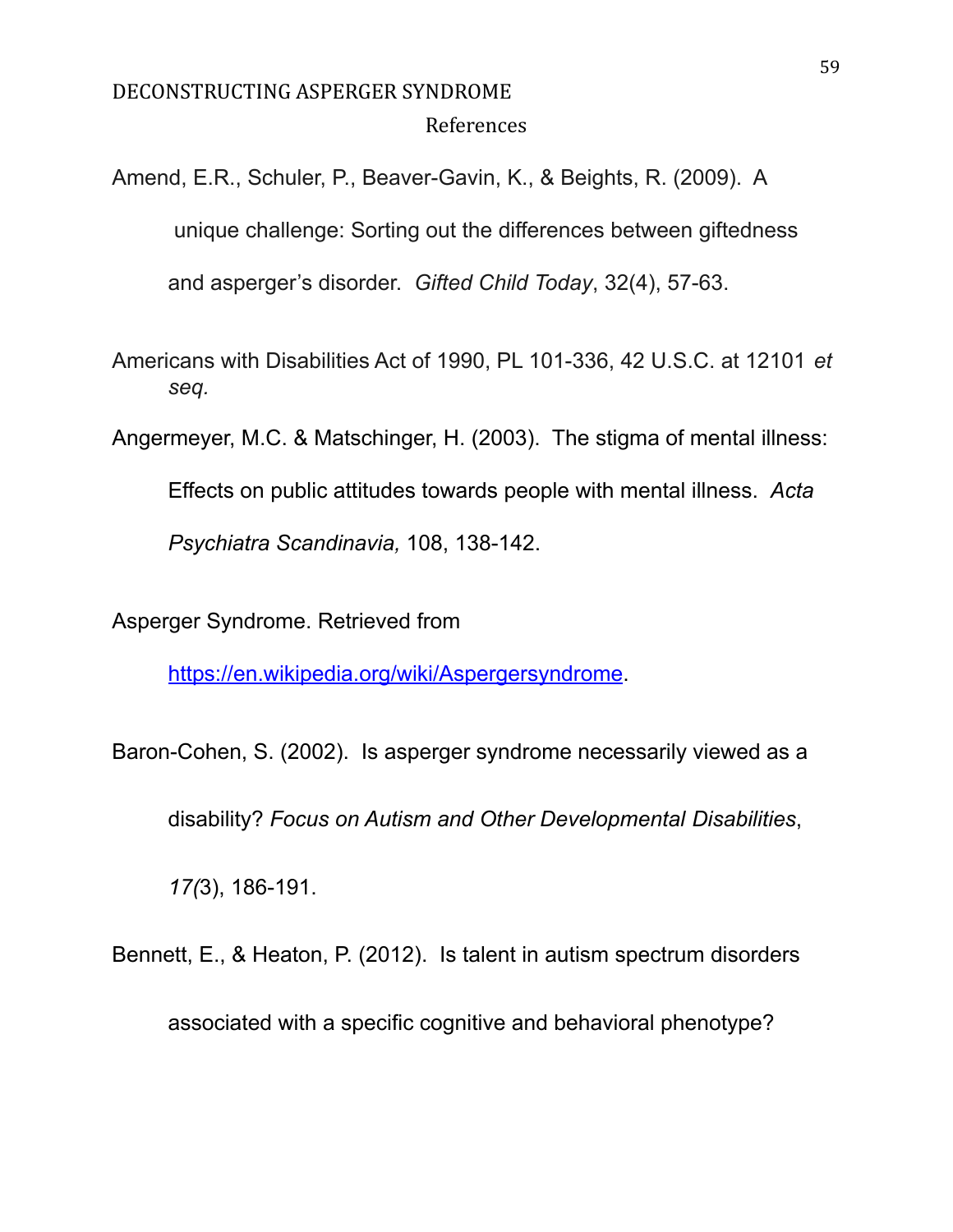# DECONSTRUCTING ASPERGER SYNDROME *Journal of Developmentat Disorders, 42*, 2739-2753.

Broomhead, K. (2013). Blame, guilt and the need for labels; insights from parents of children with special educational needs and educational practitioners. *British Journal of Special Education*, 40(1), 14- 21.

Butler, R. & Gillis, J. (2011). The impact of labels and behaviors on the stigmitization of adults with asperger's disorder. *The Journal of Autism and Developmental Disorders*, *41*, 741-749.

Calzada, L., Pistrang, N. & Mandy, W. (2012). High-functioning autism and

asperger's disorder: utility and meaning for families. *The Journal of Autism and Developmental Disorders*, *42*, 230-243.

Carpenter, L. & Halpern, D. (2009). Asperger's syndrome and high-

functioning autism. *PediatricAnnalsOnline.com*, *38*(1), 30-35.

Cashin, A. (2006). Two terms-one meaning: The conundrum of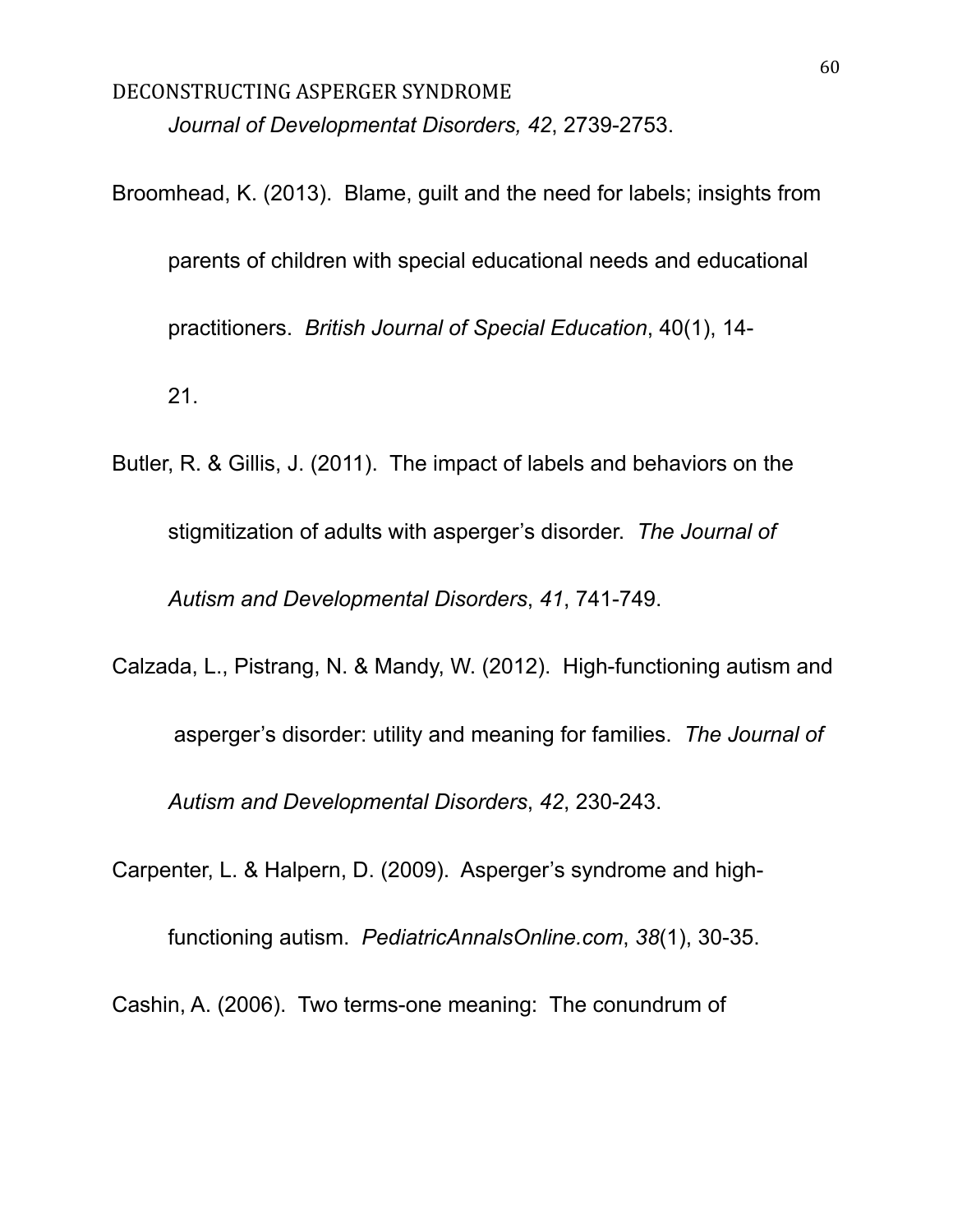contemporary nomenclature in autism*. The Journal of Child and*

*Adolescent Psychiatric Nursing*, *19*(3), 137-144.

Duke, T.S., & Ward, J. D. (2009). Preparing information literate teachers: A

metasynthesis. *Library & Information Science Research*, *31*, 247- 256.

Freeman, B.J., Cronin, P & Candela, P. (2002). Asperger Syndrome or autistic disorder? The diagnostic dilemma. *Focus on Autism and Other Developmental Disabilities*, *17*(3), 145-151.

Frith, U. (2004). Emanuel lecture: Confusions and controversies about asperger syndrome. *Journal of Child Psychiatry* 45(4) 672-686.

Ghaziuddin, M. (2010). Brief report: Should the dsm-v drop Asperger

syndrome? *Journal of Developmental Disorders*, *40*, 1146-1148.

- Grandin, T. (2013). The autistic brain. New York. New York: Houghton Mifflin Harcourt.
- Hart, J. & Whalon, K. (2013). Misbehavior or missed Oopportunity?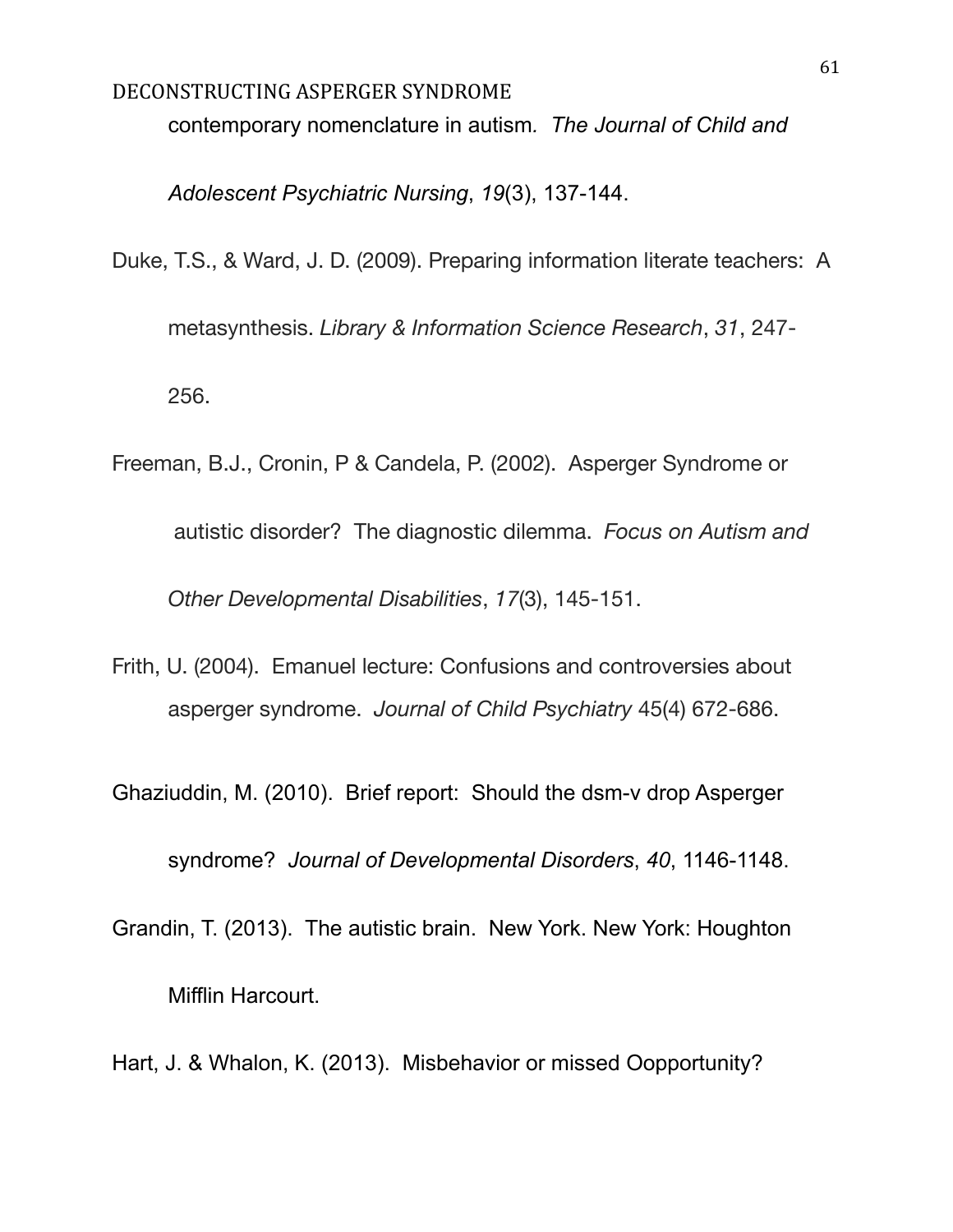Challenges in interpreting the behavior of young children with autism

spectrum disorder. *Journal of Early Childhood Education*, *41*, 257-263.

Holms-Denoma, J.M. (2008). Patient's affective reaction to receiving

diagnostic feedback. *Journal of Social and Clinical Psychology*,

27(6),555-575.

- Kaweski, W. (2011). Making a difference for students with asd. *Principal Leadership*, 19-24.
- Kite, D., Gullifer, J. & Tyson, G. (2013). Views on the diagnostic labels of autism and asperger's disorder and the proposed changes in the dsm. *Journal of Autism and Developmental Disorders*, *43*, 1692- 1700.
- Kulage, K., Smaldone, A. & Cohn, E. (2014). How will dsm-5 affect autism diagnosis? A systematic literature review and meta-analysis. *Journal of Autism and Developmental Disorders*, *44*, 1918-1932.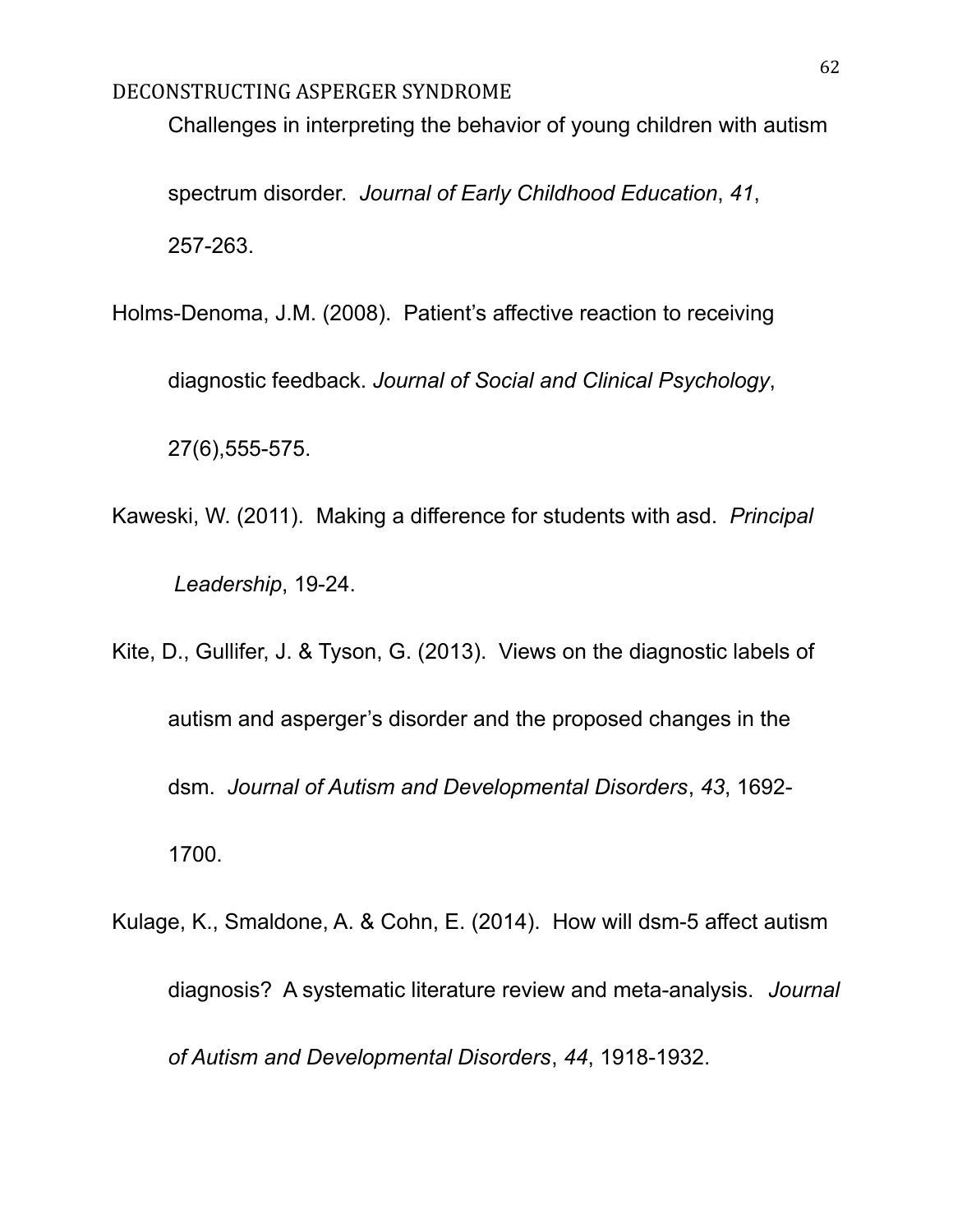Laursen, E.K. & Yazdgerdi, S. (2012). Reclaiming children and youth,

21(2), 44-47.

Little, C. (2003). Maternal perceptions of the importance of needs and resources for children with asperger's syndrome and nonverbal learning disorders. Focus on Autism and Other Developmental Disabilities, 18(4), 257-266.

MacLeod, A., Lewis, A. & Robertson, C. (2013). Why should I be like bloody rainman?! Navigating the autistic identity. *British Journal of Special Education*, 40(1), 41-49.

Mayton, M.R. (2005). The quality of life of a child with asperger's disorder in a general education setting: A pilot case study. *The International Journal of Special Education,* 20(2), 85-101.

Moore, C. (2008). Thoughts about the autism label: A parental view.

Journal of Philosophy of Education, 42(3,4), 493-498.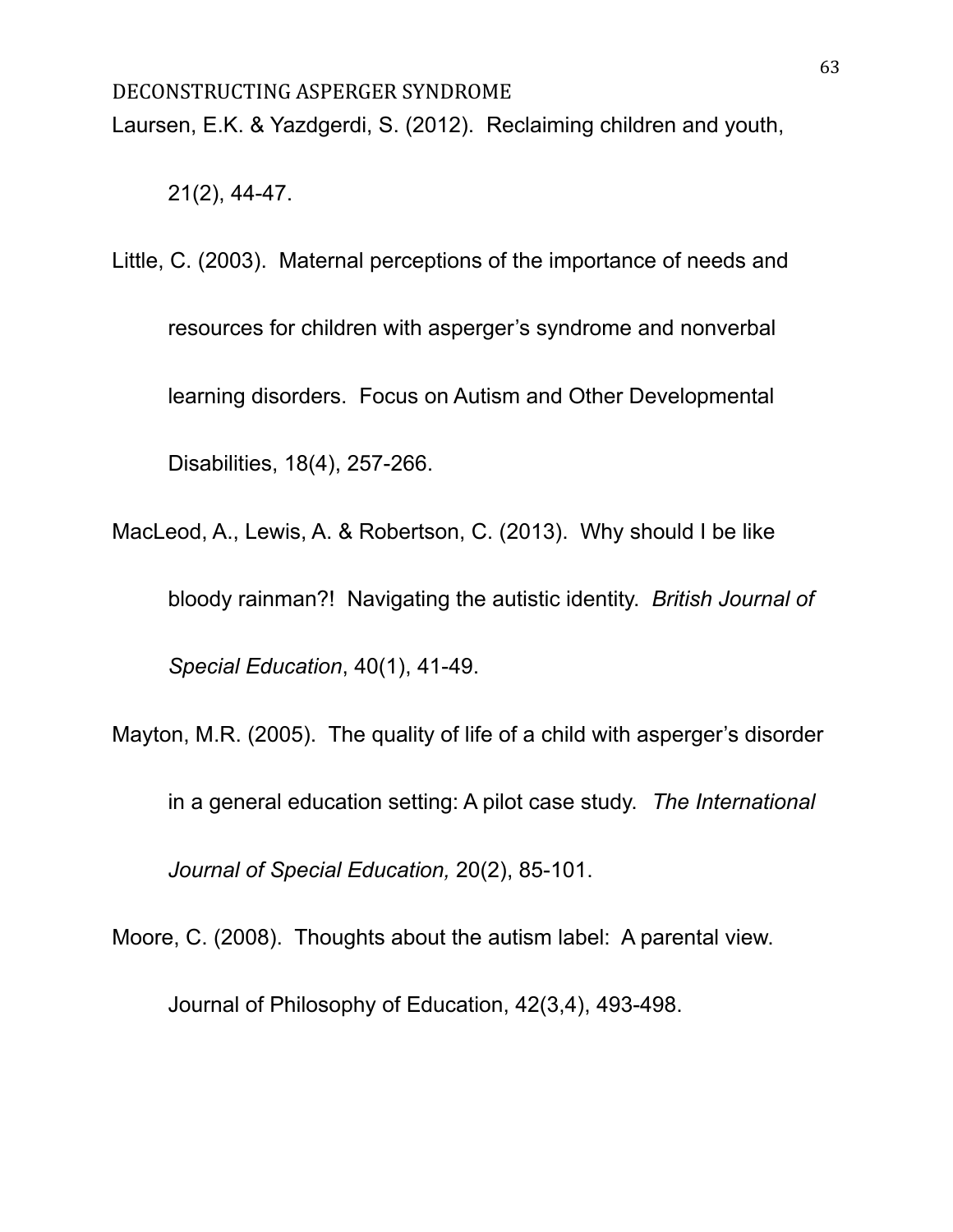Myles, B., Jung Lee, H., Smith, S., Chou, Y-C., Swanson, T. & Hudson, J.

(2007). *Education and Training in Developmental Disabilities*, *42*(4),

448-459.

Remy, C. & Seaman, P. (2014). Evolving from disability to diversity. How to better serve high-functioning autistic students. *Information Literacy*

*and Instruction, Reference and Users Quarterly*, 24-28.

Robison, J. (2012). Call me different*. Educational Leadership.*

*[www.ASCD.org](http://www.ascd.org)*. 40-44*.*

Ryan, J., Hughes, E., Katsiyannis, A., McDaniel, M. & Sprinkle, C. (2014).

*Research-based educational practices for students with autism spectrumdDisorders*. *Teaching Exceptional Children*. Sage Publications Inc., 94-102.

Sanders, J. (2009). qualitative or quantitative differences between asperger's disorder and autism? Historical considerations. *Journal of Autism and Developmental Disorders, 39*, 1560-1567.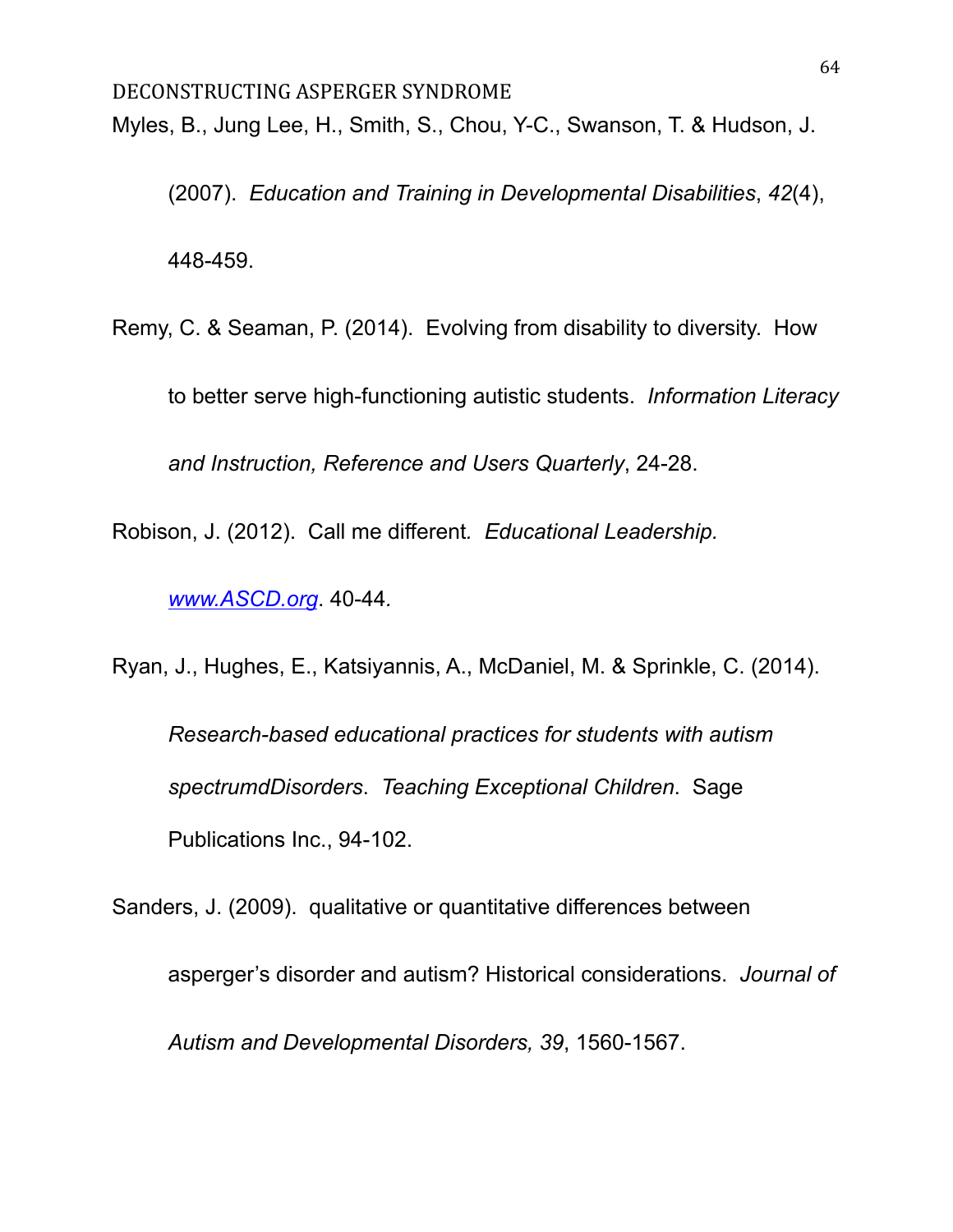Tsai, L. (2013). Asperger's disorder will be back*. Journal of Autism and*

*Developmental Disorders, 43*, 2914-2942.

Tsai, L. & Ghaziuddin, M. (2014). DSM-5 asd moves forward into the past. *Journal of Autism and Developmental Disorders, 44*, 321-330.

Watson, S. (2008). "Something you have to do"-Why do parents of children

with developmental disabilities seek a differential diagnosis?

*Developmental Disabilities Bulletin*, 36(1,2), 168-198.

Whelan, D. (2009). *The equal opportunity disorder*. *School Library*

*Journal,* 30-34.

Wing, L. (2005). Reflections on opening pandora's box. *Journal of Autism and Developmental Disorders, 35*(2), 197-203.

Woodcock, S. & Vialle, W. (2011). Are we exacerbating students'

disabilities? An investigation of preservice teachers' attributions of the educational outcomes of students with learning disabilities. *Annals of Dyslexia, 61*, 223-241.